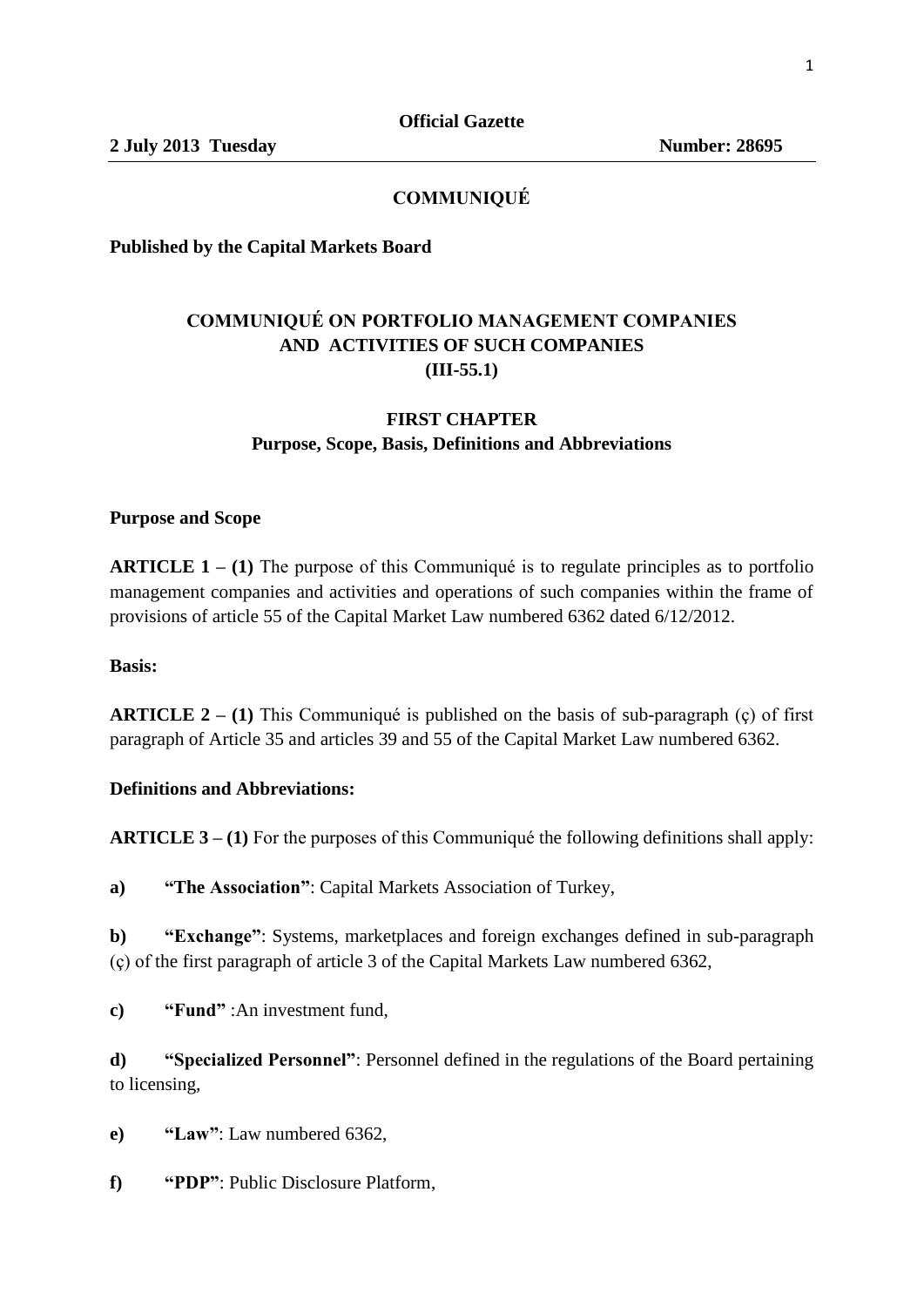**g) "Fund Units"** : A dematerialized capital market instrument which demonstrates the participation of the investor in the fund and which carries the rights of the investor,

**h) "Collective Investment Scheme":**: Investment funds and investment companies established under the Law,

**i) "Board"**: Capital Markets Board,

**j) "CRA"**: Central Registry Agency Incorporation,

**k) "Inspector"**: Personnel in charge of supervision and audit of conduct of activities of central and decentralized organizations of the portfolio management company in accordance with the capital market legislation and other relevant laws and regulations and within the frame of provisions of articles of association and written procedures pertaining to internal control and risk management system,

**l) "Customer"**: Collective investment schemes receiving services from a portfolio management company within the frame of a portfolio management agreement to be signed,

**m) "Partner of Significant Influence"**: Ownership of shares representing 5% or more of capital shares or voting rights in the company, or of privileged shares which give the right to elect or nominate a number of directors corresponding to absolute majority of the number of members of the board of directors in the general assembly of shareholders, even if they are below this threshold,

**n) "Portfolio"**: Total of money market and capital market instruments, precious metals and all other assets and transactions deemed appropriate by the Board,

**o) "Portfolio Custodian"**: A firm providing portfolio custody services according to article 56 of the Law,

**p) "Portfolio Management"**: Individual and collective portfolio management activities,

**q) "SPL"**: Capital Markets Licensing Registry and Training Institution Incorporation,

- **r) "Company"**: A portfolio management company,
- **s) "Takasbank"**: İstanbul Settlement and Custody Incorporation,

**t) "Other Organized Marketplaces"**: Alternative operating systems, multilateral trading platforms and other organized markets, other than exchanges, which bring together the buyers and sellers of capital market instruments, intermediate their trading, and establish and operate systems and platforms for them,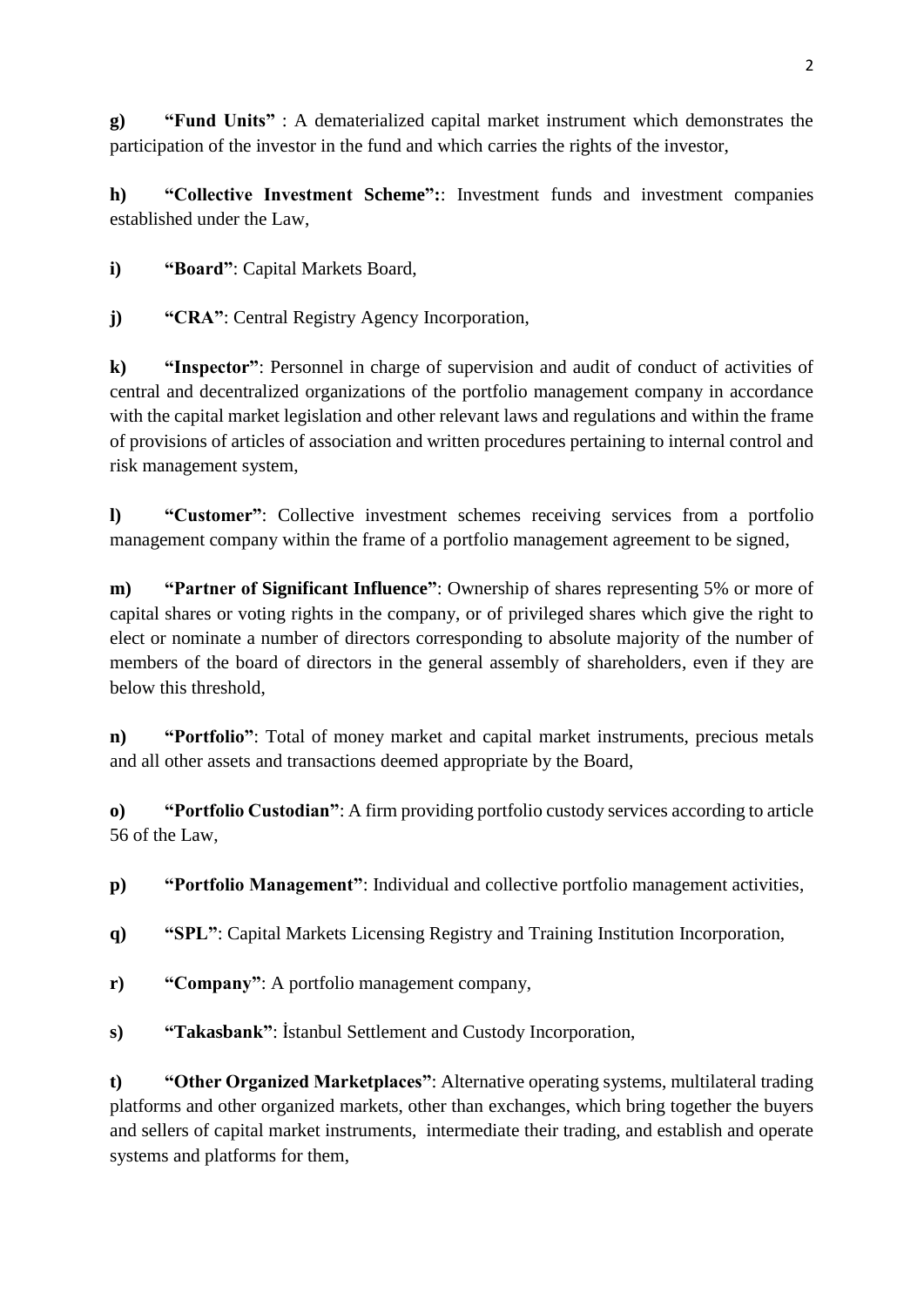- **u) "TCC"** :Turkish Commercial Code numbered 6102 dated 13/01/2011,
- **v) "TTRG"** :Turkish Trade Registry Gazette,

**"Investment Firms"**: Intermediary institutions and other capital market institutions which are established to provide investment services and activities the establishment and operating principles of which are determined by the Board and banks.

# **SECOND CHAPTER Foundation Principles of Portfolio Management Companies**

#### **Portfolio Management Company**

**ARTICLE 4 – (1)** Portfolio management company is a capital market institution founded in the form of a joint-stock company the main field of activity of which is to establish and manage funds. Management of portfolios of investment companies, and pension funds established according to the Individual Pension Saving and Investment System Law numbered 4632 dated 28/03/2001, and foreign collective investment schemes established abroad which are their equivalents is also assessed as part of the main field of activity of the Company.

**(2)** It is also possible that the Company be founded in order to establish and manage a foreign collective investment scheme the shares of which will be exclusively marketed to persons resident abroad, or to offer portfolio management services to persons resident abroad, or to offer the ancillary services covered by this Communiqué, or to establish and manage solely venture capital investment funds or real estate investment funds within the frame of provisions of this Communiqué pertaining to collective portfolio management.

**(3)** The Company may engage in portfolio management and investment advisory services under the condition of receiving a license from the Board. A license may grant authorization for one or more investment services and activities.

**(4)** Without being dependent on a license, and with a prior notice to the Board, and within the frame of principles determined by the Board:

- **a)** the Company may provide ancillary services described in sub-paragraph (c) of the first paragraph of article 38 of the Law,
- **b)** the Company holding the capital indicated in sub-paragraph (c) of the first paragraph of article 28 of this Communiqué may further offer ancillary services described in subparagraph (a) of the first paragraph of Article 38 of the Law,
- **c)** the Company holding the capital indicated in sub-paragraph (ç) of the first paragraph of article 28 of this Communiqué may offer ancillary services described in sub-paragraphs (a) and (e) of the first paragraph of article 38 of the Law.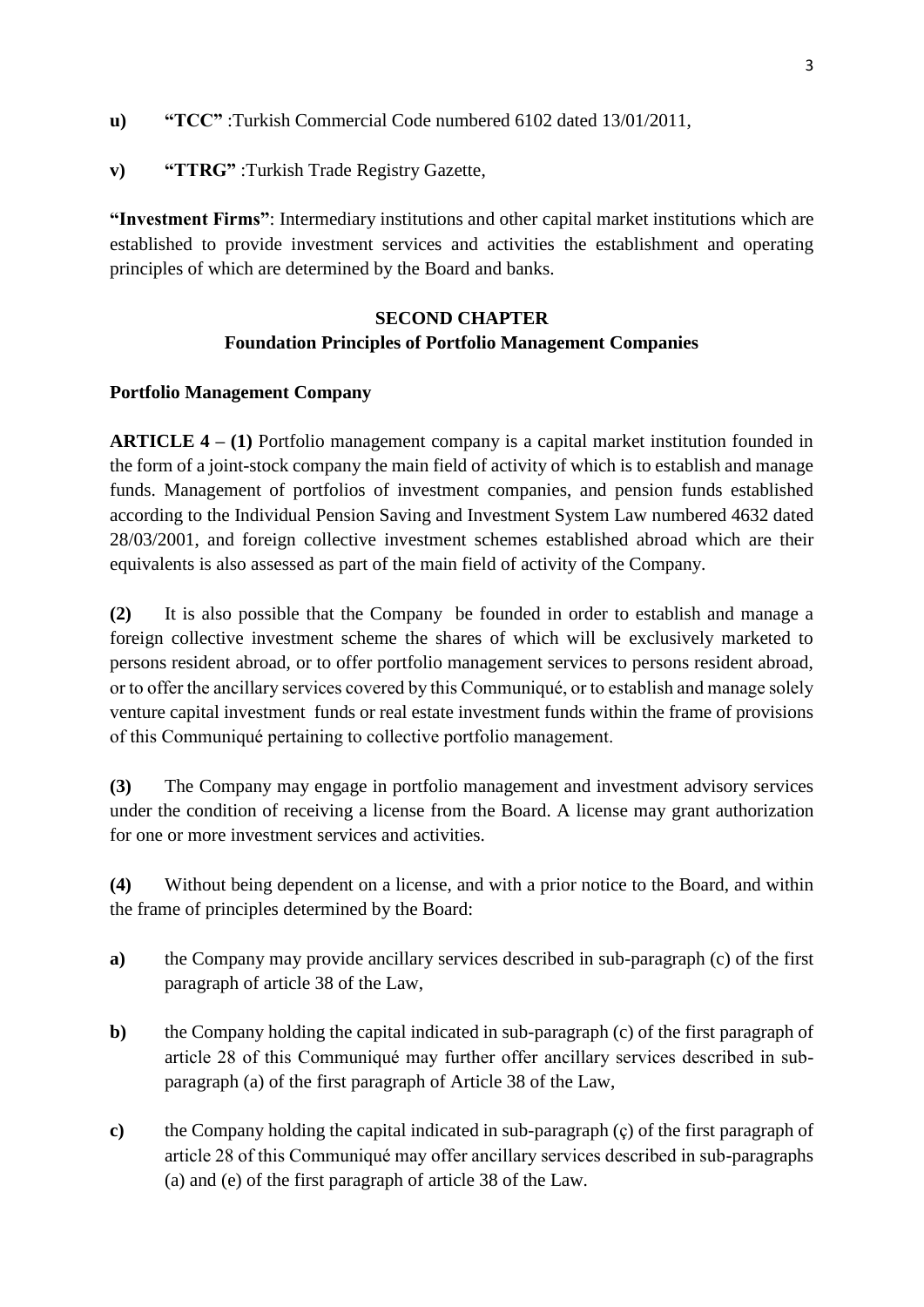**(5)** Within 30 days following the notification to the Board, the ancillary services being the subject matter of notice shall be performed in accordance with provisions of the Board pertaining to investment services and activities, unless an opposing opinion is presented by the Board.

**(6)** The board of directors is authorized to represent and bind the funds founded by the Company. The board of directors may delegate this power to one or more managing directors or to one or more third persons appointed as managers. However, transactions relating to foundation, issue of fund units, transformation, liquidation, or increase of management fee, of the funds founded by the Company, and other transactions which may affect the investment decisions of the fund unit holders must be based upon a decision of the board of directors.

#### **Foundation Conditions of Portfolio Management Company**

**ARTICLE 5 – (1)** In order for the foundation permit applications to be eligible for evaluation by the Board, it is obligatory that;

- **a)** The Company be founded in the form of a joint-stock company subject to authorized capital system pursuant to provisions of TCC,
- **b)** All shares of the Company be registered shares,
- **c)** Shares of the Company be issued for cash,
- **ç)** The initial capital of the Company be at least TL 2,000,000,
- **d)** The articles of association of the Company be in conformity with the provisions of the Law and the Board regulations,
- **e)** The founding partners and the partners of significant influence of its legal entity founding partners:
	- **1)** Must not be bankrupt, or have declared composition with creditors, or a for a decision of postponement of bankruptcy must not have been taken about them,
	- **2)** Must not be among the persons liable for the sanction in institutions which have had one of their permission for activity cancelled by the Board,
	- **3)** Must not have a finalised sentence due to the crimes in the context of the Law,
	- **4)** A liquidation decision must not have been taken about them or the institutions, where they were a partner according to the Decree Having the Force of Law dated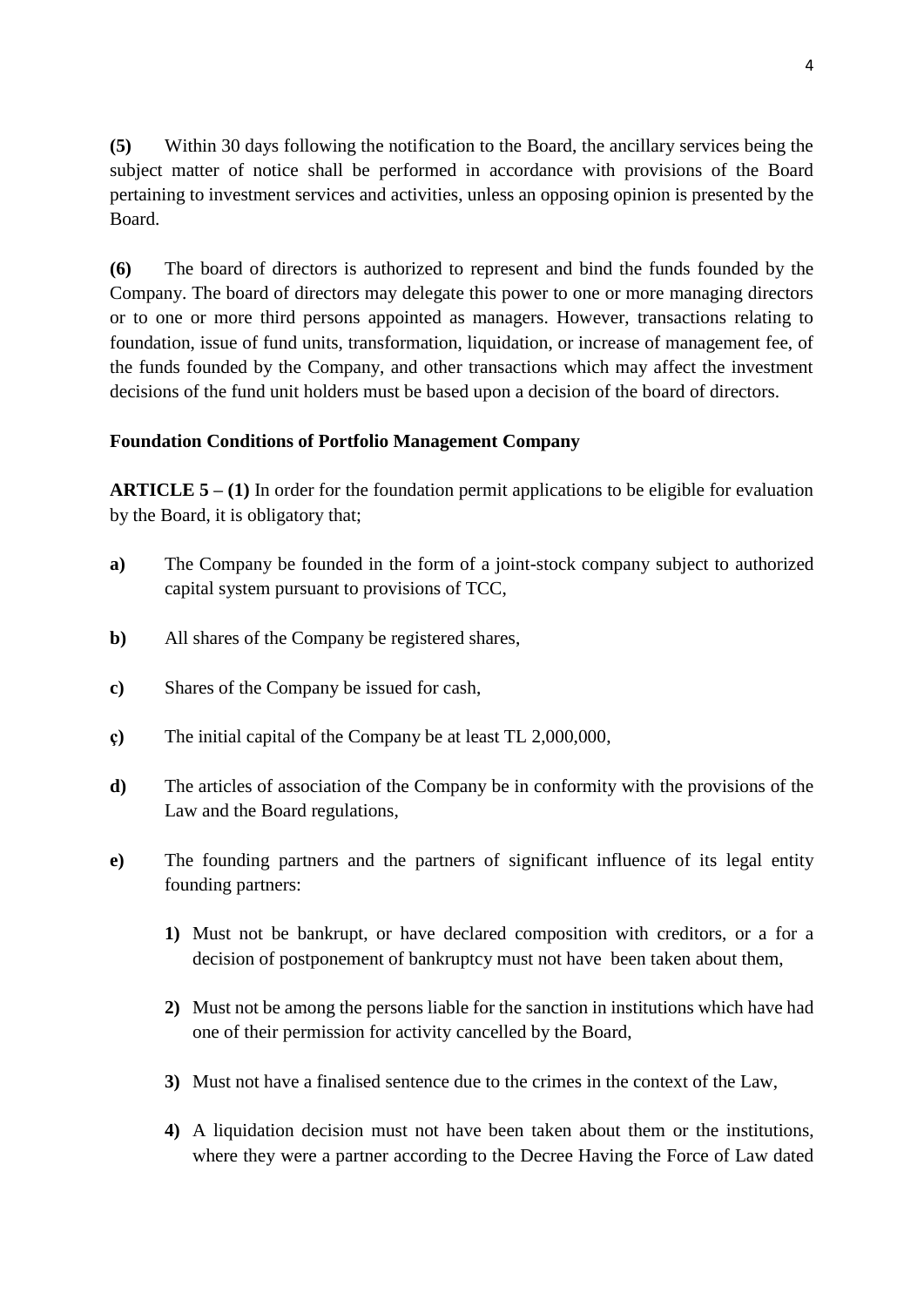14/1/1982 numbered 35 on the Transactions of Bankers in Payment Difficulty , and its annexes,

- 5) Must not, even if the durations indicated in article 53 of the Turkish Criminal Code dated 26/9/2004 and numbered 5237 have elapsed, have been sentenced to prison for five years or more due to a crime committed on purpose or sentenced for crimes committed against the security of the state, crimes committed against the constitutional order and the functioning of this order, the crimes of embezzlement, extortion, bribery, theft, fraud, forgery, abuse of confidence, fraudulent bankruptcy, rigging an auction, rigging in terms of discharging an obligation, hindrance or destruction of an information system, deletion or alteration of data, abuse of bank or credit cards, laundering proceeds of crime, smuggling, tax evasion or unjustified benefit,
- **6)** Must not have been sentenced due to crimes covered by the Law on Prevention of Financing of Terrorism dated 7/2/2013 and numbered 6415,
- **7)** Must have the required financial strength and the honesty and reputation that the job requires,
- **8)** Must not have any due and payable tax debts.
- **g)** The ownership structure of the Company is transparent and clear.

**(2)** The conditions stated in subclause (1) of sub-paragraph (e) of the first paragraph of this article, and the conditions stated in subclause (2) thereof, shall not be taken into consideration in implementation of this paragraph in cases where ten years have elapsed after the date of finalization of the decision of rescission or closing of bankruptcy or approval of proposal of composition with creditors, and the finalization of the related decision respectively..

**(3)** In applications for foundation of a company or for changes in ownership structure, the partners are also required not to have been banned from making transactions.

**(4)** If the Company partners are foreign nationals or are resident abroad, equivalents of the documents listed in this article are requested, and the Board takes opinions of the authorized institution in the home country of the foreign partner about the relevant partner.

**(5)** If a founding partner is a bank, submission of information and documents proving that the bank satisfies the conditions of subclause (8) of sub-paragraph (e) of the first paragraph of this article to the Board will be sufficient. Provisions of sub-paragraph (e) of the first paragraph of this article are not applicable to the persons indirectly holding shares in the Company through direct or indirect shareholding in the bank. If the bank directly or indirectly holds shares in the Company, assent of the Banking Regulatory and Supervision Agency will be taken.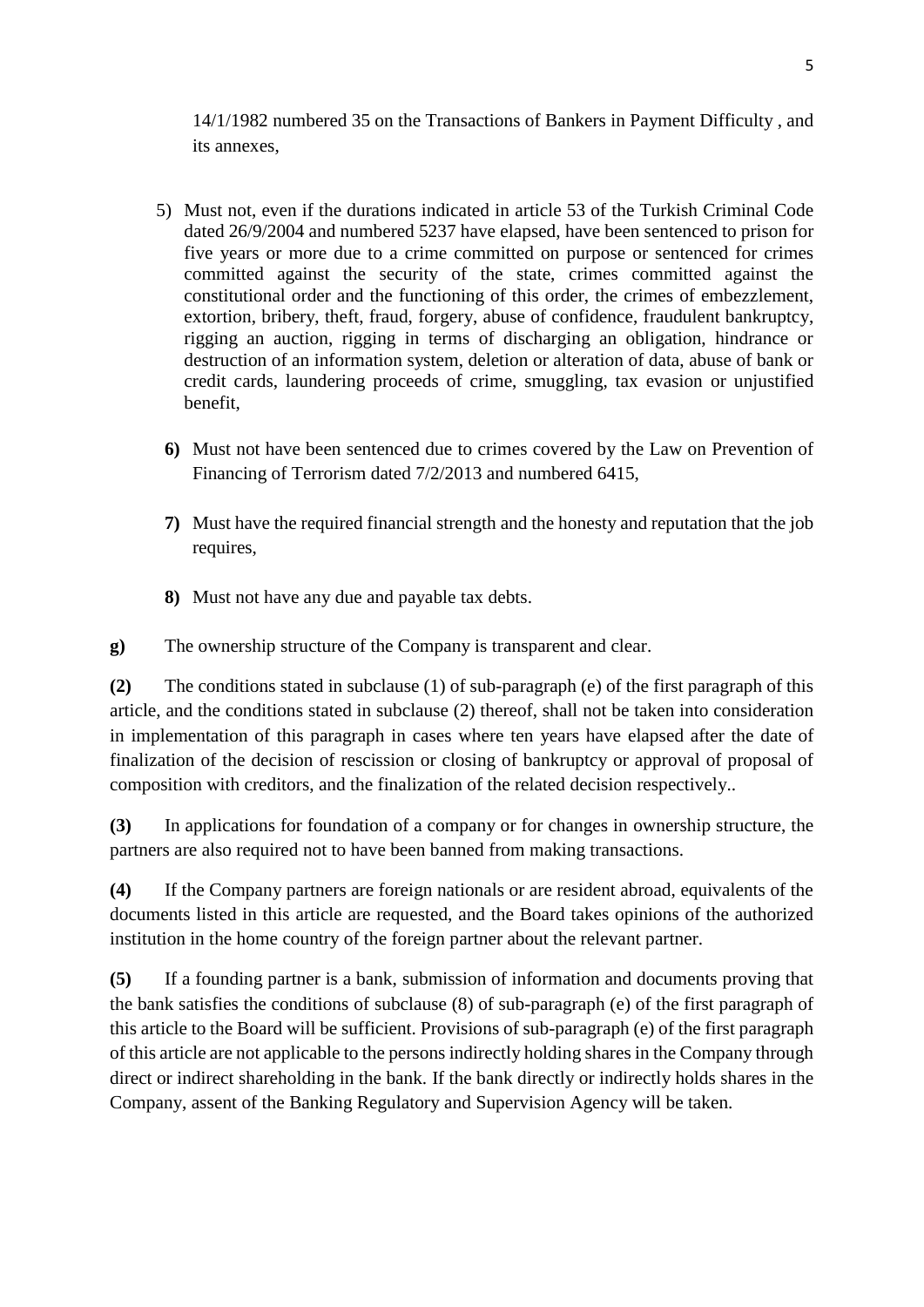#### **Use of Trade Name and Company Name**

**ARTICLE 6** – **(1)** The Company is under obligation to include "portfolio management" in its trade name. If the Company is founded exclusively to establish and manage venture capital investment funds or real estate investment funds, it is obligatory that its trade name contains "venture capital portfolio management company" or "real estate portfolio management company". If the Company would like to use a company name, it is required to obtain permission from the Board and to have this company name registered and announced as well.

**(2)** In all kinds of announcements and advertisements to be published in press and media and in all kinds of correspondences of the Company, it is obligatory to use the trade name together with the company name.

#### **Foundation Procedures**

**ARTICLE 7 – (1)** Founders apply to the Board for a foundation permit by submitting:

- **a)** Foundation application form and draft articles of association prepared in accordance with the standards determined by the Board,
- **b)** Notary-certified declaration prepared in accordance with the formats given in annexes (1) and (2) of this Communiqué,
- **c)** Notary-certified copies of decisions taken by authorized organs of founding legal entities, related to participation in the Company as a partner;
- **ç)** Documents authenticating that the founders satisfy the foundation conditions set forth in sub-paragraph (e) of the first paragraph and third paragraph of article 5 of this Communiqué,
- **d)** Other information and documents that may be requested by the Board.

**(2)** If financial statements of legal entity founding partners, audited by an independent auditor are submitted to the Board, such partners shall not be obliged to prepare the declaration as specified in sub-paragraph (b) of the first paragraph of this article.

**(3)** The provisions of this article shall be applied by analogy about the information and documents to be submitted by foreign nationals or persons resident abroad. The Board may request that translations of the submitted documents be made by a sworn translator.

**(4)** In foundation applications, the Board may seek the condition that a special independent audit is conducted for legal entity partners of the Company. This condition may further be sought for in applications for operating license and for changes in ownership structure.

**(5)** Foundation applications shall be finalized by the Board within six months following full submission of all required documents to the Board, and the state of affairs shall be notified to the relevant persons. If the application is found acceptable as a result of evaluation by the Board, the Company shall apply to the Ministry of Customs and Trade for completion of foundation procedures.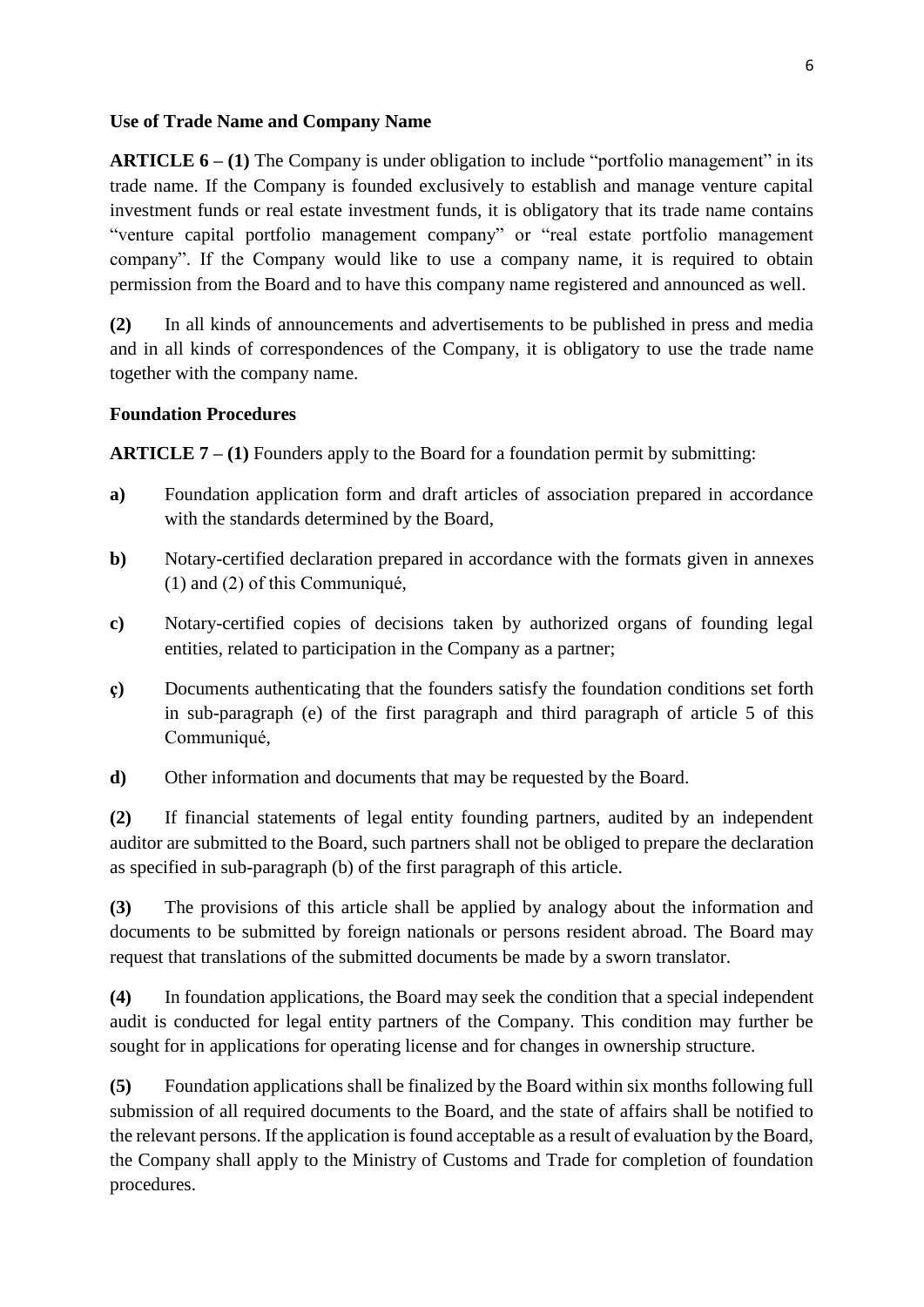## **THIRD CHAPTER Operating Conditions of Portfolio Management Companies**

#### **Operating Conditions and Permission for Activity**

**ARTICLE 8 – (1)** In order to be entitled to start its portfolio management activities, the Company is under obligation to apply to the Board for the required permission for activity and license within no later than three months following the date of receipt of the foundation permit granted by the Board. Otherwise, the foundation permit shall be cancelled.

**(2)** In order for the permission for activity applications to be evaluated by the Board, the Company;

- **a)** Must have not lost the foundation conditions,
- **b**) Must have fulfilled the obligations related to capital adequacy, as specified in article 28 of this Communiqué,
- **c)** Must have blocked the guarantee in Istanbul Settlement and Custody Incorporation the amount of which to be determined by the Board;
- **ç)** Must have signed a contract with a portfolio custodian for receipt of portfolio custody services;
- **d)** Must have all its managers and personnel to satisfy the conditions specified in article 20 of this Communiqué;
- **e)** For its portfolio management activities, must have employed an adequate number of portfolio managers, not being less than two, satisfying the conditions specified in the relevant regulations of the Board, depending on the collective investment scheme the portfolio of which will be managed,
- **f)** Must have established a research unit in its organization which is composed of a sufficient number of research experts for its research activities;
- **g)** Must have established an adequate organization for regular work flow and communication and accounting, recording, information and documentation systems, and must have recruited a personnel solely in charge of these functions, and must have procured all of the required technical equipment including data processing infrastructure;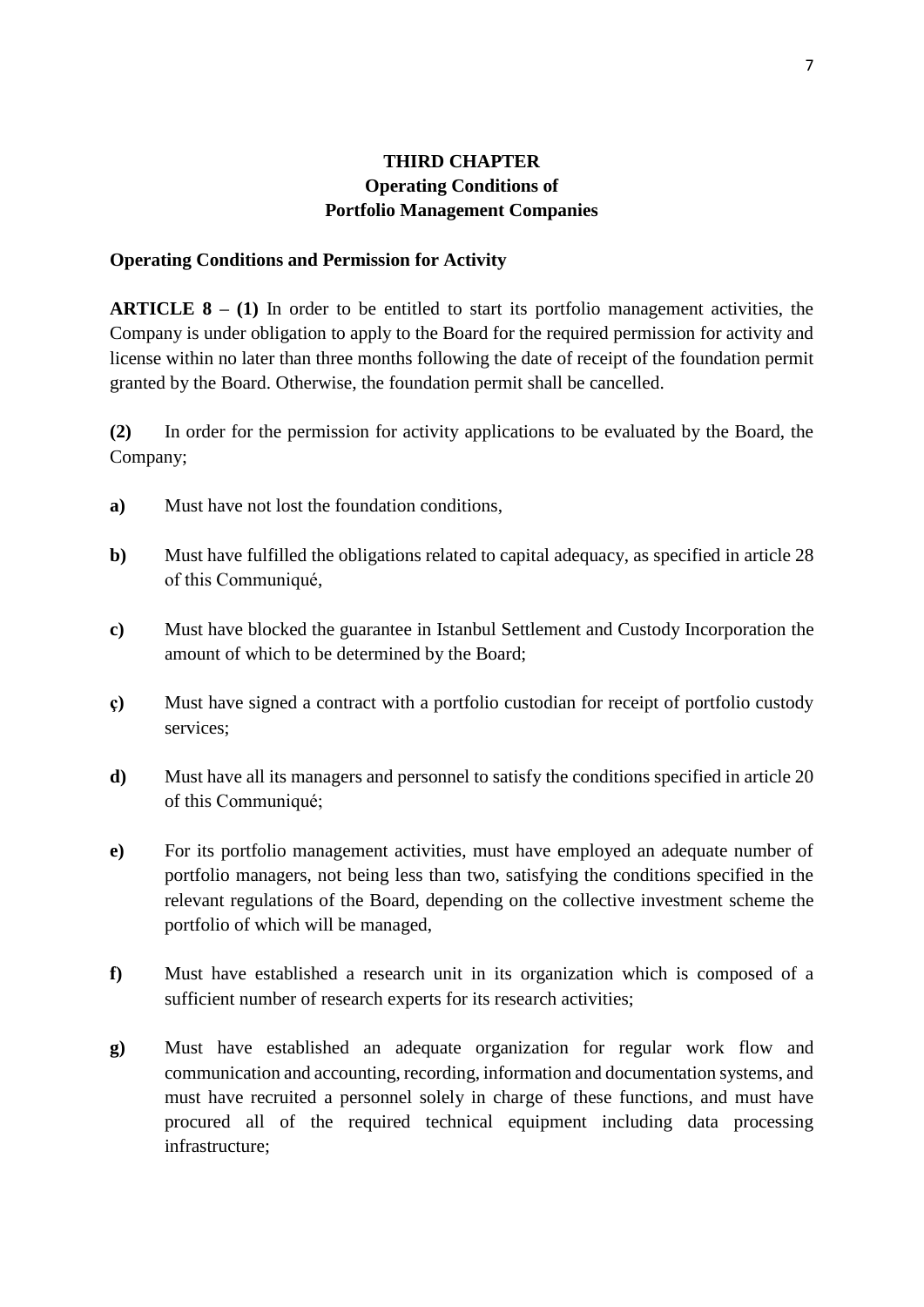- **ğ)** Must have appointed its general manager,
- **h)** Must have established an organization structure in accordance with the principles stated in articles 10, 11, 12, 13, 14 and 19 of this Communiqué, and must have organized its internal control and risk management system and inspection unit and fund service unit, and must have determined the job definitions, powers, duties and responsibilities of its personnel accordingly.

**(3)** Job definitions and work flow procedures containing the powers, duties and responsibilities of all levels of specialized personnel of the Company will be documented in writing, and decided by the board of directors, and delivered to the relevant personnel against a signed acknowledgement of receipt. These job definitions must further contain obligations of all personnel to perform their duties and functions in strict compliance with written procedures to ensure effective internal control, as well as procedures for reporting to the top management of events such as applications in contradiction with professional rules and principles, illegal activities or activities contrary to corporate policies. Changes in duties, powers and responsibilities and in work flow procedures will also be notified to the personnel against a signed acknowledgement of receipt.

**(4)** The portfolio of funds established by the Company may either be managed by the Company itself, or this service may be received from another portfolio management company through an agreement to be signed. Principles relating to the portfolio management services to be received shall be determined within the frame of an agreement containing the minimum elements listed in annex (3) of this Communiqué. A copy of the agreement is required to be sent to the Board within six business days following the date of signature. If the party entering into agreement with the Company is operating in a foreign country, a document evidencing that said party has already been authorized to deal with portfolio management activities by the relevant authority of that country, and a copy of the said agreement, are required to be sent to the Board no later than 15 days prior to the effective date of the agreement. Even if the portfolio management services for a fund established by the Company are outsourced, the Company shall remain liable for management of the fund.

**(5)** Managers of portfolio custodian or investment company acting as an intermediary in trading of assets for the fund portfolio, and persons authorized to represent and bind them, cannot be a partner, manager or representative of the Company. Partners, managers and the persons authorized to represent and bind the Company cannot be a manager or representative of the portfolio custodian. In the implementation of this provision, managers and persons authorized to represent and bind are; chairman and members of board of directors, general manager, deputy general managers, and persons in charge of management of units relating to capital markets, as well as superiors to whom they report.

**(6)** In addition to the provisions of this Communiqué, for a Company which will establish and manage a real estate investment fund or a venture capital investment fund, the provisions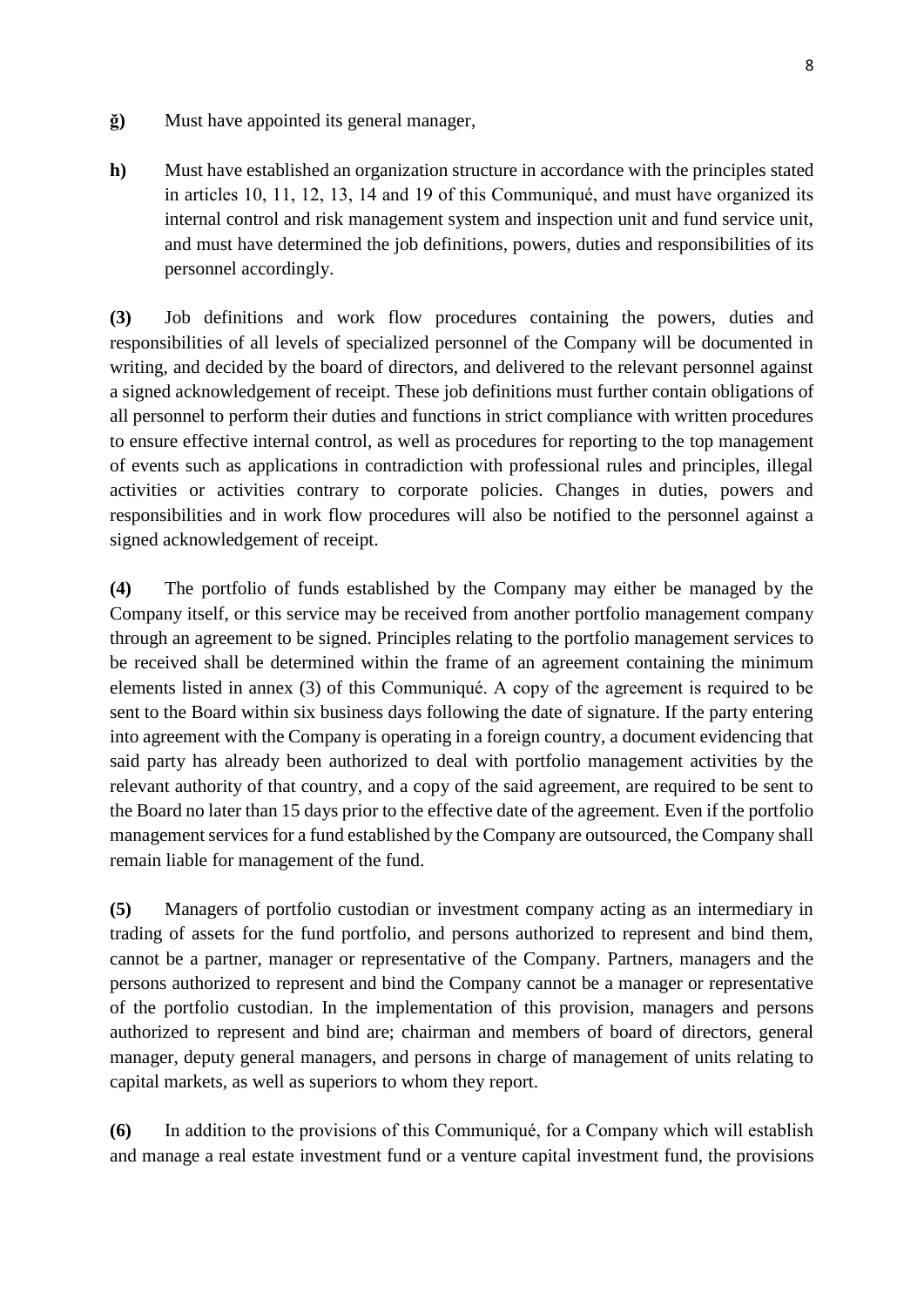of the venture capital investment fund and real estate investment fund regulations of the Board pertaining to managers, personnel and organization structure are reserved.

**(7)** Before delivery of the licence, it is obligatory that the charges pursuant to the Charges Law dated 2/7/1964 and numbered 492 are deposited, and the receipt of this payment is submitted to the Board. The foundation permit shall be cancelled if a receipt evidencing payment of the charges is not submitted to the Board within a maximum period of one month following the date of notice of the Board.

**(8)** After receipt of a foundation permit, the Company must satisfy the operating conditions throughout its activities. If any one of these conditions is lost, it is obligatory that the Board is notified within three business days.

# **Principles on Portfolio Management Companies With Limited Activities**

**ARTICLE 9 – (1)** With respect to companies founded exclusively to establish and manage foreign collective investment schemes shares of which will be marketed to persons resident abroad, and to offer portfolio management services to persons resident abroad, and to render the ancillary services covered by this Communiqué, and companies founded exclusively to establish and manage venture capital investment funds or real estate investment funds, without prejudice to other provisions of this Communiqué that are not in contradiction with the provisions of this article, the following principles shall be applied.

- **a)** The provisions of sub-paragraph (e) of the second paragraph of Article 8, and paragraphs (a), (b) and (c) of the third paragraph of Article 20, and the fifth paragraph of article 28 of this Communiqué shall not be applicable to the Company. The amount of initial capital specified in sub-paragraph (ç) of the first paragraph of article 5 of this Communiqué and the minimum shareholders' equity and capital amounts specified in the first, second and fourth paragraphs of article 28 shall be applied as one-half for the Company.
- **b**) It is obligatory that the Company employs at least one portfolio manager for management of the portion of the portfolio containing money market and capital market instruments.
- **c)** Tables to be prepared with respect to capital adequacy shall be sent to the Board once a month within five business days following the end of the relevant period by methods deemed appropriate by the Board. If deemed necessary, The Board may, change the timing of calculation and of delivery of these tables to the Board.

**ç)** Within the frame of principles set down in article 19 of this Communiqué, the Company may receive inspection services, internal control services and research services from investment firms, and may receive risk management system services from investment firms and other specialized institutions deemed appropriate by the Board,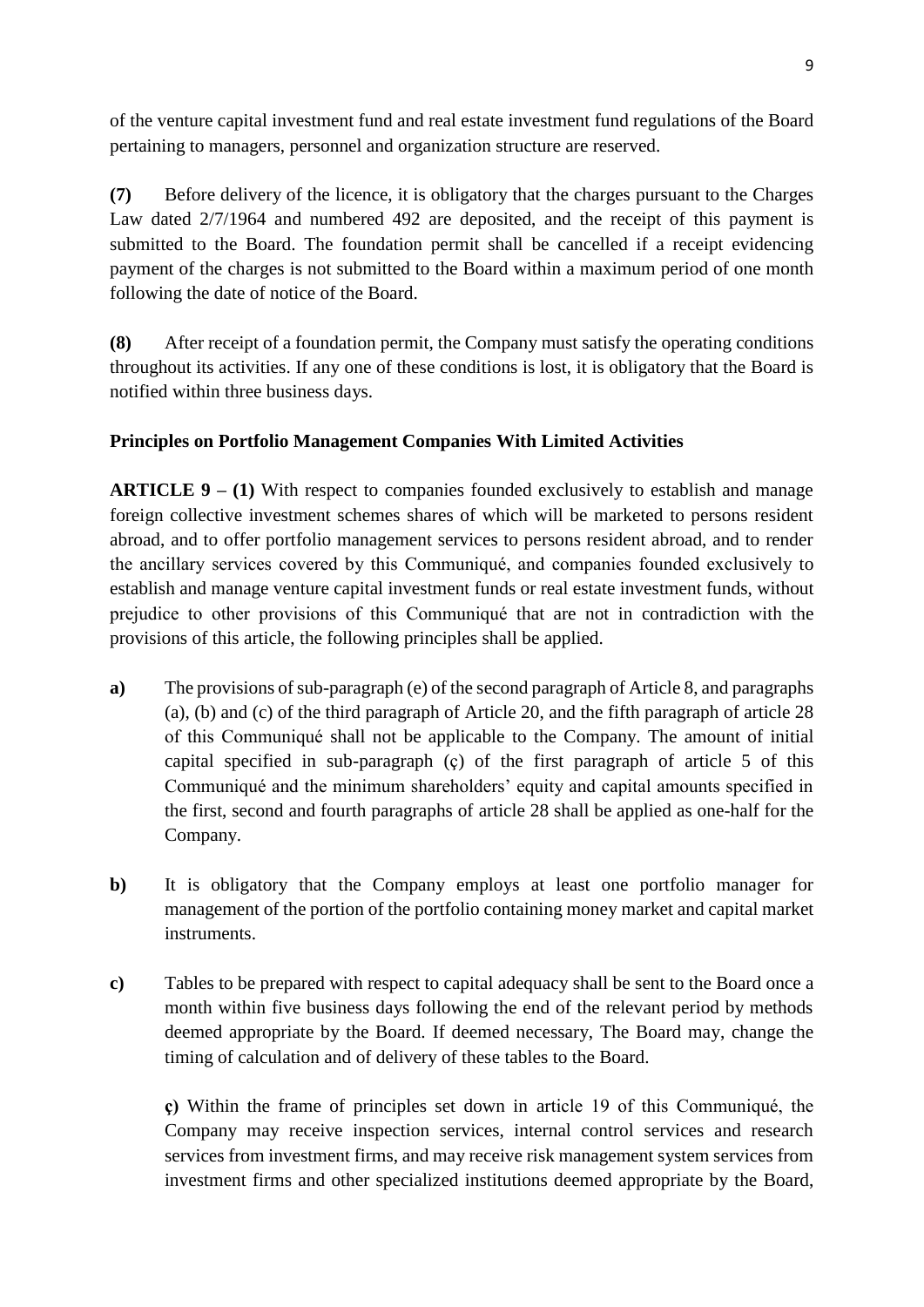provided that such services are controlled and followed up by the board of directors. The duties and responsibilities of the internal control officer may also be assumed and performed by the inspector, provided that he satisfies the condition of experience.

- **d)** Fund manager to be employed in real estate portfolio management companies and venture capital portfolio management companies is required to have a minimum three years of experience in the field.of financial markets.
- **e)** Real estate portfolio management companies and venture capital portfolio management companies cannot deal with individual portfolio management activities and investment advisory activities, or with marketing and distribution activities related to fund units of investment funds not founded or managed by them and cannot provide the ancillary services specified in this Communiqué.
- **f)** At least one member of the board of directors, and general manager, of real estate portfolio management companies are required to have a minimum five years of experience on real estate investments, other than real estate trading. The Company must constitute an investment committee consisting of a real estate appraiser holding a real estate appraisal license pursuant to the regulations of the Board pertaining to licensing, as well as the member of the board of directors and the general manager mentioned in this paragraph.
- **g)** At least one member of the board of directors, and general manager, of venture capital portfolio management companies are required to have a minimum five years of experience on venture capital investments. Furthermore, an investment committee consisting of a personnel holding a bachelor's degree and having a minimum five years of experience on venture capital investments, as well as the member of the board of directors and the general manager mentioned in this paragraph, is required to be constituted.

**ğ)** At least one member of the board of directors, and general manager, of a company founded exclusively to establish and manage foreign collective investment schemes shares of which will be marketed to persons resident abroad, and to provide portfolio management services to persons resident abroad, and to offer the ancillary services covered by this Communiqué, must have a minimum five years of experience in the field of financial markets.

**h)** General manager of a venture capital portfolio management company may assume an executive duty, limited by performance of the activities stipulated in the regulations of the Board pertaining to venture capital, in companies included in the portfolio of venture capital investment funds founded and/or managed by the company.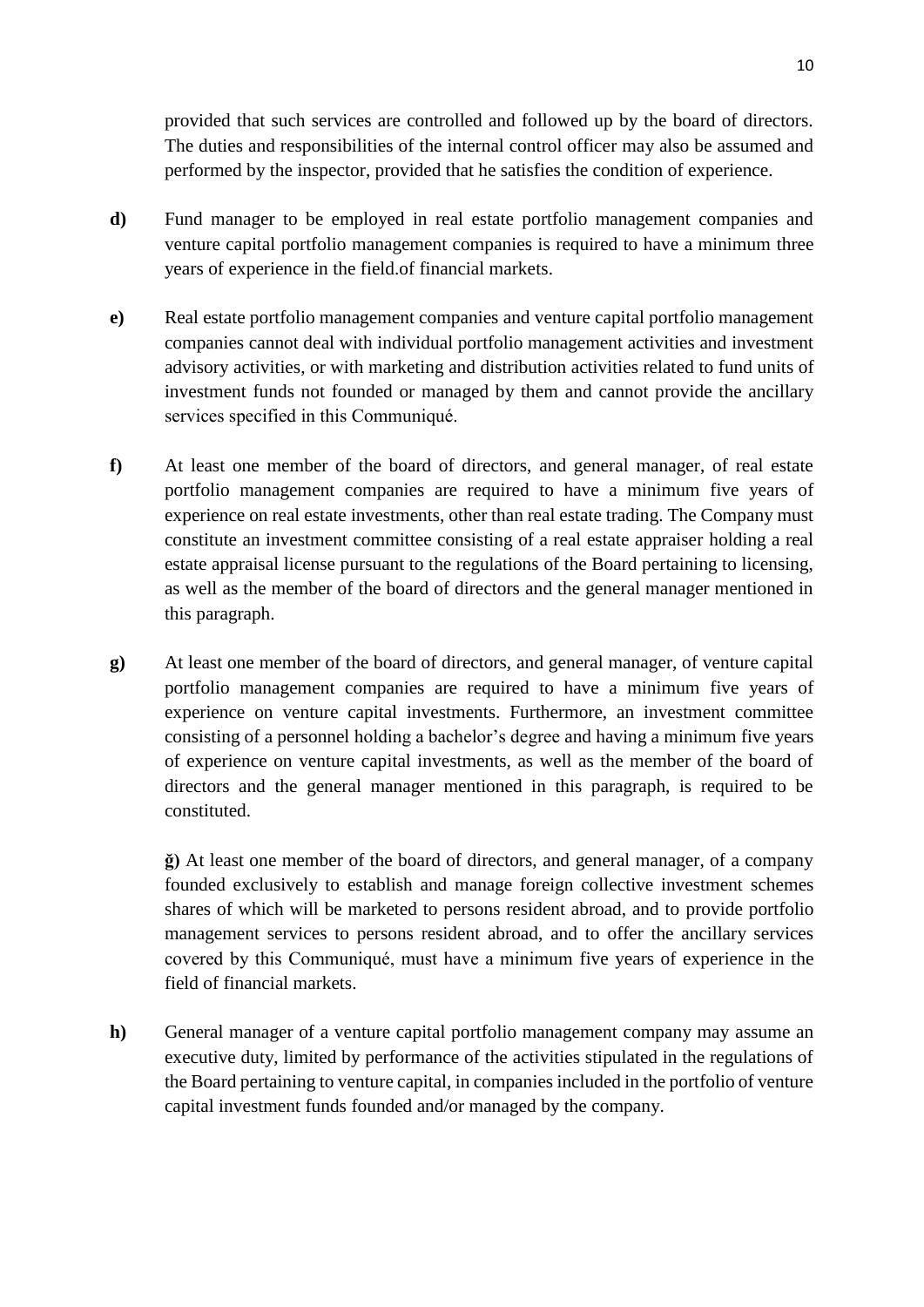## **Prevention of Conflict of Interests**

**ARTICLE 10 – (1)** In the course of its activities, the Company is required to behave fairly and honestly by considering the integrity of market and the interests of recipients of its services.

- **(2)** For the sake of prevention of conflicts of interests, the Company:
- **a)** Must establish organizational structure and decision making processes and must take the required measures which minimize the probable conflicts of interests,
- **b)** Must identify and define the probable conflicts of interests among its own personnel, or between its personnel and the recipients of its services, or among the recipients of its services, and must formulate a written conflicts of interests policy containing the measures that may be taken for prevention of conflicts of interests and the procedures to be followed if a conflict of interests cannot be prevented, and must have this policy formalized by a decision of its board of directors,
- **c)** Must fairly treat the recipients of its services in a manner not substantially different from the current prices, rates and practices in the market, and must inform the recipients of its services in the case of an inevitable conflict of interests,

**ç)** Must create transparent and effective procedures for recording and evaluation of complaints of the recipients of its services.

**(3)** In formulating its conflicts of interests policy, the Company takes into consideration size of the Company, size of managed portfolios, its organization structure and its activities. If the Company is a member of a group of companies, the conflicts of interests policy is formulated by considering the organization structure of the group of companies, and activities of other institutions included in the group.

**(4)** The principles of this Communiqué pertaining to conflict of interests cannot be used so as to result in unlawful acts and transactions.

## **Internal Control System**

**ARTICLE 11 – (1)** It is obligatory that internal control system is established by covering the organization plan applied and all principles and procedures of the Company, in order to ensure that all operations and activities of the Company including its decentralized organization units are carried out regularly, efficiently and effectively in accordance with its management strategies and policies, and within the frame of the applicable legislation and rules, and that its accounting and recording systems are held integrally and reliably, and that information in its data system can be obtained and collected timely and accurately, and that probable mistakes, frauds and breaches are detected and prevented, and that;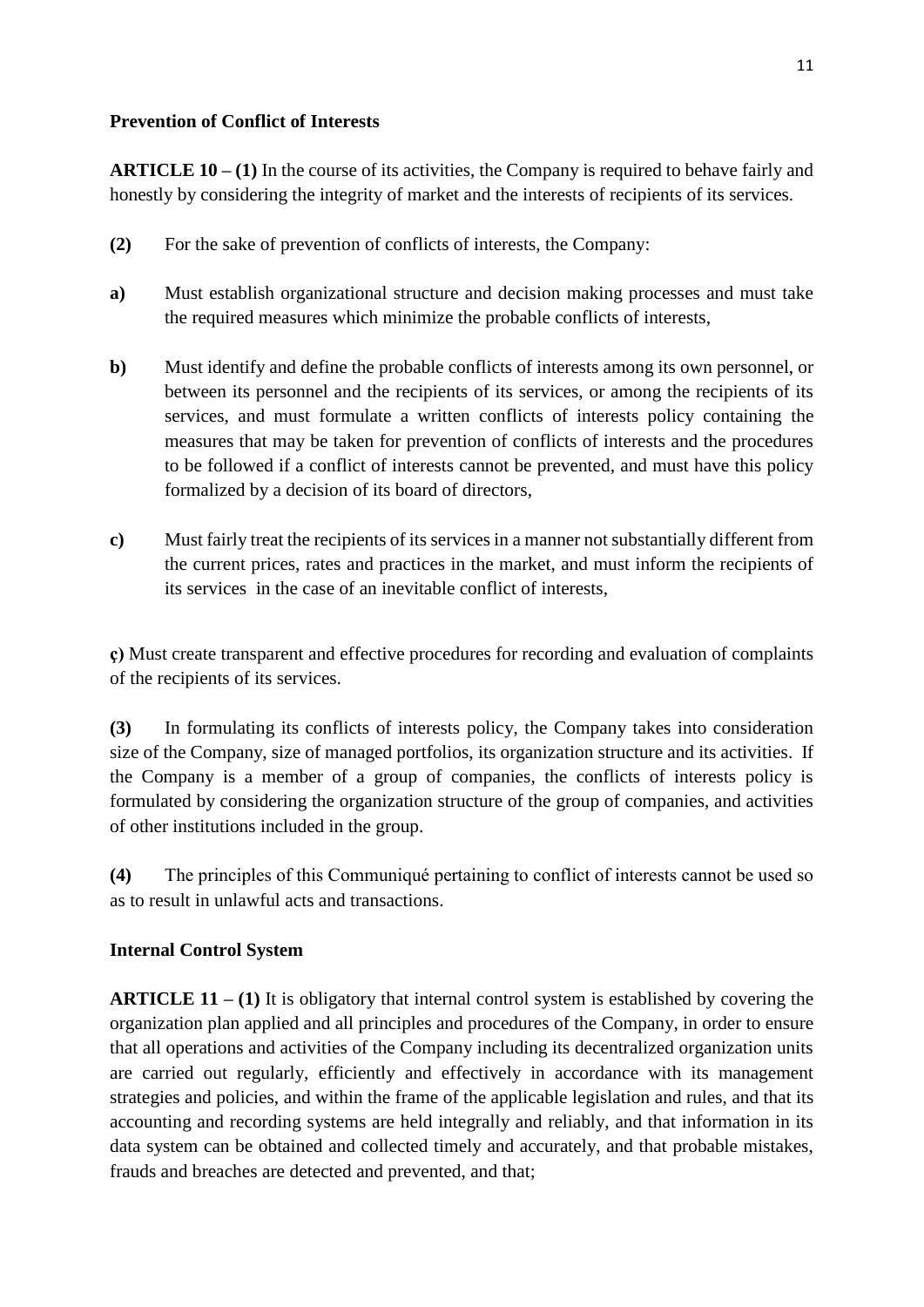- **a)** All activities relating to the managed portfolios are carried out in accordance with the legal requirements, fund rules, prospectus, investor information form and portfolio management agreement,
- **b**) Transactions in the name of the managed portfolios are realized in reliance upon general and special authorities, and in accordance with the relevant agreements, and the documents required for such transactions are issued,
- **c)** Accounting, documentation and recording systems of the managed portfolios are operated effectively,
- **ç)** Risks are identified and necessary measures are taken in order to minimize the risks arising out of irregularities and errors,
- **d)** It is determined whether the transactions executed by the Company personnel in their own names may lead to conflict of interests with the managed portfolios or not,
- **e)** It is determined whether the expenditures made from the managed portfolios are based upon documents and are in conformity with the current market rates or not,
- **f)** The compliance of valuation related to managed portfolios determination of fund unit value of managed funds and rates of limitations on managed portfolio with the legislation, fund rules, prospectus and the agreement is checked,
- **g)** The principles to be followed in the operations and transactions with the related parties are determined.

**(2)** All policies and procedures relating to internal control system required to be formed in the Company must be written and must be put into force by a decision of the board of directors. It is necessary that the same procedures and principles are also applied to changes in these policies and procedures.

**(3)** Internal control activities of the Company are regulated and conducted as an integral part of daily activities so as to allow the monitoring of the identified risks as well. To ensure an effective internal control, the obligation of the personnel to perform their duties in accordance with written procedures and for providing that they report to top management events such as applications in contradiction with professional principles illegal activities, activities contrary to corporate policies, the duties and powers of all personnel are defined in writing and notified to the relevant personnel. Procedures are formed in such manner to ensure effective participation of all levels of personnel to internal control system. The reports to be prepared with respect to internal control activities are required to be presented to the Company's board of directors on a monthly basis.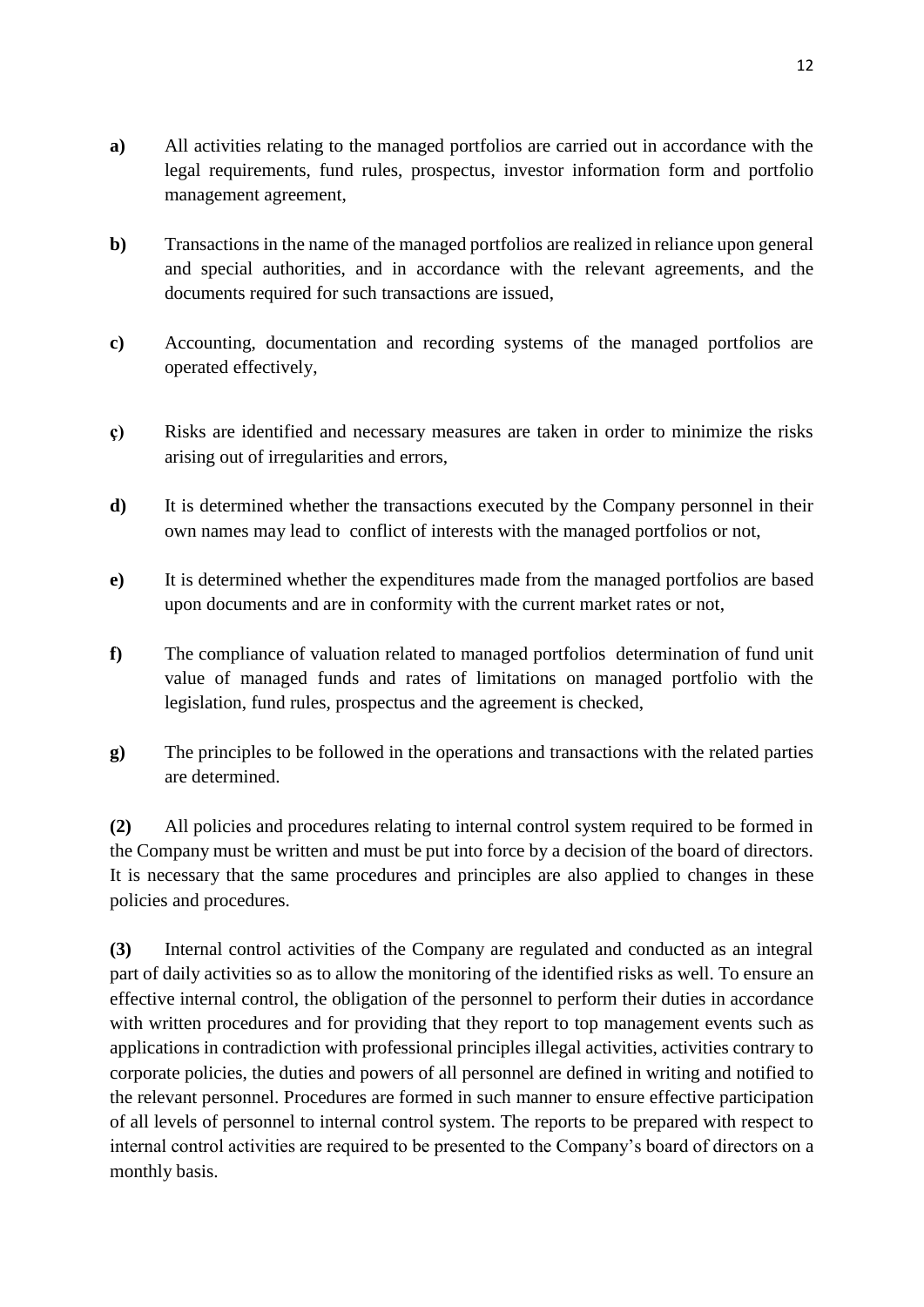**(4)** The Company's board of directors appoints one of its members who is not responsible for executive units as the "Member of Board of Directors In Charge of Internal Control". The member of board of directors in charge of internal control shall be responsible:

- **a)** to take actions for operation of internal control system in accordance with the regulations, professional rules and written procedures, and for determination and management of the probable risks, and to inform the board of directors accordingly,
- **b)** to identify the acceptable risk levels within the frame of the Board regulations and the Company policies, and to prepare internal control policies and procedures and present them to the approval of the board of directors,
- **c)** for appropriateness of internal control targets, traceability of control results, and independency, objectivity and reliability of internal control activities.

**(5)** At least one internal control officer is employed for performance of activities within the internal control system. Internal control officer is required to have a minimum three years of experience in the fields of capital markets, accounting, tax, foreign exchange, information systems audit, business enterprise analysis, organization and supervision or law , and a license evidencing his professional competences pursuant to the regulations of the Board pertaining to licensing. Internal control officer cannot assume any duty, function or responsibility other than internal control.

**(6)** Depending on size of the managed portfolio, in a Company covered by sub-paragraph (a) or (b) of first paragraph of article 28 of this Communiqué the duties, functions and responsibilities of the internal control officer may also be performed by an inspector, provided that he satisfies the experience condition.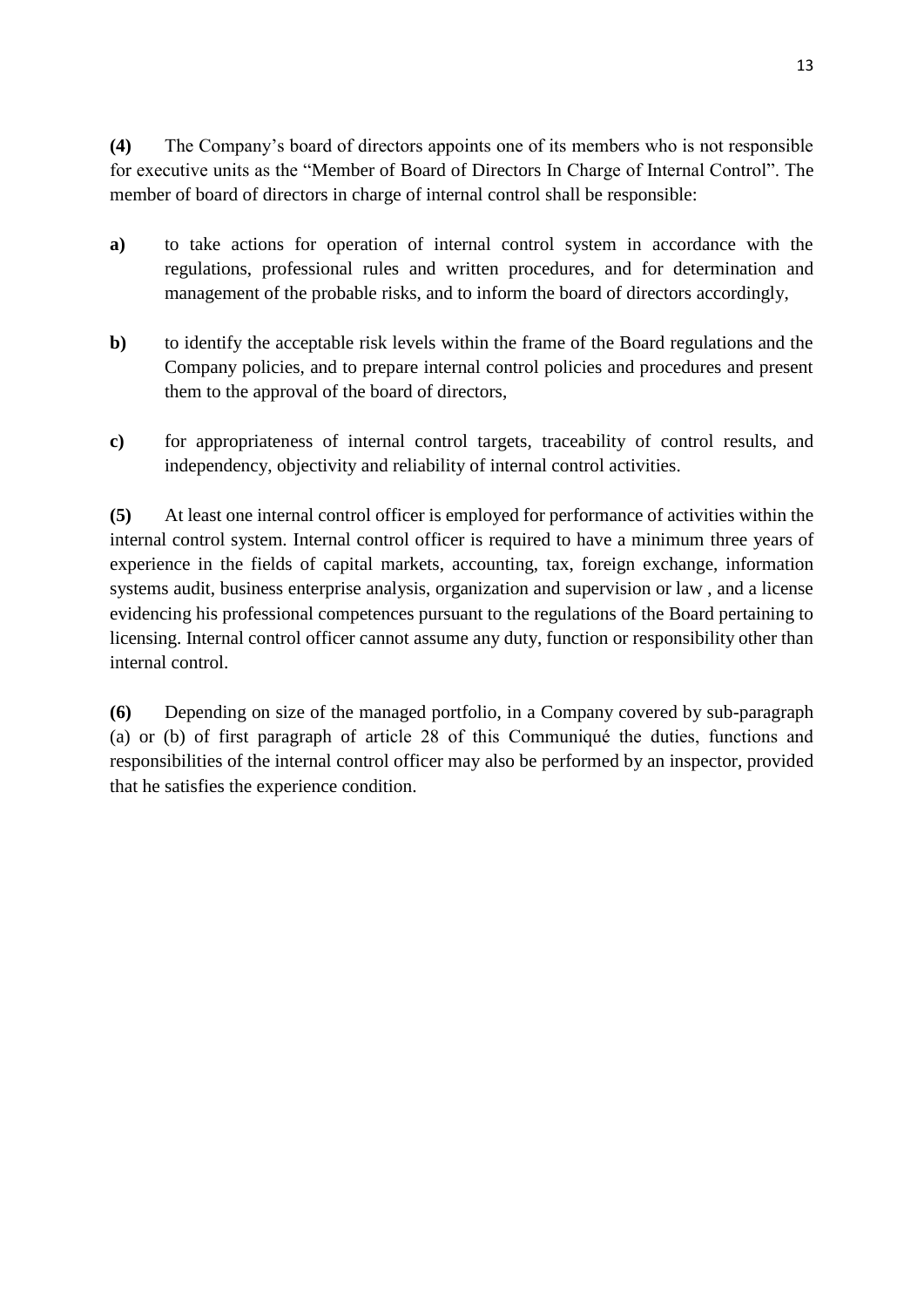#### **Risk Management System**

**ARTICLE 12 – (1)** The Company is required to establish a risk management system for the portfolios under its management, and to document its related procedures in writing. Written procedures relating to the risk management system must be accepted and implemented by a decision of board of directors of the Company. The same procedures and principles shall be applied also for changes of these procedures.

**(2)** Risk management system must contain formation of a risk measurement mechanism including identification of basic risks to which the managed portfolio may be exposed, and regular review of risk definitions, and updating of risk definitions parallel to the material developments, and consistent assessment, determination, measurement and control of the exposed risks. Risk management system must be formed in accordance with investment strategy of the managed portfolio, and structure and risk level of the invested assets, and must be integral to the internal control system of the Company.

**(3)** The unit providing the risk management service in the Company must be independent from the unit in charge of portfolio management. Personnel of the unit providing the risk management services are required to have the knowledge and experience needed for the risk control transactions, and to hold Capital Market Activities Advanced Level License and Derivative Instruments License, and these personnel are responsible for creation and application of risk management system of the portfolio.

- **(4)** Risk management unit is responsible:
- **a)** to determine and identify the risks to which the Company and its managed portfolios are or will be exposed,
- **b)** to determine the risk measurement methods and the risk measurement model to be used in this context together with the manager it is reporting to and present them to the board of directors, and implement the risk measurement model approved by the board of directors, and regularly review the model within the frame of the changing activities and market conditions, and report the demands of change required in the model, if any, to the manager it is reporting to,
- **c)** to monitor on daily basis the compliance with the risk limits determined by the board of directors, and report the limit excesses to the manager it is reporting to in the same day, and if and when deemed necessary, request changes in limits in accordance with the market and corporate conditions,

**ç)** to monitor on daily basis all risks arising out of all transactions, and submit written reports daily to the manager it is reporting to, and weekly to the board of directors about the probable results of and the measures and actions required to be taken against risks,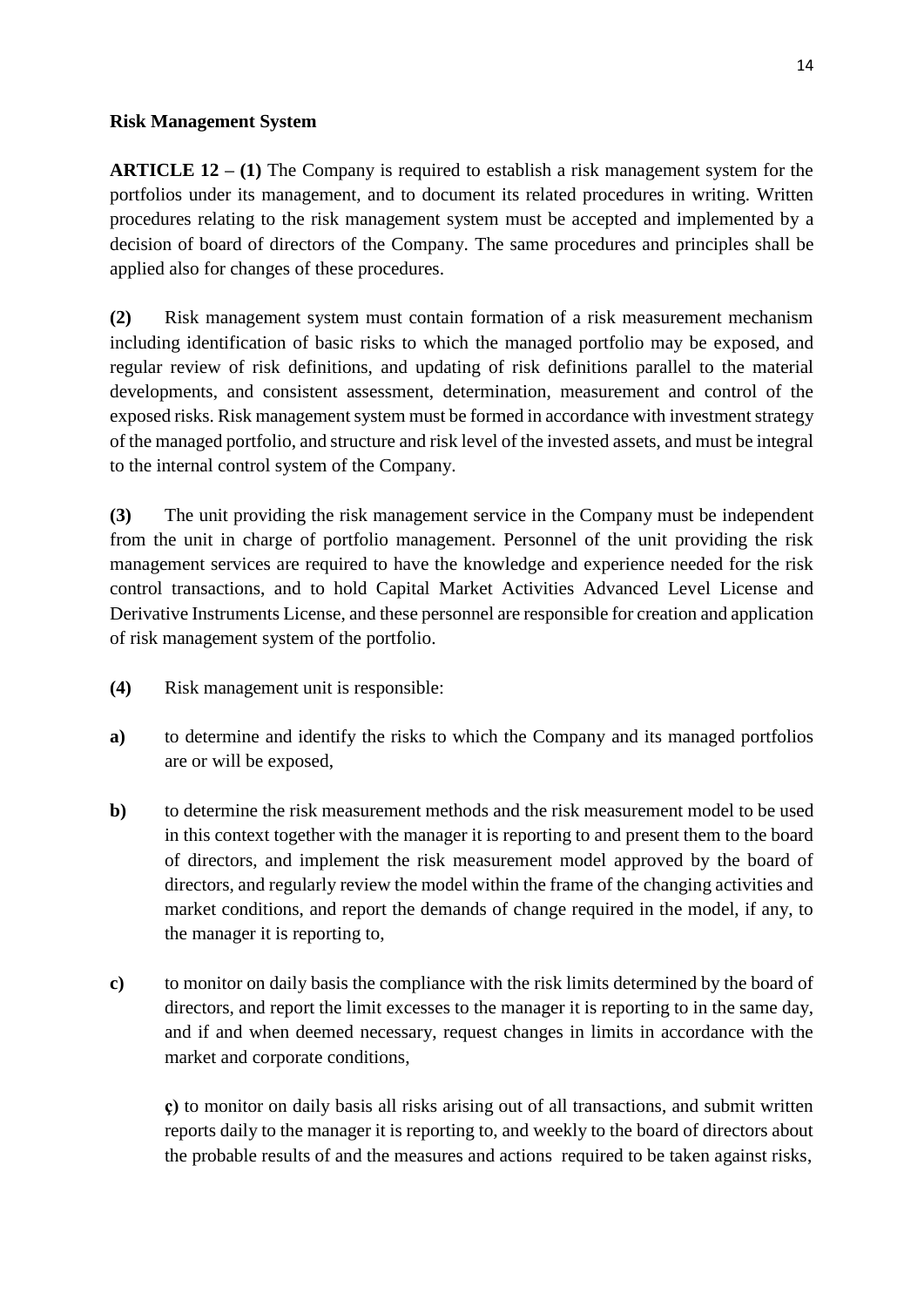**d)** in the case of determination of any event which may result in extraordinary results for the financial situation of the Company, to submit its relevant report to the board of directors as soon as possible.

**(5)** Risk management system of companies intending to establish or manage venture capital investment funds and real estate investment funds must not only comply with the provisions of this article, but also be organized in such manner to cover the principles related to finance risk and liquidity risk of the these investments at the minimum.

**(6)** The risks exposed by capital guaranteed funds, capital protected funds and hedge funds managed by the Company due to derivative instruments included in their portfolios shall be governed by and subject to principles determined by the Board.

# **Inspection Unit and Supervision of Internal Control System**

**ARTICLE 13 – (1)** The Company must have an inspection unit independent from daily activities of the Company, and in charge of supervision and inspection functions covering all activities, operations and organization units of the Company, particularly the functioning of internal control system and risk management system, also including audits of compliance with laws and the Company policies, depending on requirements of management and structure of the Company.

**(2)** The Company is required to employ an adequate number of inspectors working solely and exclusively in inspection unit.

**(3)** The inspection unit reports directly to and is responsible towards the board of directors. The board of directors may delegate its powers in relation to the inspection unit to the member of the board of directors in charge of internal control. However, if the Company has an audit committee, the board of directors may also delegate its powers related to the inspection unit to the audit committee.

**(4)** The procedures and principles relating to functioning of inspection process shall be determined by the Company and presented to the approval of the board of directors.

**(5)** Reports prepared by inspectors as a result of inspection activities conducted separately for each accounting period are submitted to the Company's board of directors within no later than three months following the end of that accounting period, and such reports are finalized by the board of directors. These reports are required to be kept in the Company for a minimum period of five years or any reports being the subject matter of a dispute during this time are required to be kept in the Company until finalization of the dispute.

**(6)** Upon determination of any event which may weaken the financial situation of or may create extraordinary results for the Company, or upon determination of breaches of legislation which may lead to suspension or termination of activities of the Company, the inspection unit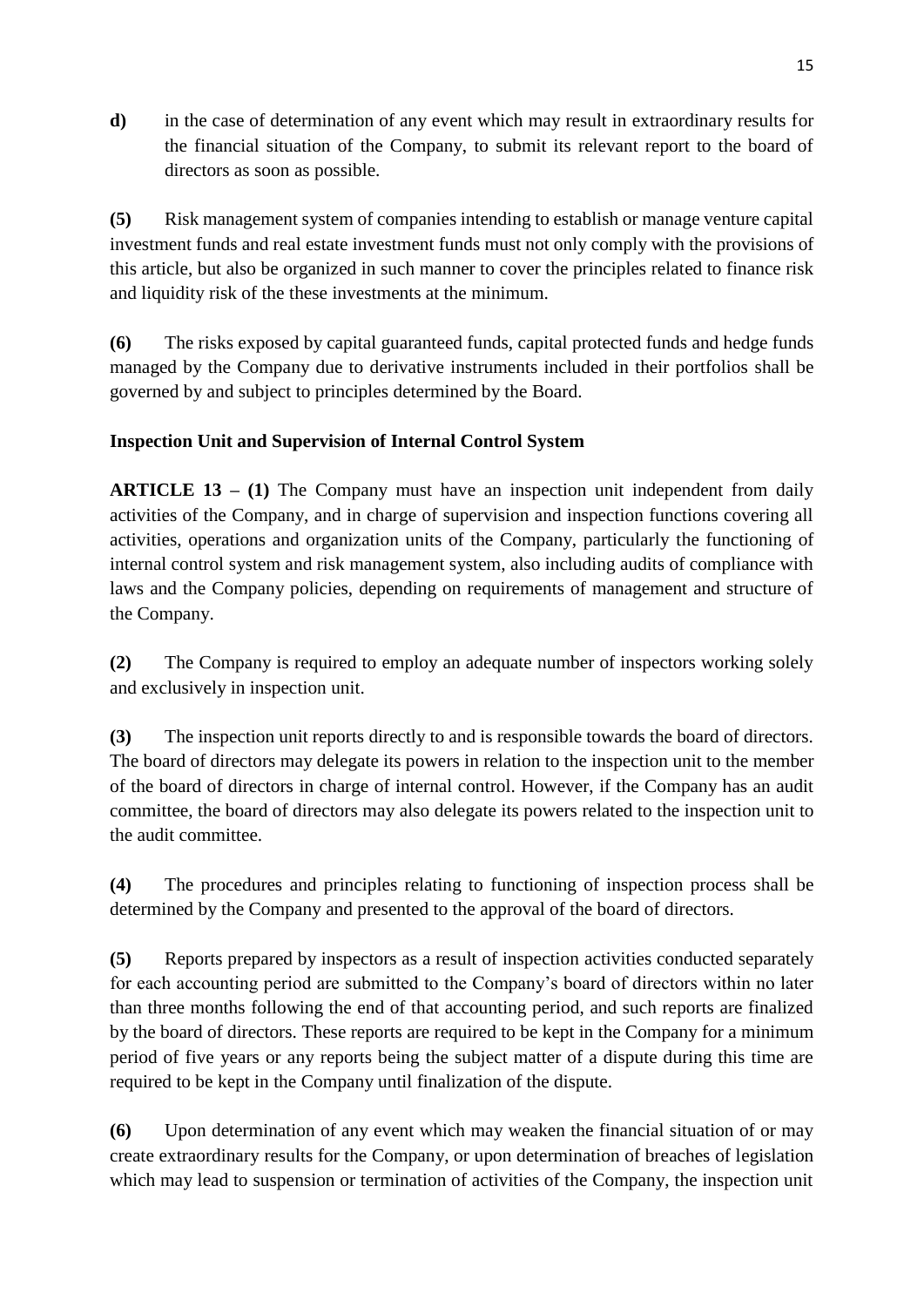presents its relevant report to the board of directors as soon as possible, and sends a copy of such report to the Board in the same day.

**(7)** The Company is under obligation to make it convenient for the inspector or inspectors to conduct their inspection activities and have access to all kinds of information and documents.

**(8)** Wages and other personal rights and benefits of inspectors are determined by the board of directors.

**(9)** The inspectors are required to be objective and to abide by confidentiality obligations in their activities.

**(10)** By taking into consideration the activities and operations of the Company, the Board is authorized to impose additional obligations on inspection unit or to grant an exemption from any of the obligations stated above.

**(11) d**epending on size of the managed portfolio, in a Company covered by sub-paragraph (a) or (b) of the first paragraph of article 28 of this Communiqué the duties, functions and responsibilities of the internal control officer may also be performed by the inspector, providing that he satisfies the experience condition.

# **Fund Service Unit**

**ARTICLE 14 – (1)** Fund service unit performs at minimum duties such as keeping of fund accounting records, cash reconciliations, control of fund unit purchase and sale orders, and preparation of fund reports at the ends-of-day, as well as the trial balance, balance sheet and income statement of the fund.

**(2)** It is obligatory that the fund service unit is established to consist of a fund manager and an adequate number of specialized personnel, and to be equipped by the place, technical equipment and accounting system needed for fund operations. Fund manager is at least responsible for organization of fund service unit, and coordination, performance and follow-up of legal and other procedures in connection with the fund. Fund manager cannot be engaged in portfolio management activities. In cases where the fund manager retires from office for any reason, a new fund manager is appointed within six business days and notified to the Board

# **Branches and Agents of Portfolio Management Company**

**ARTICLE 15 – (1)** The Company may open branches at home or at abroad, and may establish agency relations with banks and intermediary institutions.

**(2)** The agency service will be limited to promotion of the Company's activities, and only collections and payments relating to portfolio management and/or marketing and distribution activities for fund units, and disclosure to the agency service recipients of information and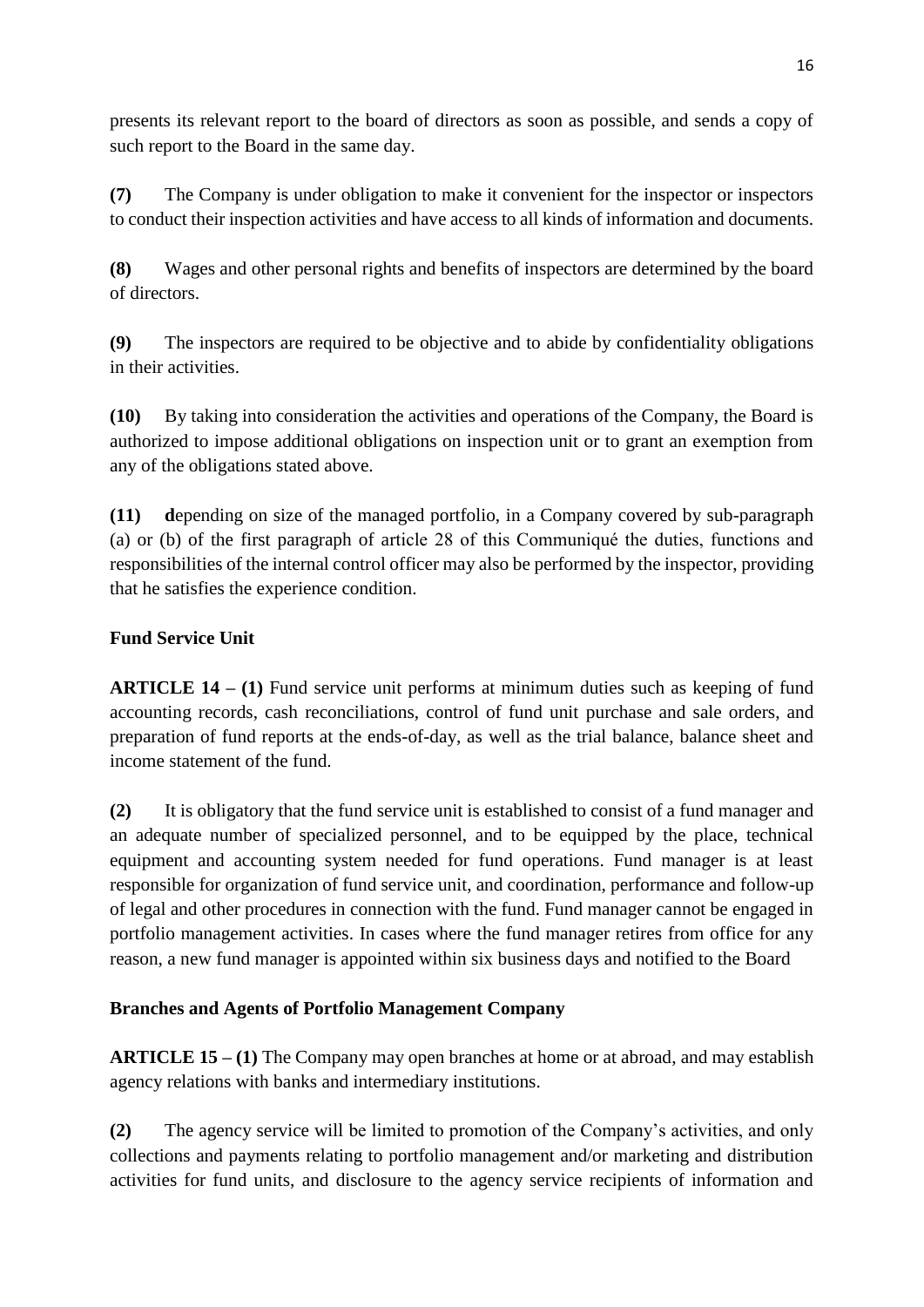documents received from the Company in the course of investment advisory activities. If the Company appoints banks and intermediary institutions as its agent, the following principles shall be applicable:

- **a)** The Company reports to the Association the intermediary institution and bank branches acting as its agency.
- **b**) The legal liability arising out of transactions performed through agencies and out of relations established with the recipients of services will be jointly and severally borne by the principal Company and the agent intermediary institution or bank. The rights of recourse of the Company and the agent intermediary institution or bank to each other pursuant to the legislation and agreement are reserved. The Company and the agent intermediary institution and bank cannot incorporate clauses eliminating or diminishing the liabilities arising out of this sub-paragraph into contracts signed between them or with the recipients of services.
- **c)** During its agency activities, the agent is under obligation:
	- **1)** during its activities conducted as agent, to sign as a contract with the recipients of services, which contains the minimum elements stipulated in the relevant communiqués separately for each activity, and the principal Company's trade name, and a phrase stating that it is an agent of the principal Company, provided that the conditions specified in article 107 of TCC are satisfied, and to deliver a copy of this contract to the recipients of services,
	- **2)** to comply with the regulations of the Board pertaining to accounting, recording and documentation systems related to its activities.

**ç)** If the intermediary institution or bank providing agency services also offers the recipients of services with investment services and activities, a single contract may be signed, provided that the principles specified in subclause (1) of sub-paragraph (c) of the second paragraph of this article are complied with.

**(3)** Other than the powers granted by this Communiqué, the agent may not enter into transactions or offer services on other issues covered by the fields of business of the Company. However, the activities of the agent intermediary institution or bank based on its licences in its capacity as bank or intermediary institution are excluded from this provision.

- **(4)** In order to open a branch, the Company:
- **a)** must provide adequate place and technical equipment required for its services,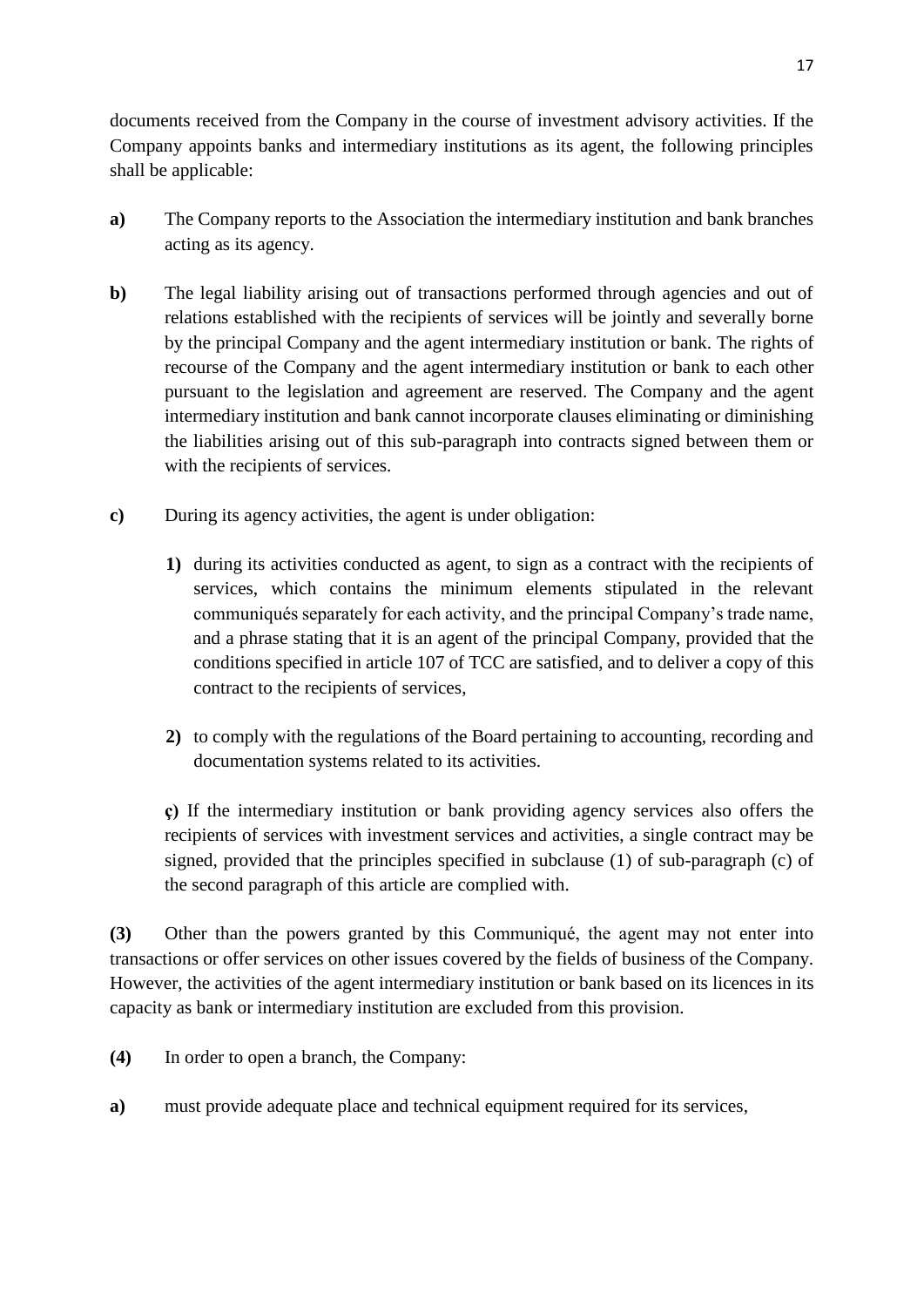- **b**) must have established a sound management appropriate for the fields of business and the needs of the branch, and accounting, recording and documentation systems linked to the head office and in conformity with the Board regulations,
- **c)** must have employed a branch manager and an adequate number of specialized personnel satisfying the conditions stated in article 20 of this Communiqué.

**(5)** The Company shall apply to the Board for a branch opening permission with a notarycertified copy of a decision of its board of directors and with other information and documents that may be requested by the Board.

**(6)** Also in the case of transfer of a branch of the Company, the same conditions as specified in this article for branch opening are sought for, and former branch is cancelled from the registry, and the new branch is registered and announced in accordance with the principles specified in this Communiqué.

**(7) A**fter any branch of the Company starts its activities, if any transactions or actions of the branch in contradiction with the legislation are determined as a result of the audits to be conducted by the Board the branch activities may be halted and/or restrictions may be imposed on branch opening activities of the Company.

**(8)** All kinds of civil and criminal liabilities arising out of the transactions and actions of the branches shall be born by the Company.

# **Prohibited Transactions and Actions of Company**

# **ARTICLE 16 – (1)** The Company:

- **a)** may not engage in intermediary activities other than marketing and distribution of fund units,
- **b)** may not issue documents containing its own financial commitments related to or independent from capital market instruments, may not deal with lending, and may not borrow loans except for meeting its short-term cash requirements. Loans borrowed for the transactions executed as per the delivery versus payment principle defined in the regulations of the Board pertaining to custody of capital market instruments are not considered under this sub-paragraph,
- **c)** other than the transactions and activities of its probable operations within the frame of this Communiqué, may not engage in any commercial, industrial or agricultural activities, and may not acquire real properties more than necessary,

**ç)** may not collect deposits or may not take actions which may result in collection of deposits as defined in the Banking Law dated 19/10/2005 and numbered.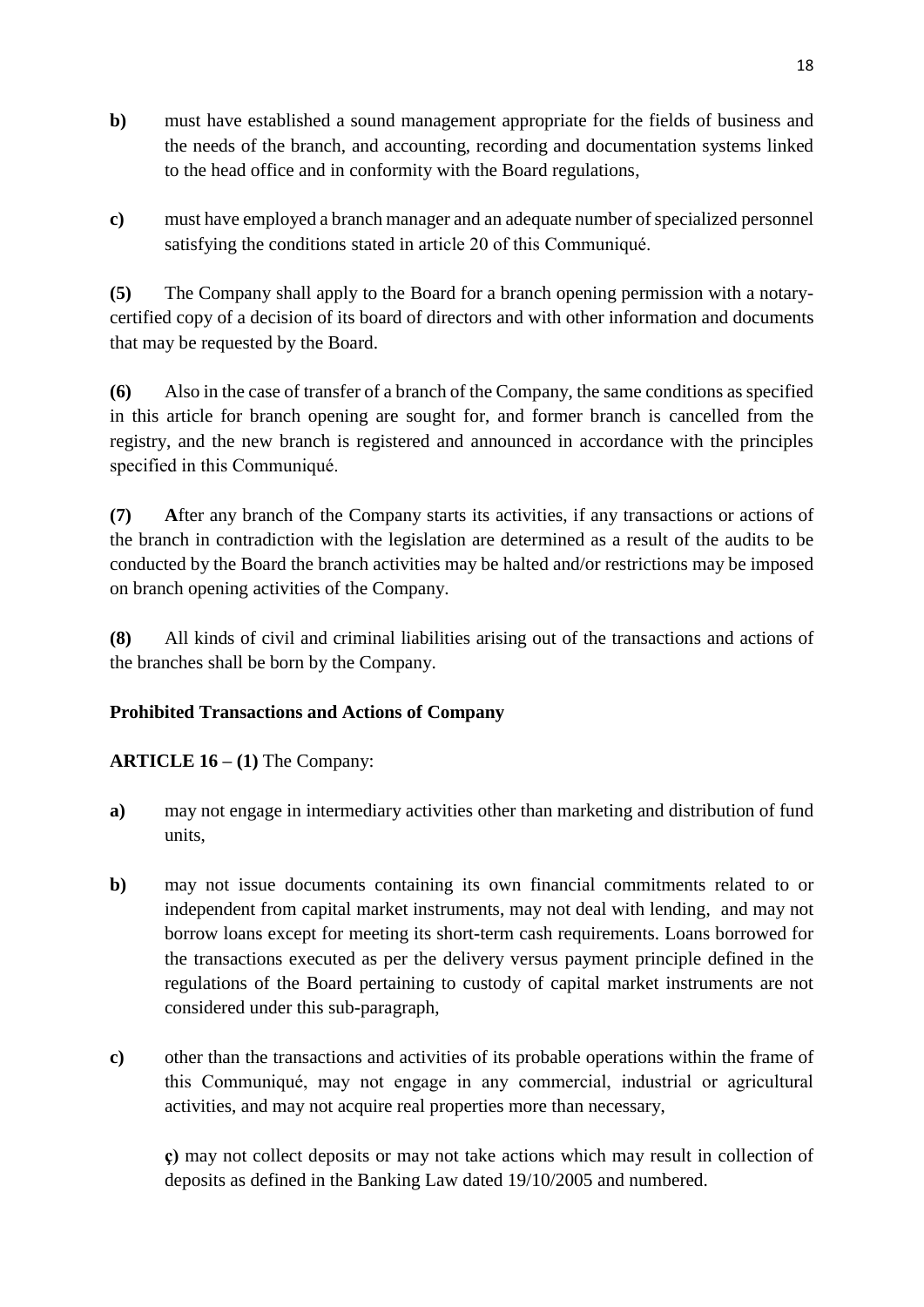#### **Emergency and Contingency Plan**

**ARTICLE 17 – (1)** It is obligatory that the Company prepares an Emergency and Contingency Plan and work flow procedures which set down the conditions, methods and procedures regarding its obligations towards its customers, intermediary institutions, market participants and third parties in emergency and contingency situations. The adequacy of these work flow procedures must be reviewed on yearly basis by considering the activities of the Company as well as changes in its organization structure, such as opening or closing of branches, and the necessary changes must be made in these procedures.

**(2)** Notwithstanding that work flow procedures related to emergency and contingency plans are required to be determined according to size and requirements of the Company, these work flow procedures must at least contain the following items:

- **a)** Witholding financial statements and all kinds of records and negotiable instruments that are required to be kept in accordance with the applicable legislation as printed documents and/or in the electronic environment pursuant to article 82 of TCC,
- **b**) Providing the continuity of data processing systems for the purpose of uninterrupted conduct of activities of the Company, taking backing up systems and keeping these electronic back-ups for a period of five years,
- **c)** Assessment of operational risks including financial and information communication infrastructure,

**ç)** Providing and maintaining the continuity of alternative channels of communication with the recipients of services,

- **d)** Providing and maintaining the continuity of alternative channels of communication with the Company and its employees ,
- **e)** Determining alternative Company centre and decentralized organization units,
- **f)** An assessment about probable effects of emergency and contingency situations on the counterparty,
- **g)** Notification of the Board about the measures taken, and method of routine mandatory notifications,

**ğ)** In cases where the Company decides that the activities cannot be continued, access to the accounts of customers, and transfer of these accounts to another company.

**(3)** If any one of the items listed above is not included in work flow procedures, the reason of non-inclusion is required to be separately explained in the work flow procedures. The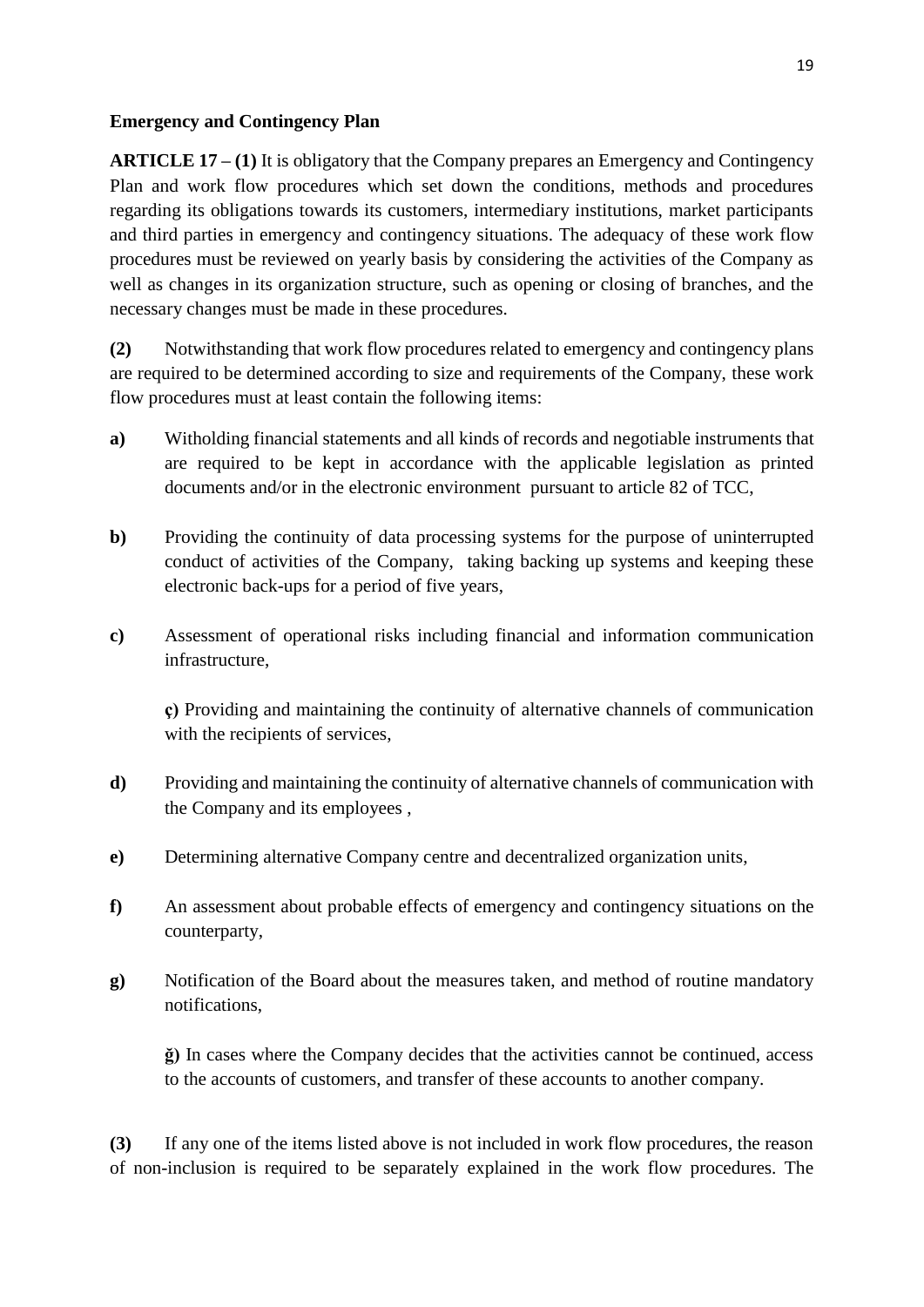Company is under obligation to inform the recipients of its services about the methodology of business continuity in emergency and contingency situations and about the relevant work flow procedures. Thisinformation should be given at the time of signature of a portfolio management agreement and separately via the Company's website.

**(4)** Data processing systems in emergencies and contingencies refer to the systems which are used to enable the Company to continue its activities normally, and used for transmission and execution of orders of the recipients of services, clearing and custody operations, and for custody and follow-up of accounts of the recipients of services.

**(5)** Emergency and contingency plan and the associated work flow procedures are required to be approved by the Company's board of directors, and a Company employee at least at the level of a deputy general manager, and another Company employee as an alternative are required to be appointed by the board of directors as persons responsible for implementation of emergency and contingency plan, and names and all kinds of communication data of these persons are required to be reported to the Board, CRA, Istanbul Settlement and Custody Incorporation, and other institutions to be designated by the Board.

# **Limitation and Cancellation of Permission for Activity, or Temporary Suspension of Activities**

**ARTICLE 18 – (1)** Upon occurrence of any one of the following events, the Board may, depending on the nature and materiality of the event, cancel the Company's permission for activity and/or licence, or limit or temporarily suspend its activities:

- **a)** Pursuant to the first paragraph of article 96 of the Law, determination of breaches of the applicable legislation, standards determined by the Board, articles of association, fund rules and prospectus;
- **b)** Pursuant to the first paragraph of article 97 of the Law, determination of weakening of financial situation of the Company and of failure of the Company in performance of its obligations,
- **c)** In cases where it is determined that the Company does not satisfy the conditions listed in this Communiqué pertaining to foundation and operations, or has lost the qualifications, failure of the Company to comply with these conditions within three months following the date of delivery to the Company of a notice of the Board for compliance with legislation;
- **ç)** In cases where the guarantees specified in the relevant regulations are required to be increased or completed after receipt of the permission for activity, if it is determined that the additional or deficient guarantees are not deposited within no later than three months following the date of occurrence of this situation,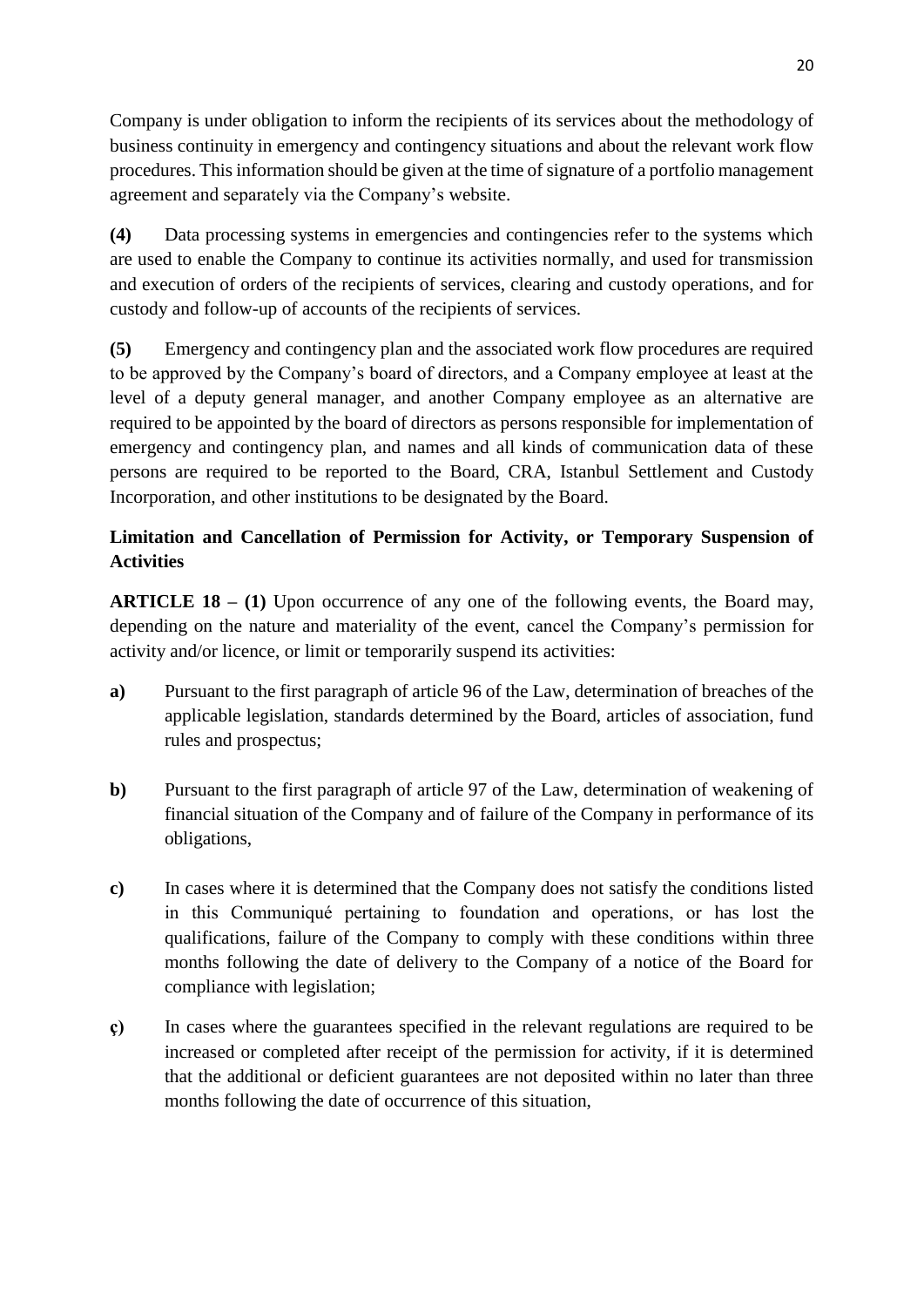- **d)** If the Company explicitly waives from its permission for activity, or fails to start any activities covered by the permission for activity for a period of two years following the date of being granted the permission for activity,
- **e)** If the permission for activity has been obtained by making wrong or misleading statements or through other unlawful ways.

**(2)** In cases where after receipt of the permission for activity, the Company willingly suspends or halts its activities for a period of longer than one year, the Board may cancel the Company's permission for activity and/or licence.

**(3)** If the same activity of the Company is temporarily suspended twice in a period of two years, the same sanction shall not be applied to the Company for a third time, but the Company's licence covering its relevant permission for activity shall be cancelled.

**(4)** The Company whose activities are decided to be temporarily suspended shall be granted a maximum period of one year starting from the date of decision of the Board. This period may be extended for a maximum period of one year either upon demand of the Company or ex officio by the Board. If the Company does not restart its activities by the end of the period of time granted by the Board, all permissions for activity and licences of the Company shall be cancelled.

**(5)** The Company whose licence is cancelled upon its own demand or by a decision of the Board, and the Company who fails to file a permission for activity application within the time stated in the first paragraph of article 8 of this Communiqué and/or whose application is found non-acceptable by the Board shall, within maximum three months after notification of the state of affairs, be liable to amend the provisions of its articles of association pertaining to trade name, objectives and fields of activities so as to exclude the collective portfolio management activities, and to submit to the Board a copy of TTRG where the aforementioned amendments are published, within six business days following the date of publishing.

**(6)** Upon cancellation of the licence or permission for activity, the funds founded and managed by the Company, and portfolios of other persons managed by the Company shall be transferred to another company deemed appropriate by the Board.

## **Principles on Outsourcing of Services**

**ARTICLE 19 – (1)** Within the frame of principles set down in this article, the Company may, with the assent of the Board, outsource the inspection service, internal control service, research service and fund service unit services, and risk management system and information systems services during its activities.

- **(2)** Depending on size of the managed portfolio, a Company;
- **a)** Covered by sub-paragraph (a) of the first paragraph of article 28 of this Communiqué may receive inspection service, internal control service and research service from investment firms, and may receive risk management system service from investment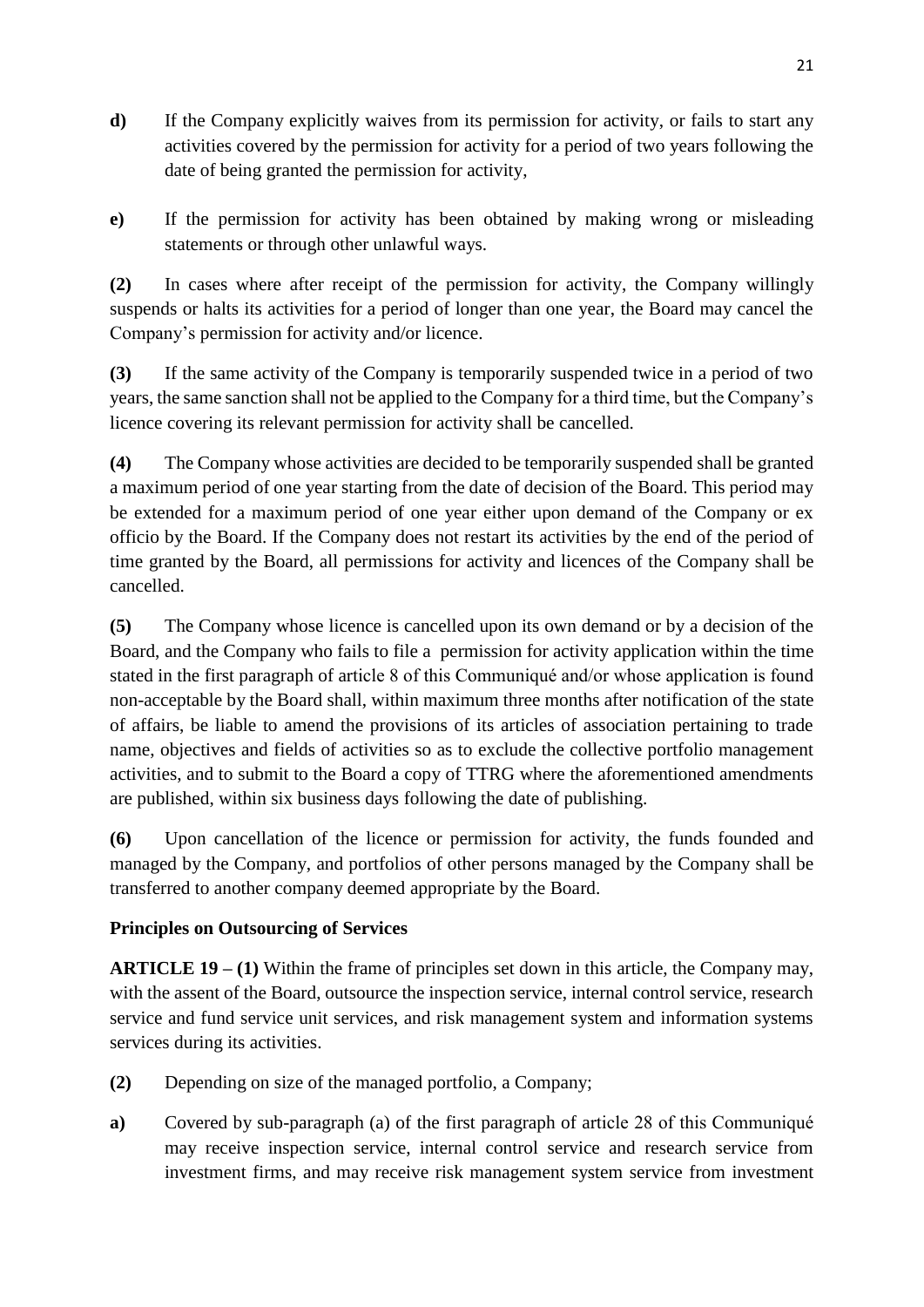firms and other specialized institutions deemed appropriate by the Board, provided that such services are controlled and followed up by the board of directors,

**b)** A Company covered by sub-paragraph (b) of the first paragraph of article 28 of this Communiqué may receive research service and risk management system service from investment firms and from other specialized institutions deemed appropriate by the Board, provided that such services are controlled and followed up by the board of directors.

**(3)** The Company may receive the services of fund service unit to be constituted for smooth performance of the fund-related operations and the services related to information systems from investment firms and other specialized institutions deemed appropriate by the Board

**(4)** For outsourcing purposes, the Company should keep the decision making power and responsibility in such functions as service management, content design, access, control, audit and supervision, updating, information or reporting.

**(5)** Outsourcing of services is conducted under a contract fit to the nature of the business, signed between the Company and the service provider.

**(6)** The Company must determine whether the service provider has the required technical equipment, infrastructure, financial power, experience, know-how and human resources for provision of the services in the desired quality or not.

**(7)** The Company outsourcing the services is under obligation to create the work flow procedures and install the internal control mechanisms required for outsourcing of services. Information relating to the risks that may arise out of outsourcing of services, and an action plan to be implemented in cases where the services are interrupted or halted for any reason, management of these risks, and substitutability of the support services received shall be given in the emergency and contingency plan to be prepared pursuant to this Communiqué.

**(8)** Outsourcing of services does not relieve the Company from its liabilities arising out of capital markets legislation and cannot preclude the Company from performing its legal liabilities, complying with the relevant regulations and being effectively supervised.

**(9)** Also for the services outsourced under this Communiqué, the Company shall be held liable for taking all kinds of measures necessary for protection of interests of recipients of portfolio management services and for confidentiality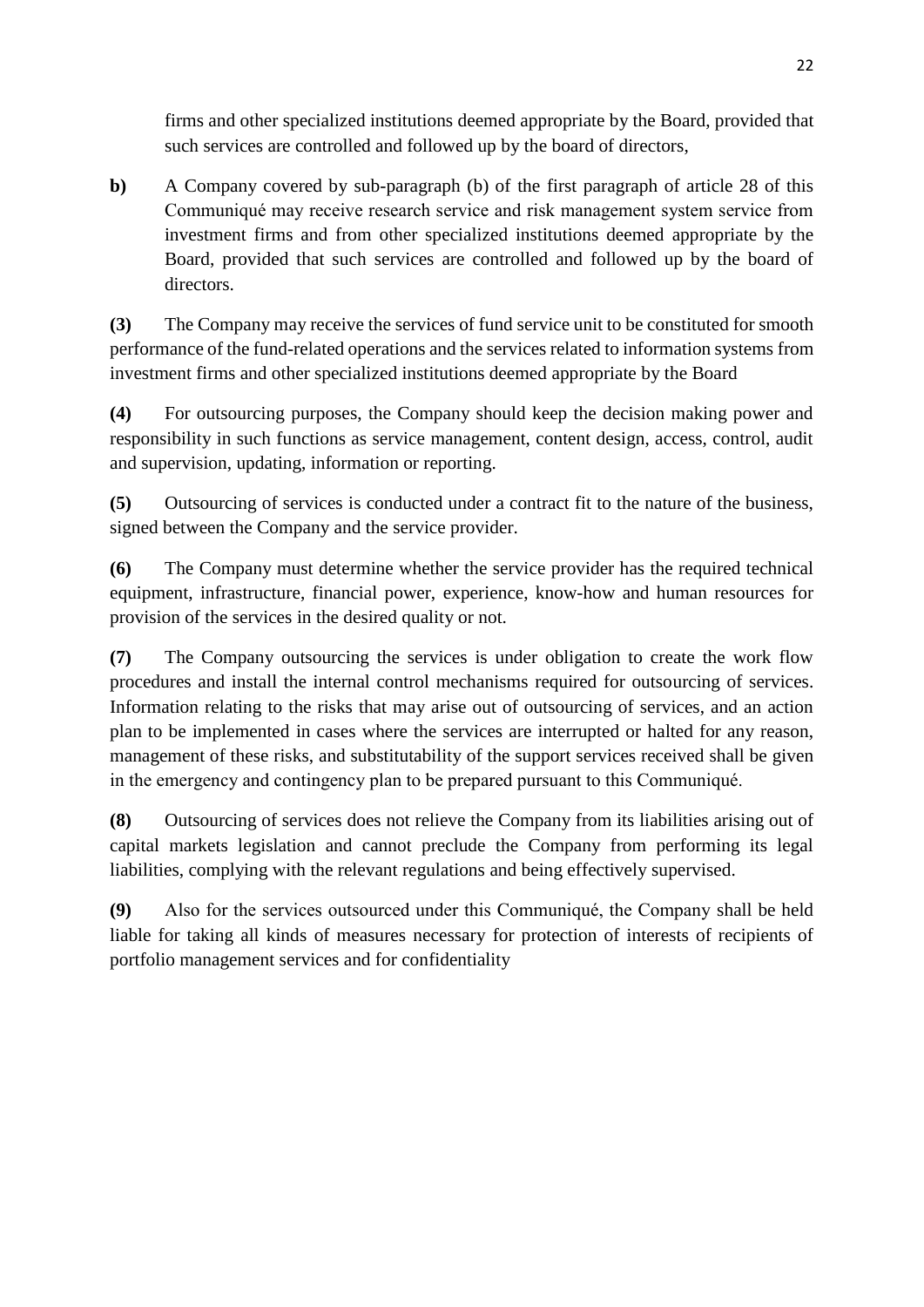**(10)** In the event that the service provider is seated abroad or carries out its activities through its foreign branches or affiliates, the relevant regulations and practices of the foreign country where such units are operating must not contain any clause preventing the Board to acquire and obtain the needed information and documents timely, completely and accurately, or to conduct audits with respect to services received from such units. In the case of receipt of services from a foreign service provider, the Company is under obligation to consider the country risk, and to make and apply action plans for continuity of business and if required, for receipt of the same services from local service providers, in the case of any interruption or suspension in the services.

**(11)** The Board is authorized to request from service providers all kinds of information related to the provisions of the Law and this Communiqué, and to examine all of their books and documents, and all records and other data storage means including those kept in electronic, magnetic and similar other environments, as well as data processing system, and to request access to these, and to take their copies, and to audit their transactions and accounts, and to receive written or verbal information from the relevant persons, and to issue the required memoranda, and the relevant persons are obliged to provide access to the desired information, books and documents, and records and other data storage means including those kept in electronic, magnetic and similar other environments, as well as data processing system, and to give copies of records and other data storage means, and to disclose written and verbal information, and to sign the memoranda.

# **FOURTH PART Principles on Managers and Personnel of Portfolio Management Companies**

# **Conditions Relating to the Company Managers and Personnel**

**ARTICLE 20 – (1)** The Company personnel is composed of general manager, deputy general managers, fund manager, specialized personnel, inspectors and internal control officers, as well as other personnel except for service personnel. Managers are chairman and members of the board of directors, general manager, deputy general managers and persons in charge of management of the units relating to capital markets.

**(2)** Chairman and members of board of directors, and personnel of the Company, must not be subject to any transaction ban, and must satisfy all conditions listed in sub-paragraph (e) of the first paragraph of article 5 of this Communiqué, except for the financial power condition. Furthermore, the Company managers and fund manager must hold a bachelor's degree.

**(3)**

**a)** General manager and deputy general managers of the Company are required to have minimum seven years of professional experience in financial markets field, and to hold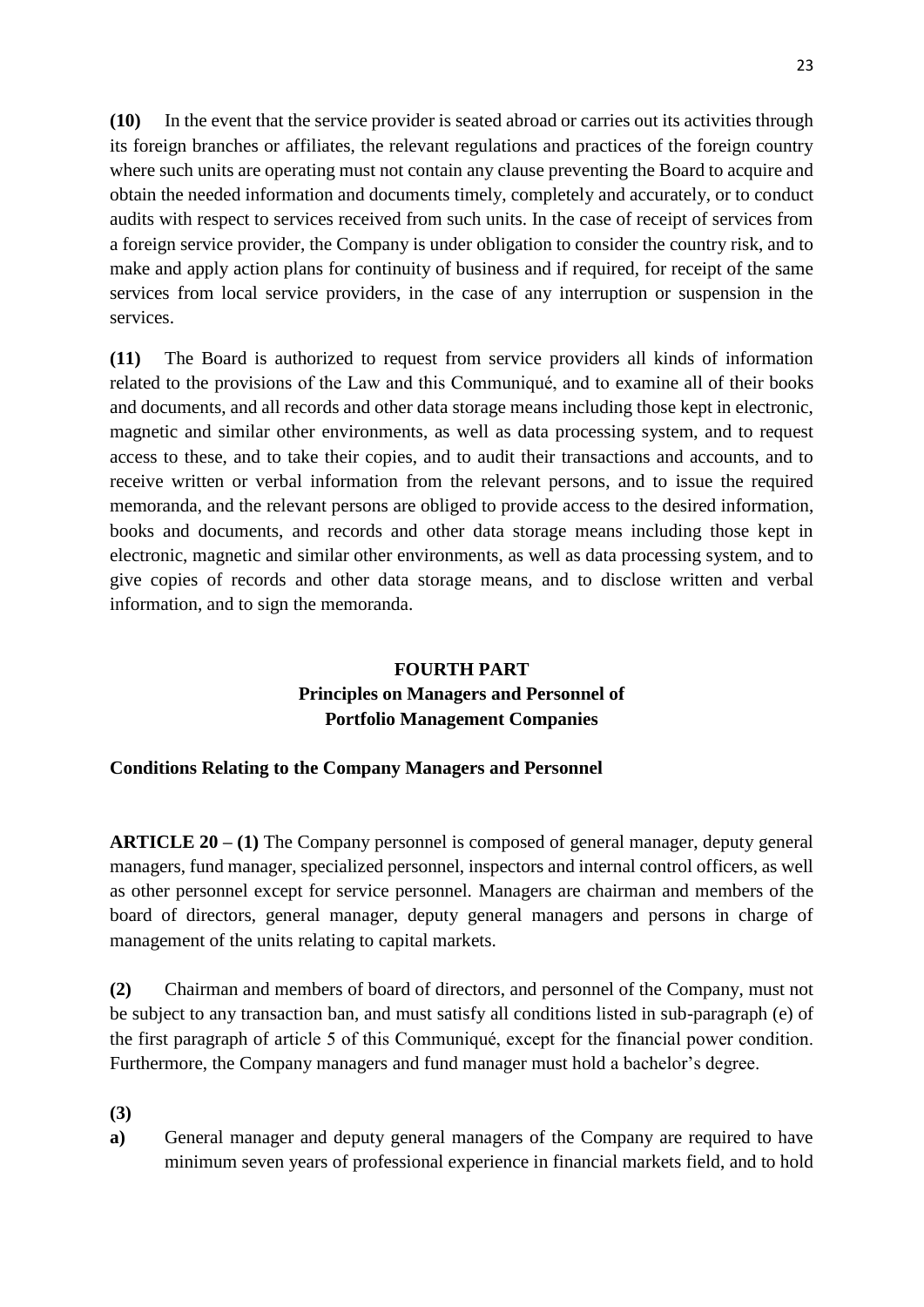a Capital Market Activities Advanced Level License pursuant to the regulations of the Board pertaining to licensing,

- **b**) The majority of the board of directors of the Company, comprising at least three members, are required to have minimum seven years of professional experience in financial markets field, and in addition, at least one of the directors is required to hold a Capital Market Activities Advanced Level License and a Derivative Instruments License pursuant to the regulations of the Board pertaining to licensing,
- **c)** Fund manager of the Company is required to have minimum seven years of experience in capital markets, and to hold a Capital Market Activities Basic Level License pursuant to the regulations of the Board pertaining to licensing,
- **ç)** Specialized personnel, inspectors and internal control officers of the Company are required to hold a licence pursuant to the regulations of the Board pertaining to licensing evidencing their professional competence.

**(4)** General manager must be employed on full-time basis and solely for this position. However, the general manager may also be employed as a portfolio manager in the Company, and/or as a member of board of directors in entities with which the Company has managerial, supervisory or ownership relations, or the entities whose management, capital or supervision is controlled by the aforementioned entities, or in exchanges and other organized market places, clearing banks and portfolio custodians and other financial institutions deemed appropriate by the Board, providing that such directorship is non-executive and does not preclude the general manager from performing his functions in the Company.

**(5)** In the case of retirement of general manager from office for any reason whatsoever, the person to be appointed as new general manager, together with documents proving that he satisfies all conditions specified in second paragraph and sub-paragraph (a) of third paragraph of this article, should be declared to the Board within 15 business days following the date of retirement from office. Only if the Board does not express a negative opinion about the proposed appointment within 15 business days following the notification to the Board, the relevant person may be appointed, and this appointment is reported by the Company to the Association within 10 business days thereafter. General manager's office cannot be deputized for more than three months in a yearly period.

# **Professional Attention and Care Principle**

**ARTICLE 21 – (1)** Managers and personnel of the Company are expected to show the required professional attention and care in their work and decisions. Attention and care refers to the importance given to details, and the care and efforts to be shown, by a diligent and prudent person under the same conditions.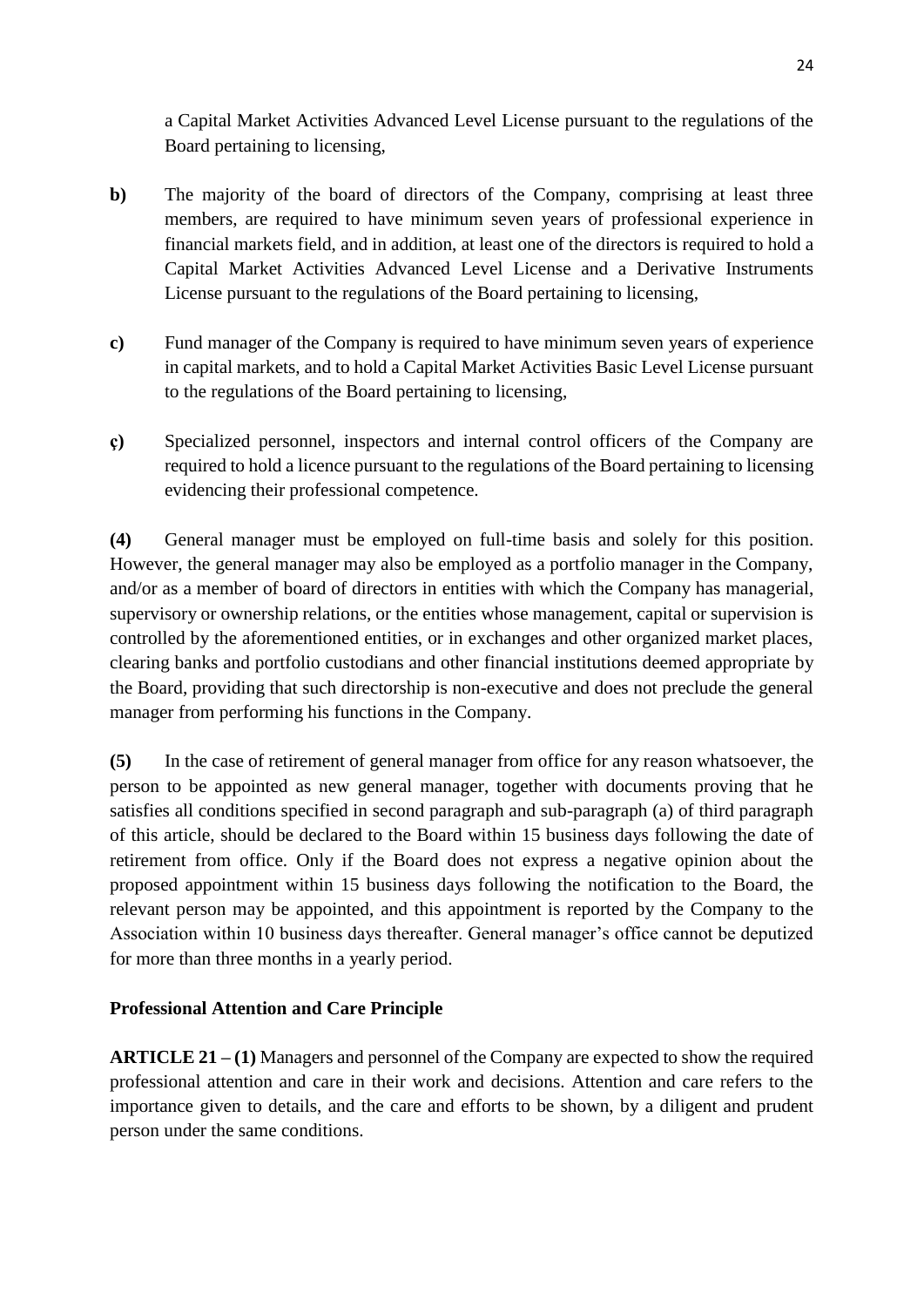## **Independency Principle**

**ARTICLE 22 – (1)** The Company and portfolio managers and inspectors are required to be independent in their activities. Independency is a set of conceptions and behaviors which ensures honest and objective conduct of professional activities. Portfolio managers must act honestly and objectively in their activities, and there must not exist any special circumstances which may prejudice their independency.

**(2)** Managers and personnel of the Company are under obligation to keep away from conflicts of interests that may arise during performance of their job duties, and not to allow any interventions that may affect their honesty and objectivity, and to refrain from all kinds of acts and transactions which may affect their honesty and objectivity.

# **Confidentiality**

**ARTICLE 23 – (1)** Managers and personnel of the Company may not disclose to third parties, and may not use in their own interests or in interests of third parties, any of the confidential information that may come to their knowledge about the recipients of their services.

**(2)** The announcements and advertisements published for public disclosure purposes as per the applicable legislation, and all kinds of juridical investigations and prosecutions, and all kinds of administrative investigations and prosecutions conducted by persons authorized by legislation, and reporting of information about criminal acts and activities are not considered as a part of confidentiality obligation.

# **FIFTH PART Obligations Applicable for Portfolio Management Companies**

## **Amendments to Articles of Association and Share Transfers**

**ARTICLE 24 – (1)** Amendments to articles of association of the Company are subject to permission of the Board.

- **(2)** Changes in shareholder structure of the Company are subject to the following principles.
- **a)** Share acquisitions by a new person equal to or exceeding 10% of the capital of the Company or share acquisitions making an existing partner's share in the capital of the Company to exceed or fall below 10%, 20%, 33% or 50% are subject to permission of the Board.
- **b**) Transfer of shares which give privilege in management participation rights or grant a right of usufruct is subject to permission of the Board, irrespective of the ratio. However,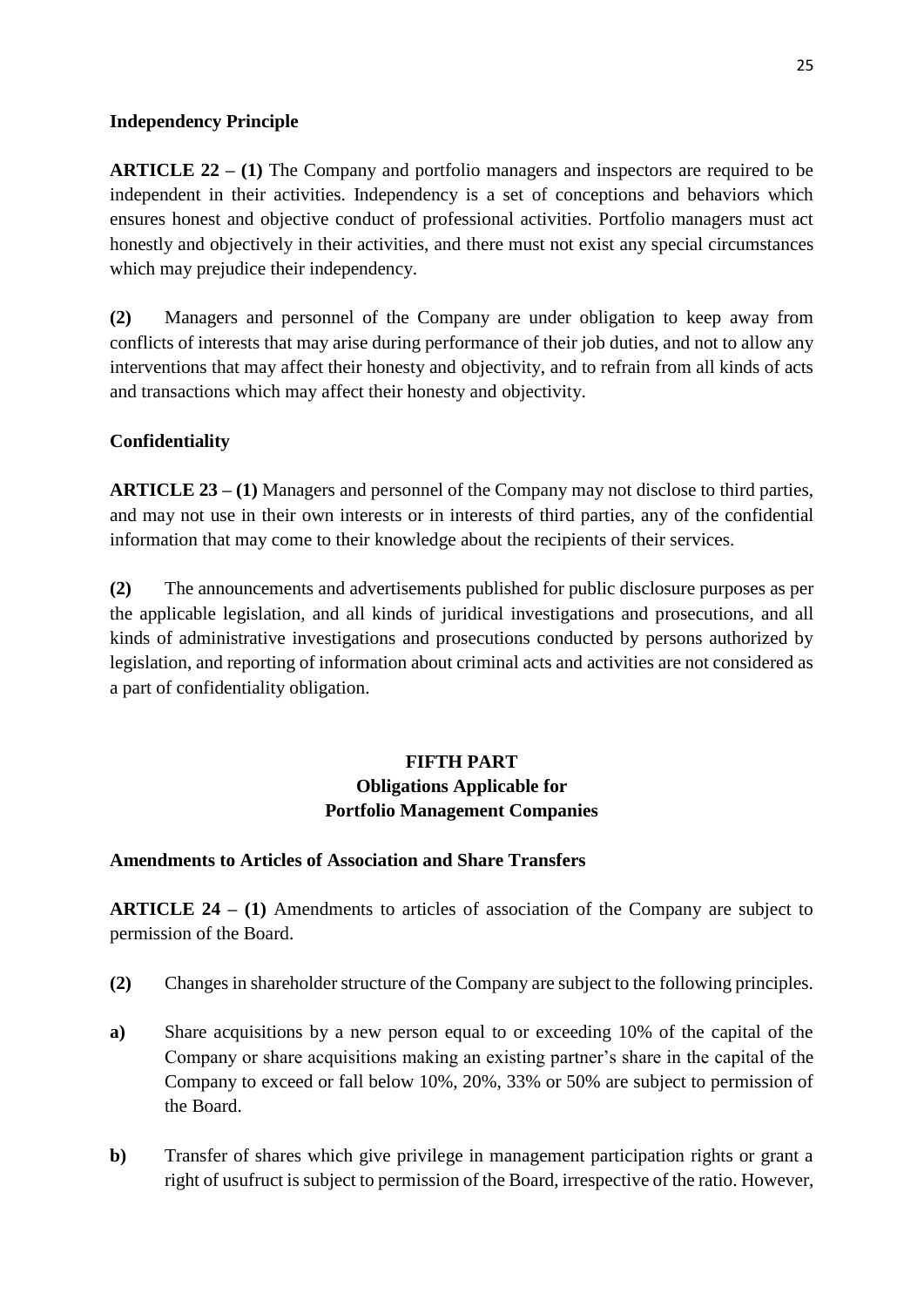in the case of acquisition of shares which give a privilege in management participation rights or are granted a right of usufruct by the existing partners holding such shares, a notification to the Board suffices.

- **c)** If and to the extent share transfers of legal entity partners of the Company directly or indirectly change the shareholdings in the Company by 10%, 20%, 33% or 50%, such share transfers are, and in cases where a legal entity partner has privileges in management participation rights in relation with the Company, all shareholding structure changes of such legal entity partner are, subject to approval of the Board in terms of the operational conditions of the Company. Transfer of shares, having managerial or supervisory privileges, of legal entities holding more than 10% of capital of the Company are also subject to approval of the Board in terms of the operational conditions of the Company.
- **ç)** Share transfers made by the Company partners resident abroad within the frame of provisions of this article are evaluated and assessed by the Board by considering also the legislation of the relevant foreign country.
- **d)** In the case of direct or indirect transfer of shares which do not reach to or which remain between the ratios of capital of the Company specified hereinabove, a notification will, within 10 business days following the date of transfer, be sent to the Board together with information and documents relating to the new partner.
- **e)** For the natural persons or legal entities who alone or jointly acquire the shares in direct or indirect share transfers under this article, the qualifications and conditions specified in sub-paragraph (e) of the first paragraph and in third paragraph of article 5 of this Communiqué, other than the financial power condition, will be sought for.
- **f)** Acquisition of shares by banks under this article is subject to satisfaction of the conditions set forth in the fifth paragraph of article 5 of this Communiqué.
- **(3)** For the purposes of this article, shares owned:
- **a)** by a natural person or his/her spouse and minor children or by companies where they are partners with unlimited liability or serve as chairman or member of board of directors, general manager or deputy general manager,
- **b**) by companies where legal entities, other than public legal entities, or persons mentioned in the preceding sub-paragraph directly or indirectly hold 25% or more of the capital,
- **c)** by persons or entities of which the Board determines that such persons and entities have an employment relation or contractual relation or act together for other reasons,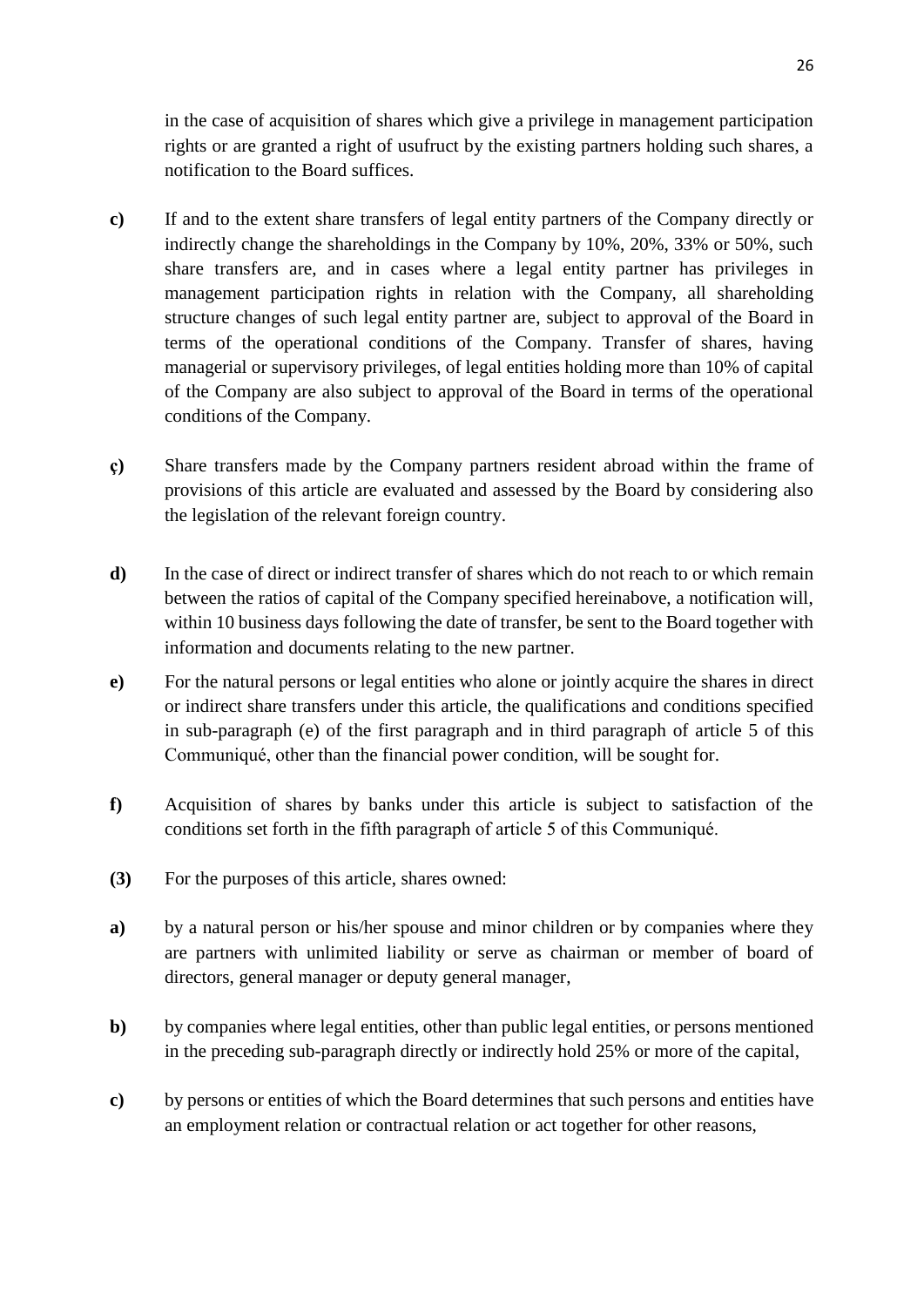are considered to be held by one single person. The provisions of sub-paragraph (a) of the second paragraph of this article are applicable also in share transfers between these persons.

**(4)** Transfers executed in contrary with this article are not to be registered in the share register, and the records in the share register in conflict with this article is null and void.

# **Book and Record Keeping and Independent Audit Obligations**

**ARTICLE 25 – (1)** The Company is under obligation to keep the books and records required to be kept pursuant to TCC and the Tax Procedures Code dated 4/1/1961 and numbered 213 and to keep these documents pursuant to article 82 of TCC, and to comply with the regulations of the Board in its accounting records and transactions relating to its activities.

**(2)** The Company is under obligation to comply with the regulations of the Board pertaining to financial reporting and independent audit.

## **Notification Obligations**

**ARTICLE 26 – (1)** The Company is under obligation to inform SPL of:

- **a)** any change in the conditions of its managers and personnel as specified in article 20 of this Communiqué, within 10 days following the date of change; and
- **b)** any retirement of its managers, personnel and personnel in branches from office, or replacement of them by new recruitees, or recruitment of new personnel, or change of job position or place of duty, and all kinds of similar other changes, together with identity of new recruitees and with documents evidencing that they satisfy the conditions specified in article 20 of this Communiqué, within 10 days following the date of change.
- **(2)** The Company is under obligation to inform the Association of:
- **a)** decisions of the board of directors related to appointment of managing directors in the Company and determination of their powers and responsibilities pursuant to sixth paragraph of article 4 of this Communiqué, and changes therein, within 10 business days following the date of the relevant decision of the board of directors,
- **b**) contact information, website, tax identity number and trade registry number and changes therein, within 10 business days following the date of change,
- **c)** information about the independent audit firm selected pursuant to the regulations of the Board pertaining to independent audit, and changes therein, within 10 business days following the relevant date,

**ç)** documents showing the addresses of head offices and branches and the conditions of activity, and changes therein, within 10 business days following the relevant date,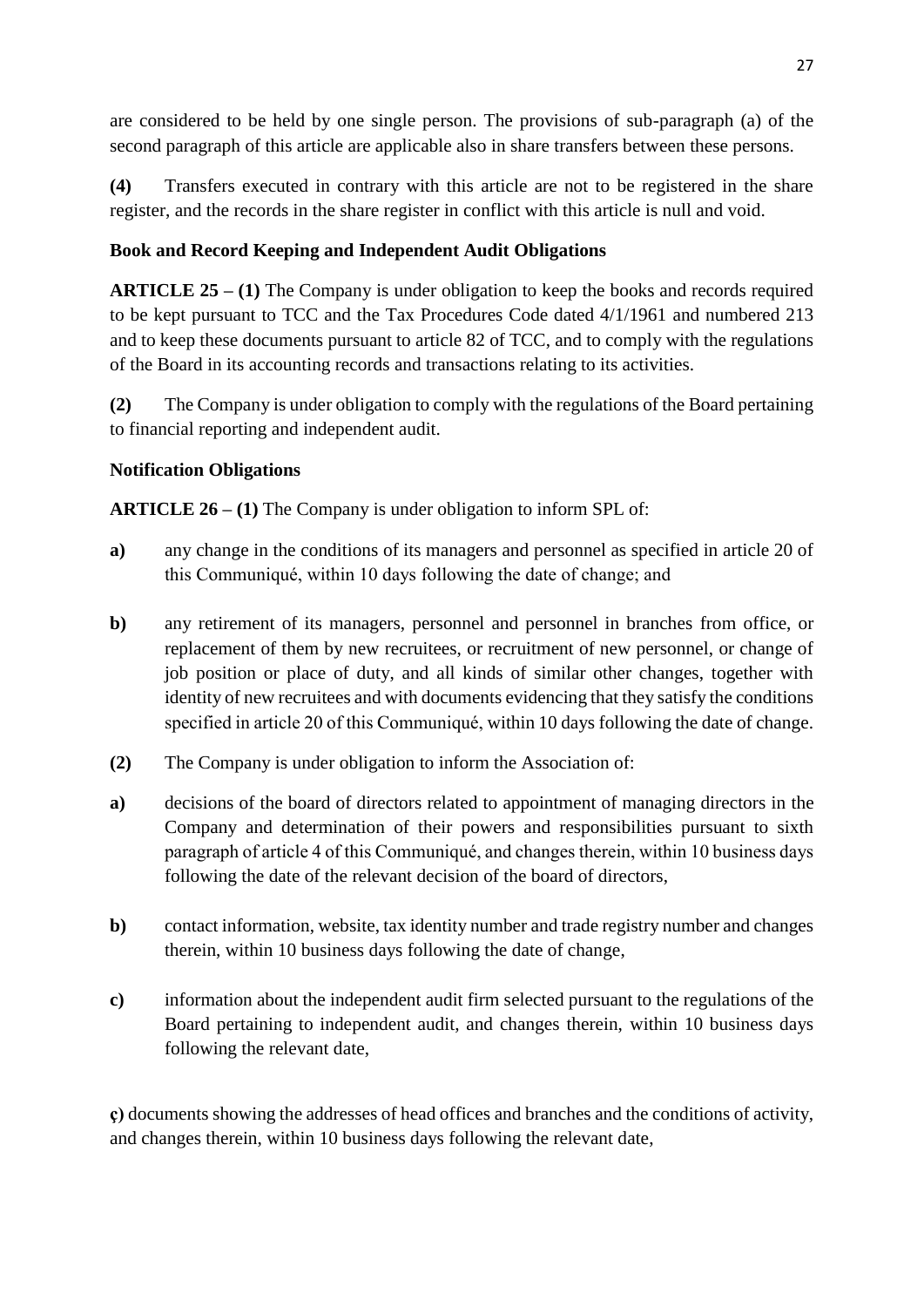- **d)** the current signature circular and in the case of a change therein, the updated signature circulars, within 10 business days following the date of the relevant decision of the board of directors,
- **e)** legal actions and proceedings commenced by the Company against its partners, managers, personnel, customers and other entities, or legal actions and proceedings commenced by them against the Company, and results thereof, within 10 business days following the date of learning,
- **f)** newspapers where the advertisements made pursuant to article 27 of this Communiqué are published, within 10 business days following the date of publishing.

**(3)** The Association and SPL will create and keep a database with the information notified to them pursuant to this article, and will immediately open such database to access of each other and the Board. All notifications to the Association and SPL may also be taken with electronic signature.

**(4)** If, as a result of the notifications made pursuant to this article, the Association detects a breach of provisions of this Communiqué with respect to the Company or its decentralized organization units or directors and personnel, then the Association shall send a written notice thereabout to the Board within three business days thereafter.

**(5)** If the Company general manager or inspector vacates the office, the reasons of vacation from office shall be notified also to the Board within the frame of the same principles.

**(6)** If, at any time after the date of acquisition of an affiliate, any kind of encumbrances, including, but not limited to, mortgages, is established on its assets, or the Company gives guarantee for repayment of debts of third parties, the Company is under obligation to inform the Board of such encumbrances or guarantees in writing within 10 business days following the date thereof.

**(7)** The Company is obligated to inform the Board about the information of the number of customers or recipients of individual portfolio management services and the size of the portfolios under management in a way of which standards and periodicity is determined by the Board.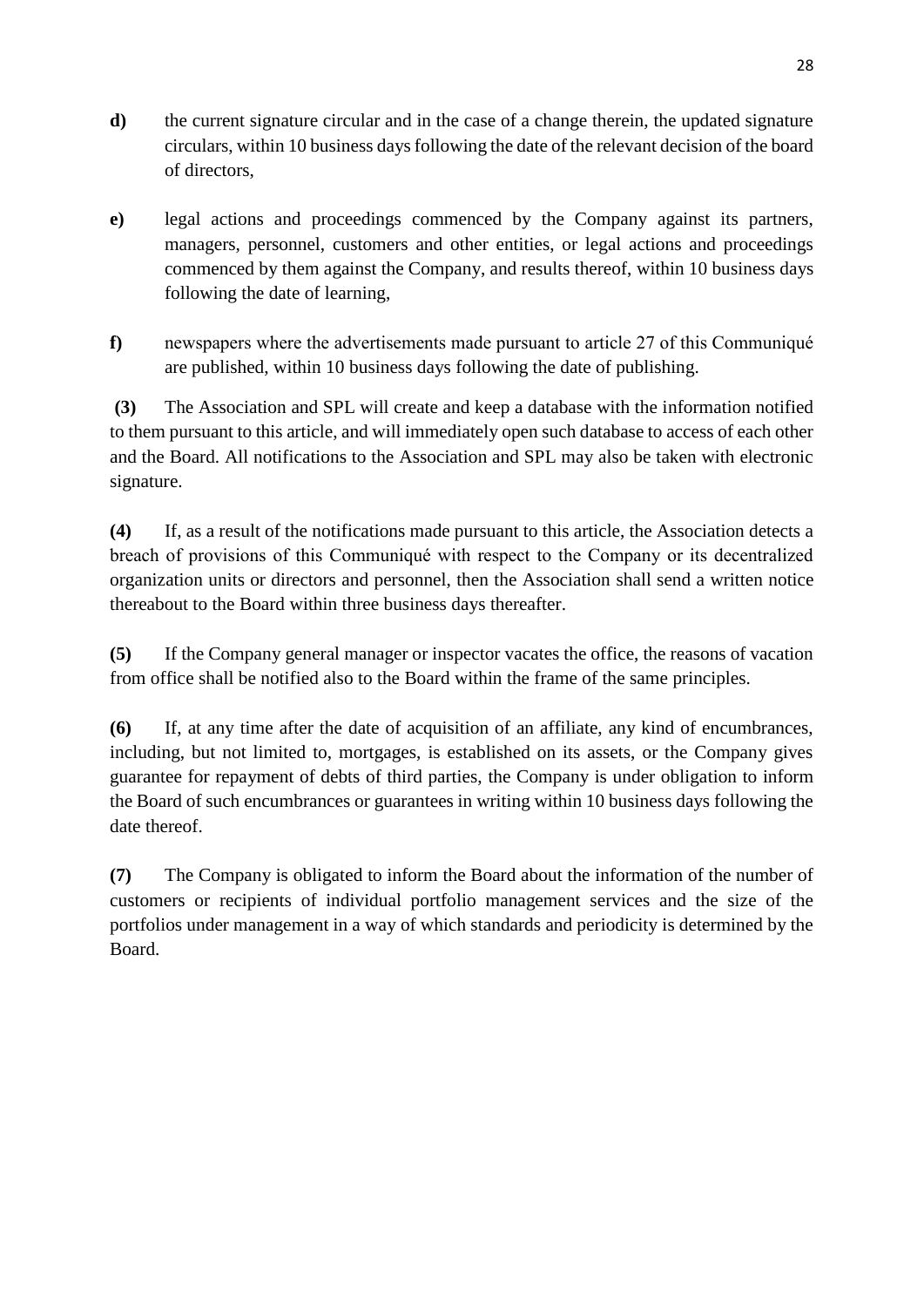## **Registration and Announcement Obligations**

**ARTICLE 27 – (1)** All kinds of licence and permission certificates, branch or agency opening permits, and company name utilization permits shall be published in the Company's website and in PDP immediately upon the receipt of permission from the Board. In addition, permits granted for opening of decentralized organization units by the Company will be registered in the relevant trade registry and announced in TTRG within 10 business days following the date of receipt of permission from the Board.

**(2)** Upon temporary suspension of activities or cancellation of any operating licence, it shall be published in the Company's website and in PDP immediately upon receipt of relevant notification from the Board.

**(3)** In cases where the activities of a decentralized organization unit are temporarily suspended by the Board or upon demand of the Company, it shall be published in the Company's website and in PDP immediately upon receipt of relevant notification from the Board. In the case of closure of a decentralized organization unit, in addition, that decentralized organization unit shall be cancelled from the trade registry, and such cancellation shall be announced in TTRG, within 10 business days following the date of receipt of relevant notification from the Board.

**(4)** Costs of announcements published as per this article will be in the account of the Company.

# **Obligations on Capital Adequacy**

**ARTICLE 28 – (1)**If the assets under management is;

- **a)** Up to or equal to TL 100,000,000, the Company must have a minimum shareholders' equity of TL 2,000,000,
- **b)** Equal to or more than TL 100,000,001 and up to or equal to TL 500,000,000, the Company must have a minimum shareholders' equity of TL 3,000,000,
- **c)** Equal to or more than TL 500,000,001 and up to or equal to TL 5,000,000,000, the Company must have a minimum shareholders' equity of TL 5,000,000; and
- **d**) More than TL 5,000,000,000, the Company must have a minimum shareholders' equity of TL 10,000,000.

**(2)** The arithmetic average of the assets under management in the capital adequacy statements of the last three months is taken into account in determination of minimum capital requirement of the Company pursuant to first paragraph of this article. On the other hand, if the assets under management exceeds TL 10,000,000,000, the Company is required to hold an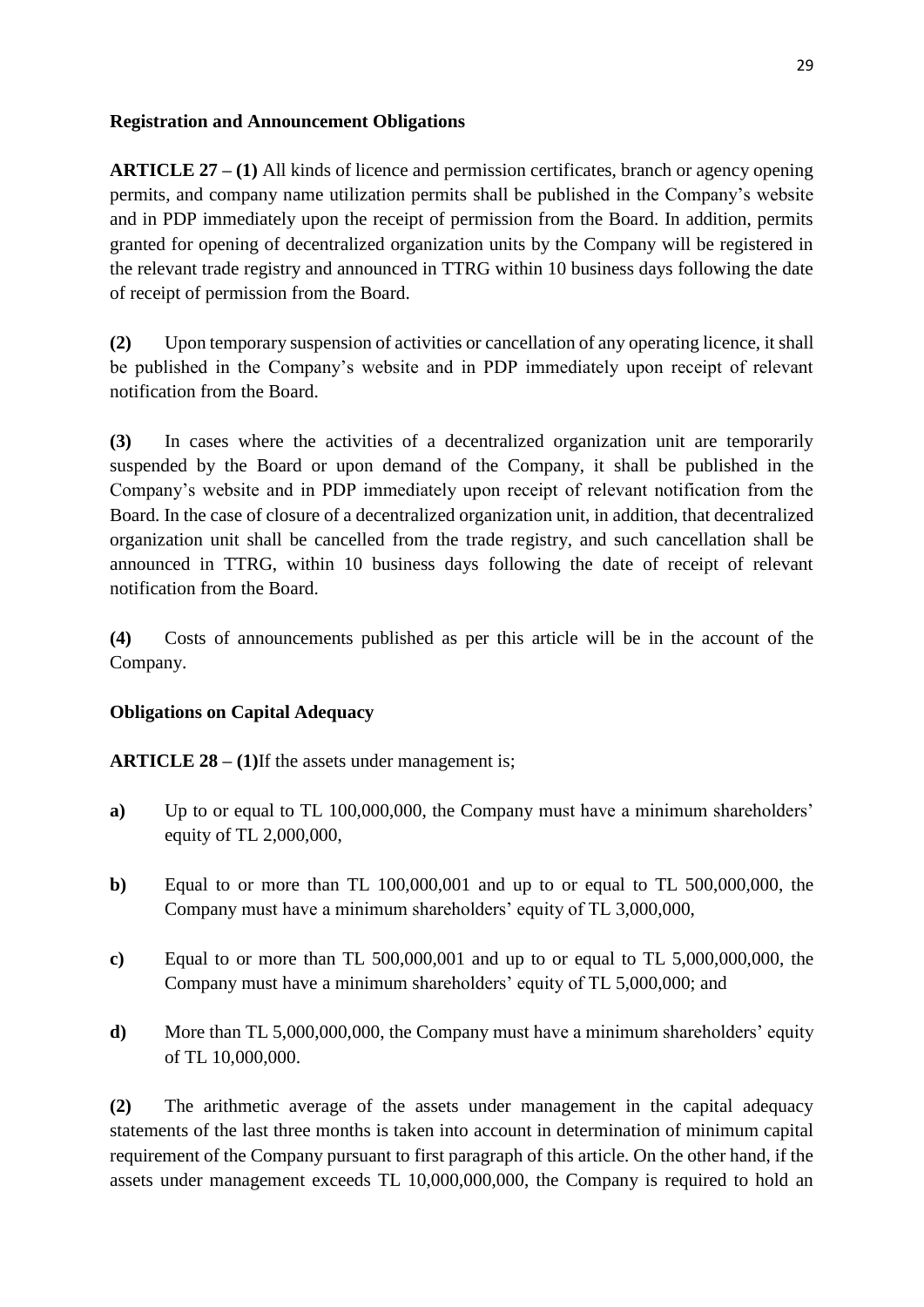additional shareholders' equity equal to 0.02% of the amount in excess of TL 10,000,000,000. If, however, the Company's shareholders' equity is above TL 20,000,000, this additional shareholders' equity amount is not be applicable.

**(3)** The assets under management of the Company as specified in first paragraph of this article include the assets of recipients of individual portfolio management services, the assets of investment companies, pension funds, and investment funds founded by the Company, but do not include the assets of investment funds only managed by the Company and the Company's own assets.

**(4)** In addition to the obligations set down in this article, the Company is subject also to capital adequacy requirements regulated by the Board with respect to intermediary institutions. As to the capital adequacy regulations, the Company's minimum shareholders' equity requirement is determined by taking into consideration the amount of shareholders' equity corresponding to the assets under management to be calculated pursuant to first and second paragraphs of this article. The Company's minimum paid capital cannot be less than TL 2,000,000.

**(5)** Tables of capital adequacy are sent to the Board once every 15 days within three business days following the end of the relevant period by methods deemed appropriate by the Board. The Board may, if deemed necessary, change the timing of calculation and delivery of these tables to the Board.

**(6)** The minimum shareholders' equity requirement mentioned in first paragraph of this article shall be applied by half for a period of two years following the date of registration of foundation of the Company.

**(7)** A capital increase required for remedy and correction of a breach of capital adequacy obligations is required to be completed within one month following the date of detection of such breach by the Board.

# **Documentation System and Customer Notification Obligations**

**ARTICLE 29 – (1)** The Company is under obligation to send an account statement, containing information about nominal and current values of assets included in their portfolios, and about cash and trade activity therein, as well as a form indicating the calculation method, amount and ratio to the portfolio of the fees collected from the customer account, with reference to the related parties defined in the relevant regulations of the Board, to its customers and to recipients of its individual portfolio management services. Such documents are not needed to be sent if demanded otherwise in writing by the customers and the recipients of individual portfolio management services.

**(2)** All notifications are required to be in writing and sent by registered and reply paid mail to addresses of the customers and the recipients of individual portfolio management services.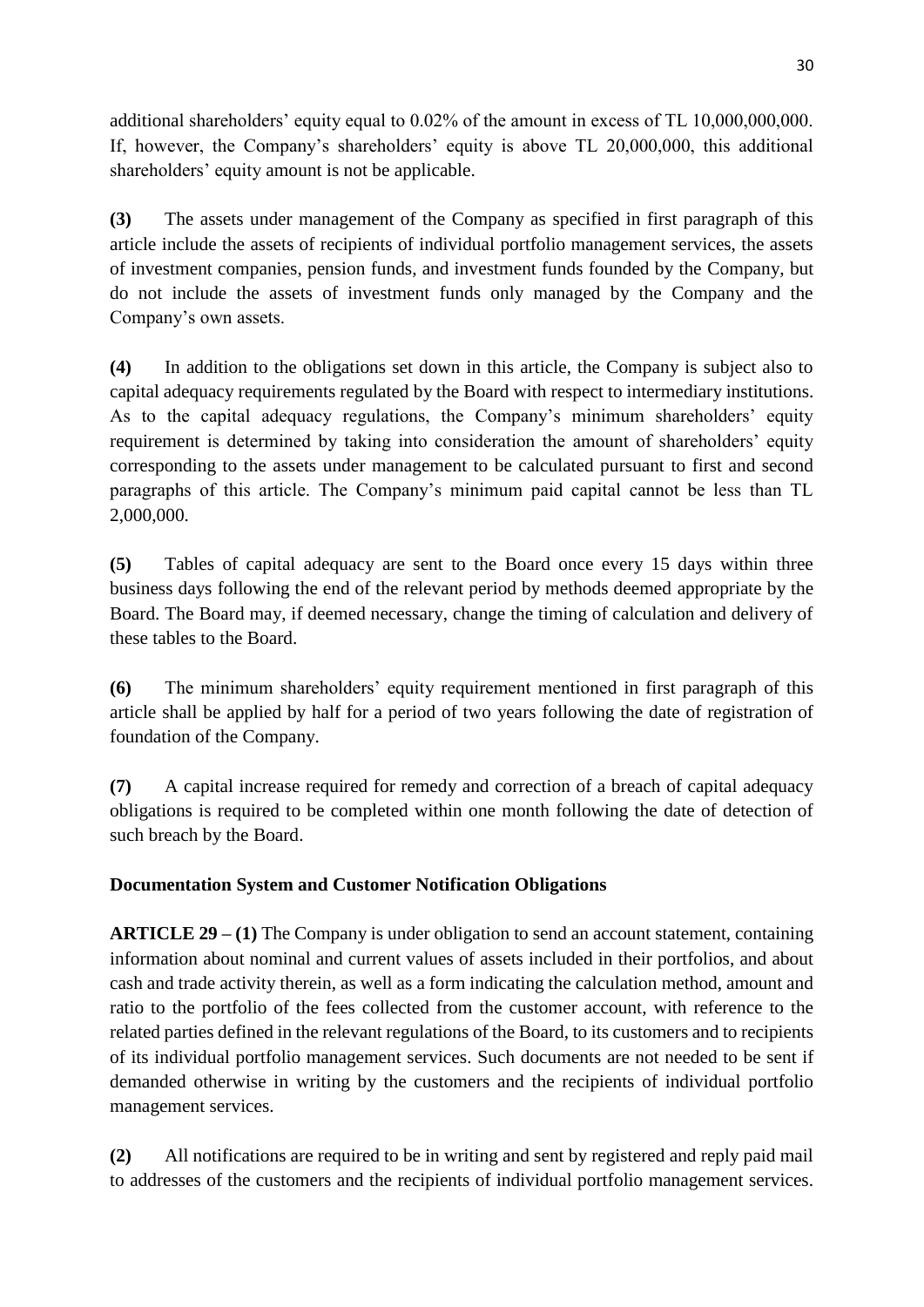However, these documents may be opened for access in electronic environment, and may be sent to the designated electronic mail address, or may be transmitted to the customer by any other appropriate method to be determined upon written demand of the customers and the recipients of individual portfolio management services.

**(3)** The Company is, pursuant to article 82 of TCC, required to keep all documents relating to its activities under this Communiqué. The documents related to a dispute must be kept until the resolution of the dispute.

# **Associates and Participation Limitations**

**ARTICLE 30 – (1)** Holding of capital shares of a company which are not listed and traded in the exchange, or holding 10% of shares or voting rights or rights of nomination for the board of directors of a company, or holding of capital shares of a company for more than one year is considered and treated as an associate for participation purposes.

**(2)** Total amount of participation of the Company may not exceed 25% of its shareholders' equity. Company shares acquired as bonus shares due to capital increases and increases in value of company shares not requiring any fund outflow shall not be taken into consideration in calculation of the aforementioned limitation of participation.

**(3)** The Company may participate in capital market institutions, precious metals intermediary institutions, insurance firms, private pension companies, financial leasing, factoring, finance and asset management companies, asset lease companies and other financial institutions deemed appropriate by the Board, as specified in article 35 of the Law, without being subject to any limitation.

**(4)** The Company cannot participate in companies which own and hold more than 10% of its capital, or in companies where managers separately or collectively hold more than 25% of capital.

# **Know-the-Recipient of Portfolio Management Services Rule**

**ARTICLE 31 – (1)** Before opening of an account, the recipients of portfolio management services must be identified, and in joint accounts, such identification must be made separately for each account holder pursuant to the provisions of the Law on Prevention of Laundering of Criminal Revenues dated 11/10/2006 and numbered 5549 and other applicable laws and regulations,.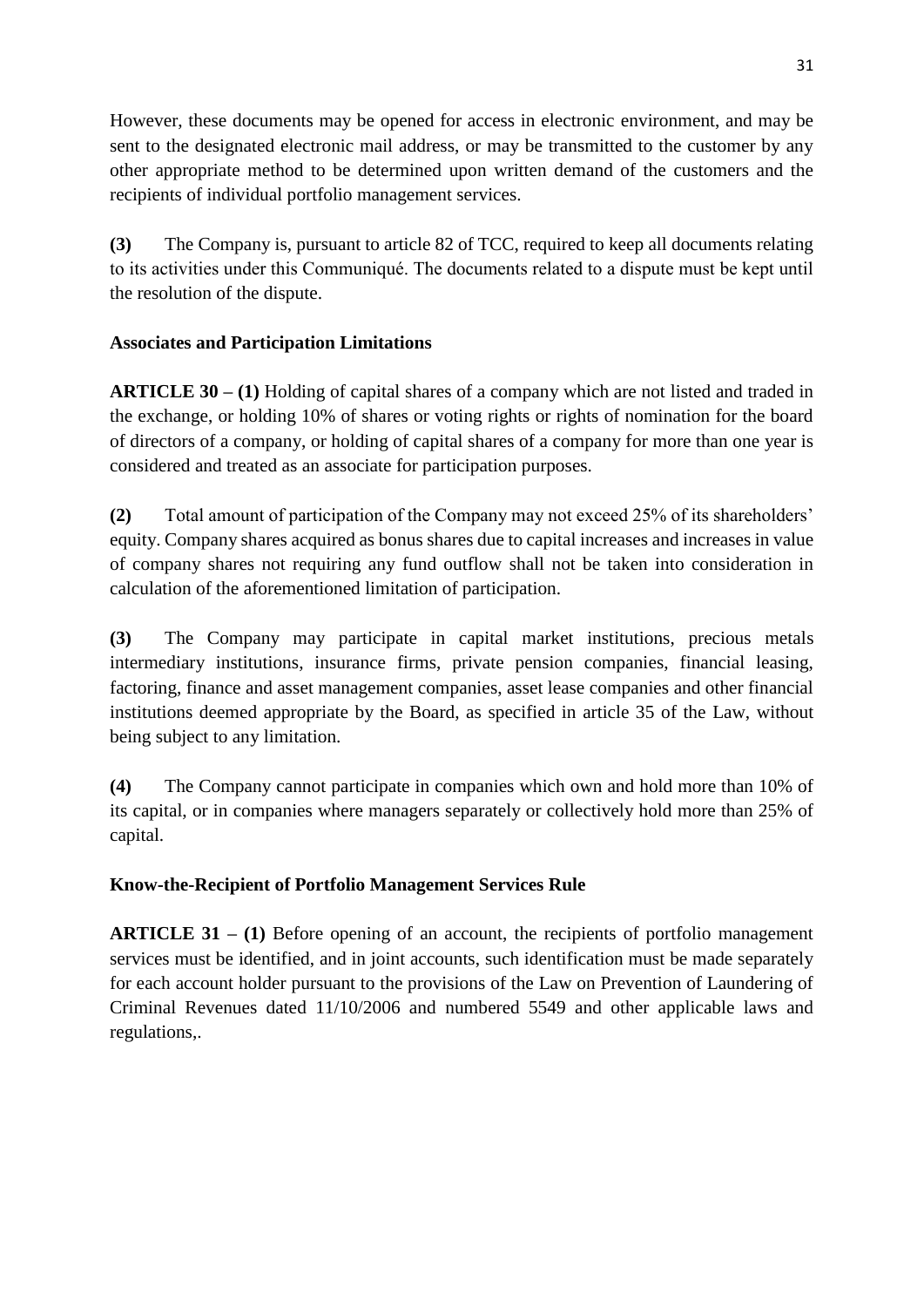# **SIXTH PART Collective Portfolio Management**

#### **Collective Portfolio Management**

**ARTICLE 32 – (1)** Collective portfolio management refers to management of customer portfolios as a proxy in the name of each customer, within the frame of a signed portfolio management agreement, in consideration of a commission.

- **(2)** Collective portfolio management covers the following activities and services:
- **a)** Portfolio management,
- **b)** Legal and accounting services, and keeping of records,
- **c)** Customer relations management,
- **ç)** Valuation and calculation of fund unit prices,
- **d)** Monitoring and control of compliance of portfolios with applicable laws, fund rules, prospectus and articles of association,
- **e)** Calculation and distribution of fund revenues and expenses,
- **f)** Issue and buy back of fund units,
- **g)** Performance of obligations arising due to transactions and agreements related to portfolio management.

**(3)** Portfolios of funds and portfolios of investment companies that outsource the portfolio management services are managed exclusively and solely by portfolio management companies.

## **Principles on Collective Portfolio Management**

**ARTICLE 33 – (1)** The Company is under obligation to protect the interests of holders of fund units and shares of collective investment schemes in the course of conduct of its activities within the frame of this Communiqué. Accordingly:

- **a)** If the Company receives commissions, discounts or similar other benefits from any issuer or investment firm due to a trading transaction made for portfolio, it is under obligation to disclose such benefits in PDP.
- **b**) The Company may in no event purchase assets above their current value for, or sell assets below such market price from, the customer portfolio. Current value refers to the exchange market price for assets traded in the exchange, and the lowest price in purchases for the portfolio, or to the highest price in sales from the portfolio, current in the trading day, for assets not traded in the exchange.
- **c)** The Company cannot enter into any legal transaction in its own favor or in favor of third parties with respect to assets in the portfolio. Nor may the Company transfer or deliver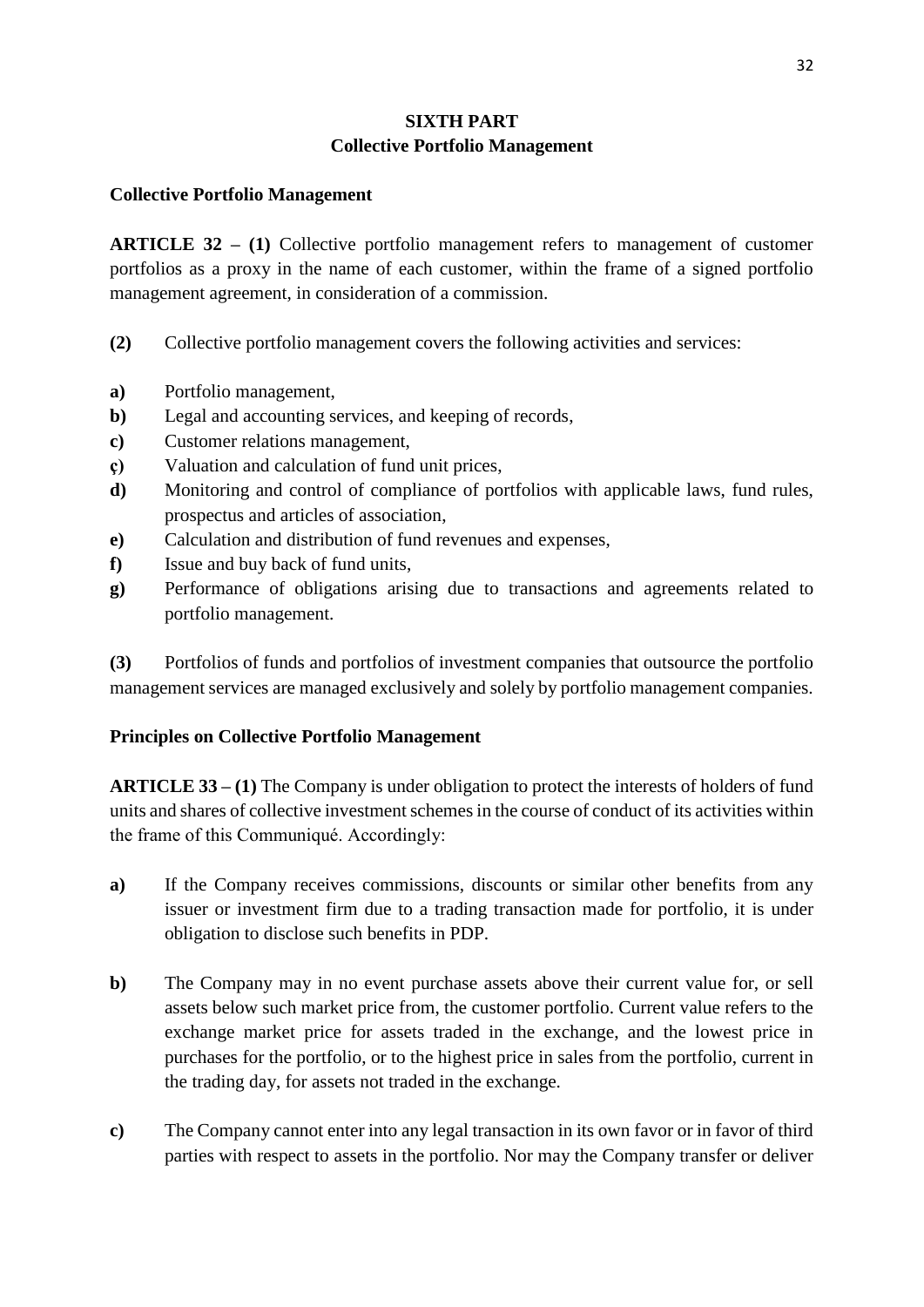assets in the portfolio to any third party for any purpose other than the portfolio management, without a written instruction of the customer.

**ç)** The Company may not engage in purchase and sale of assets in its own interests in any manner. The Company is under obligation to show the required attention, care and prudence in its orders given in the account of its customers.

- **d)** The Company may invest its own cash in the instruments and transactions covered by its portfolio management activities, provided that it acts like a prudent proxy who assumes business and services in similar fields and does not lead to any conflict of interests with portfolios under management.
- **e)** If the Company manages more than one portfolio, it cannot make transactions in favor of one or more of portfolios and in disfavor of other portfolios in conflict with the objective good faith rules.
- **f)** The Company is under obligation to rely its investment decisions upon reliable grounds, information, documents and analyses, and to comply with the investment principles set down by fund rules, prospectus and/or articles of association. Both such information and documents, and researches and reports relied upon in the trading decisions are required to be kept by the Company for a minimum period of five years.
- **g)** The Company may not give any verbal or written assurance that the portfolio will provide a certain pre-determined income, and may not use such and similar words or expressions in its advertisements and promotions. Nor may the Company give any representation or warranty beyond the contents of the prospectus with respect to the guarantee in capital guaranteed investment funds, or to the targeted protection and yield in capital protected investment funds within the frame of regulations of the Board pertaining to investment funds.
- **ğ)** The Company is obliged to act in favor of the portfolio in the case of a conflict of interests between interests of its customer portfolio and its own interests.
- **h)** The Company is liable to establish and manage the portfolios in accordance with the investment strategy described in the fund rules, prospectus and articles of association of collective investment scheme.
- **ı)** The Company may not trade unnecessarily for portfolios under management with the aim of providing revenue in its own interests, and may not help or assist third parties in doing so.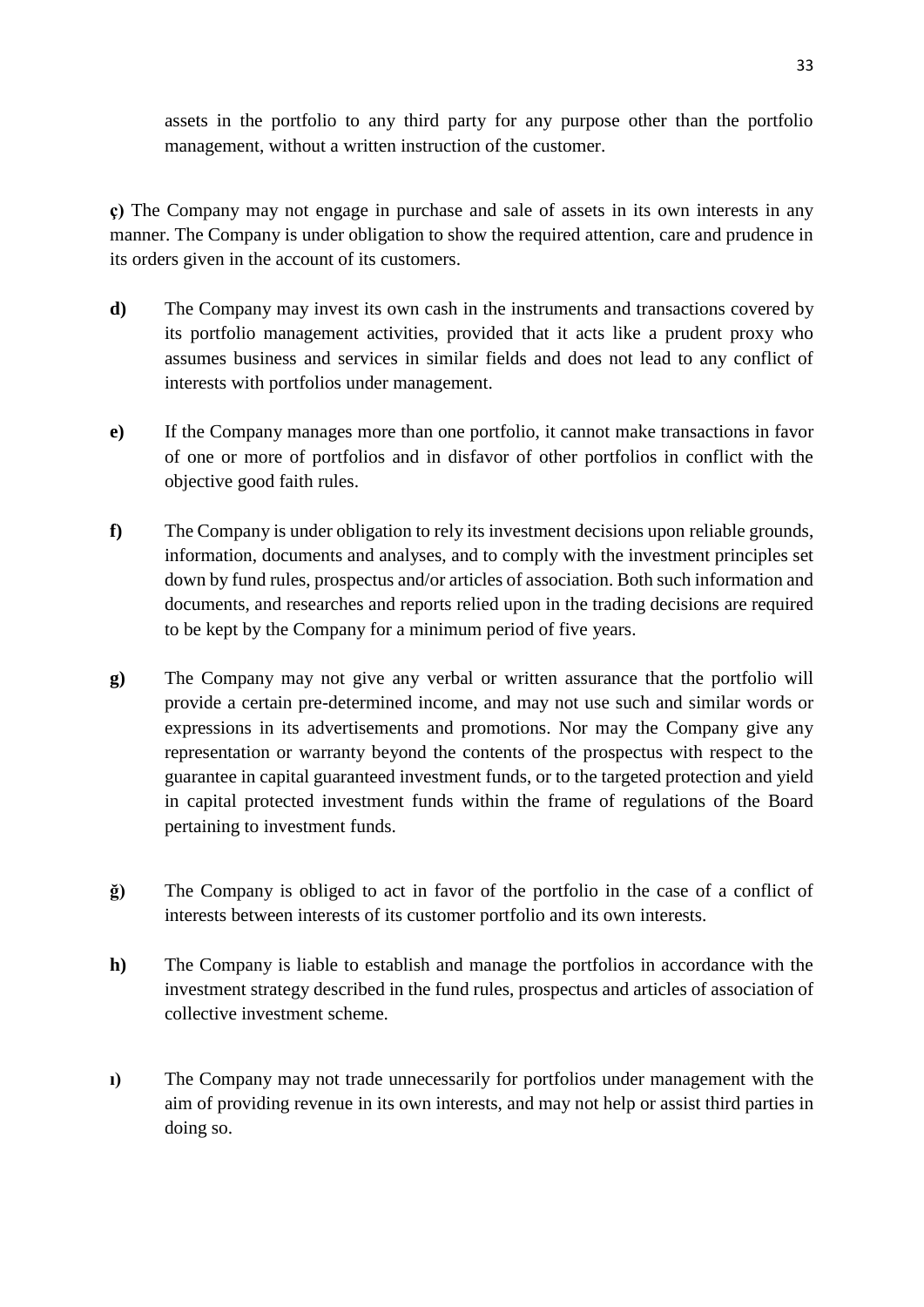- **i)** The Company may not use names and expressions associated with any activity, other than portfolio management, with respect to customer portfolios, and may not cause the savers participate in a particular portfolio, and may not publish advertisements and promotions containing such expressions.
- **j)** The Company may by no means allow or permit its employees to trade in their own name and account by using the means of the Company beyond the ordinary customer – company relations.
- **k)** The Company may not use the results of investment-oriented researches in its own favor or in favor of third parties before its customers.
- **l)** The Company may not use any information obtained during portfolio management in its own favor or in favor of third parties.
- **m**) The Company is liable to ensure that the intermediary institution uses customers' numbers in trading of shares in the exchange when the transaction is made for the portfolio.

## **Portfolio Management Agreement**

**ARTICLE 34 – (1)** Except for the funds founded by it, the Company is obliged to enter into a written agreement containing the minimum contents specified and listed in annex (3) of this Communiqué with its customers with respect to its activities in connection therewith. Portfolio management agreement sets down the rules of management by the Company of the customer's portfolio, the management of which is transferred according to fiduciary transfer principle, within the frame of principles stipulated in this Communiqué and in the agreement, and under diligence and loyalty obligations.

**(2)** In cases where the portfolio manager or managers named in the agreement leave the Company or are replaced, the Company is under obligation to immediately inform its customers by the most appropriate communication means. The customers may then unilaterally terminate the agreement if they do not find the newly appointed portfolio manager appropriate.

**(3)** The agreement is drafted with serial numbers and in at least two original copies, one of which is delivered to the customer.

**(4)** The Company shall be held directly liable towards the customer for all kinds of transactions committed by portfolio managers in conflict with the agreement, fund rules, prospectus, articles of association, capital markets regulations and general law provisions during performance of their duties, and for damages and losses they may cause to their customers due to acts contrary to diligence and loyalty obligations. No provision or clause stating otherwise may be inserted in the portfolio management agreement.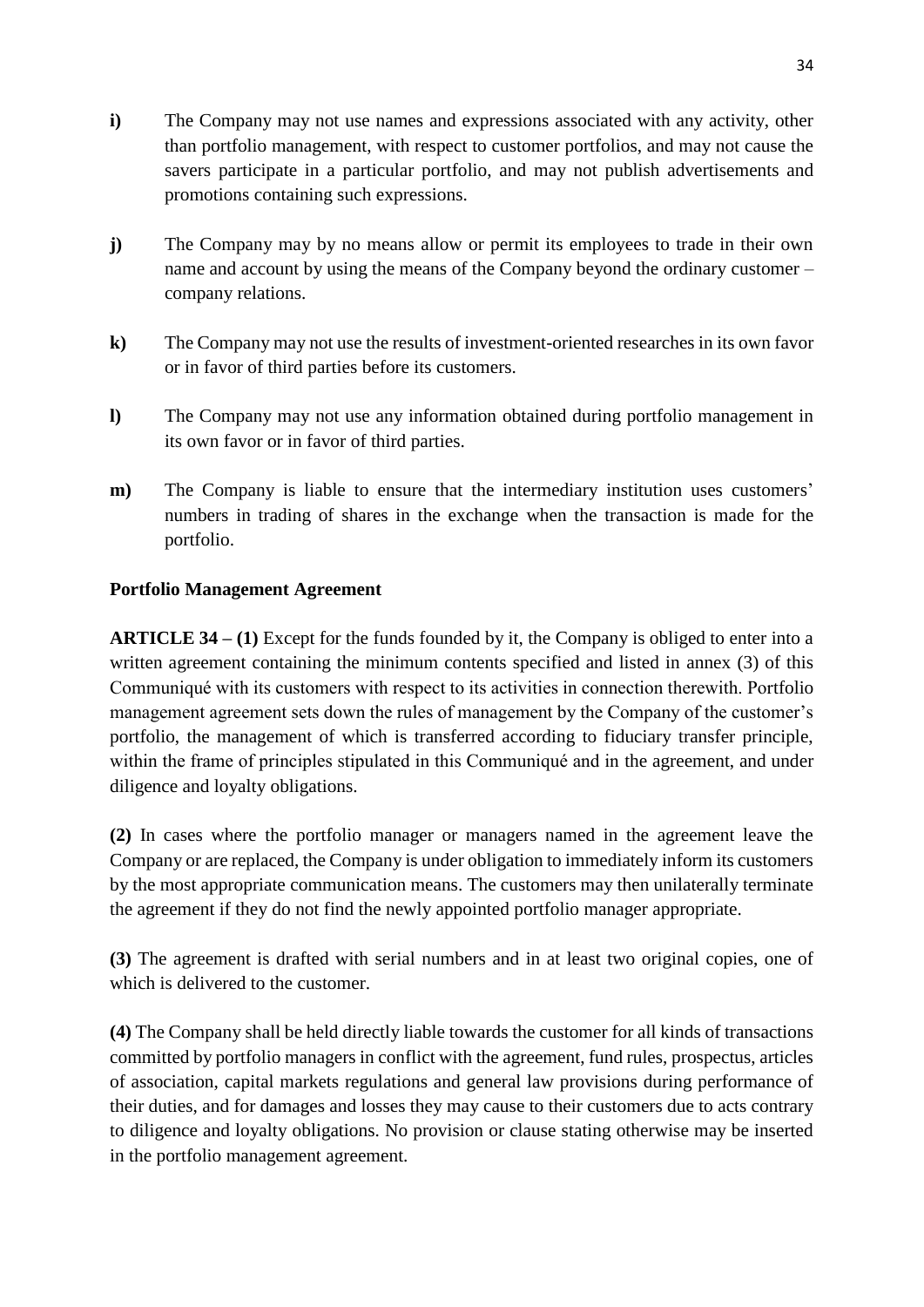**(5)** The agreement may not contain provisions contrary to the regulations of the Board and the exchange, or provisions which prejudice to the rights of customers or provide unilateral and extraordinary rights in favor of the Company. Any matters on which the agreement remains silent shall be governed by general law provisions.

## **Custody of Customer Assets**

**ARTICLE 35 – (1)** The assets included in the portfolios of customers are required to be kept in custody within the frame of regulations of the Board pertaining to portfolio custody services and providers of such services.

**(2)** The Company is obliged to request the portfolio custodian to indemnify compensate any damages caused by breach of the provisions of the Law or the regulations of the Board pertaining to portfolio custody services and providers of such services.

## **Principles on Use of Administrative and Financial Rights**

**ARTICLE 36 – (1)** The Company may offer such services as collection and payment of principal, interests, dividends and similar other revenues of portfolio assets, and use of preemptive rights and voting rights associated to shares, in the name and account of the customer depending upon the powers granted by the customer in the portfolio management agreement.

## **SEVENTH PART**

# **Activities of Marketing and Distribution of Investment Fund Units, Investment Advisory Activity and Individual Portfolio Management Activity**

# **Principles on Marketing and Distribution of Investment Fund Units**

**ARTICLE 37 – (1)** In order for the Company to be eligible for marketing and distribution of fund units including the units of funds founded by it, and of shares of variable capital investment companies, the Company must have received a permission from the Board for such activities, and its articles of association must contain a clause in relation to this, and it must have place, technical equipment and an adequate number of personnel, proper for such activities, so as to be capable of carrying out the works and processes.

**(2)** In order for the Company to be eligible for marketing and distribution of units of funds founded by other companies, the Company must have entered into an agreement with such other companies. This agreement must at least contain the following terms:

- **a)** Parties to agreement, and name of the fund the units of which are covered by the agreement,
- **b)** Term of agreement,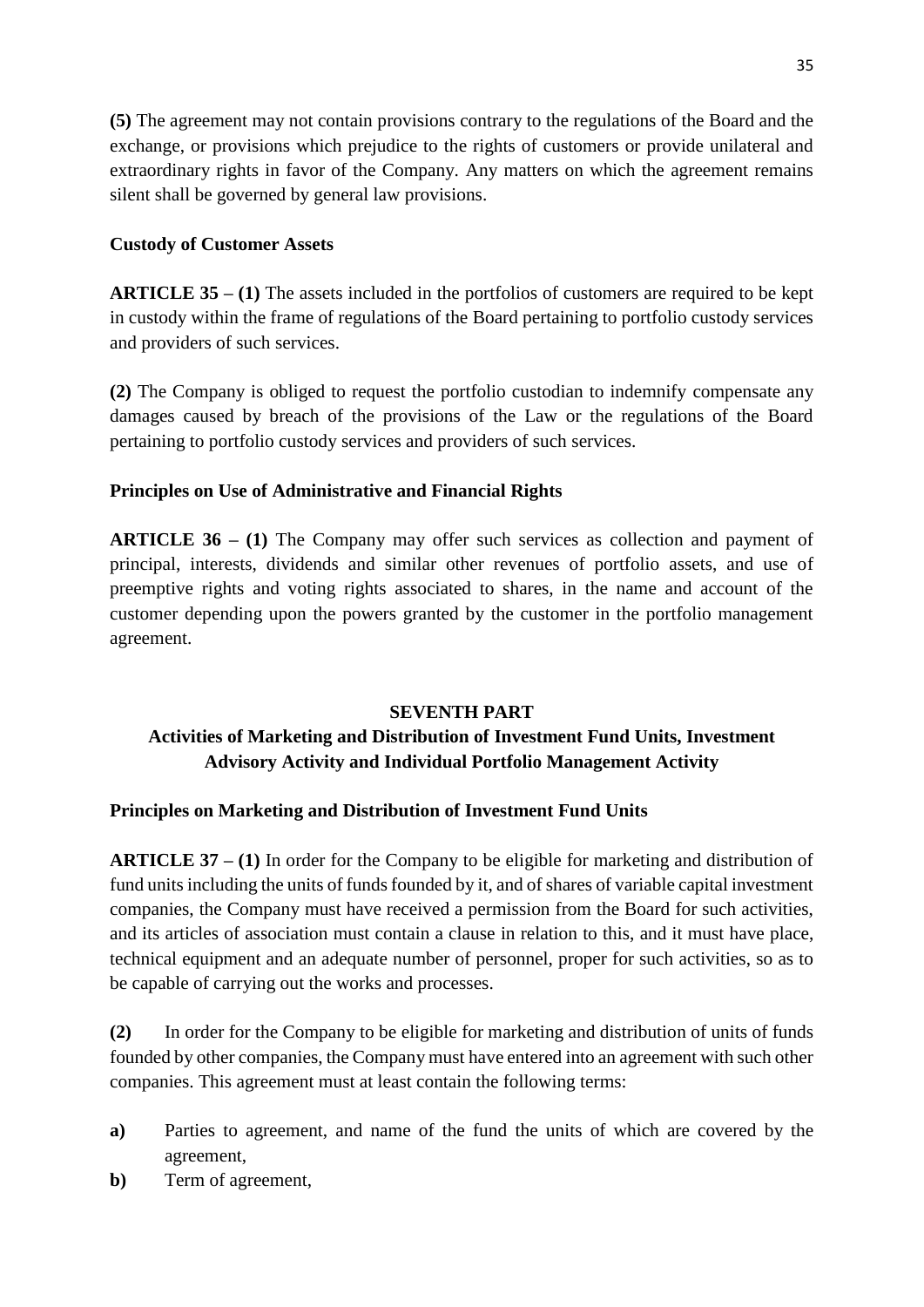- **c)** Fees payable to the Company in consideration of marketing and distribution of fund units, and terms of payment,
- **ç)** Principles on purchase and sale of fund units,
- **d)** Principles of notification of the daily purchase-sale results to the founding company,
- **e)** Other terms that may be deemed necessary by the Board.

**(3)** The Board may determine and apply different principles if the fund units are marketed and distributed through a central fund distribution platform deemed appropriate by the Board, and founded in exchanges and/or clearing institutions.

**(4)** The Company may accept the fund unit trading instructions only by signing an agreement with the instructors. The cash and fund units of persons with whom a portfolio management agreement is not signed must also be kept in custody in the portfolio custodians authorized by the Board, within the frame of regulations of the Board pertaining to investment services and activities.

# **Principles on Investment Advisory Activity**

**ARTICLE 38 – (1)** The Company may provide investment advisory activity on condition that it has been licenced by the Board and within the frame of regulations of the Board pertaining to investment services and activities.

# **Principles on Individual Portfolio Management Activity**

**ARTICLE 39 – (1)** In order for the Company to be eligible to provide individual portfolio management within the frame of regulations of the Board pertaining to investment services and activities, it is sufficient for the Company to meet the operating conditions set down in this Communiqué.

**(2)** Assets of portfolio of the recipients of individual portfolio management services are kept in custody in the portfolio custodians authorized by the Board, within the frame of regulations of the Board pertaining to investment services and activities.

## **EIGHTH PART Other Provisions**

# **Principles on Advertisements and Announcements**

**ARTICLE 40 – (1)** The Company is under obligation to comply with the following rules and principles in all kinds of advertisements published in press and media and in the electronic environment with respect to activities of the Company.

**(2)** In the expressions, words and digital data contained in advertisements and announcements: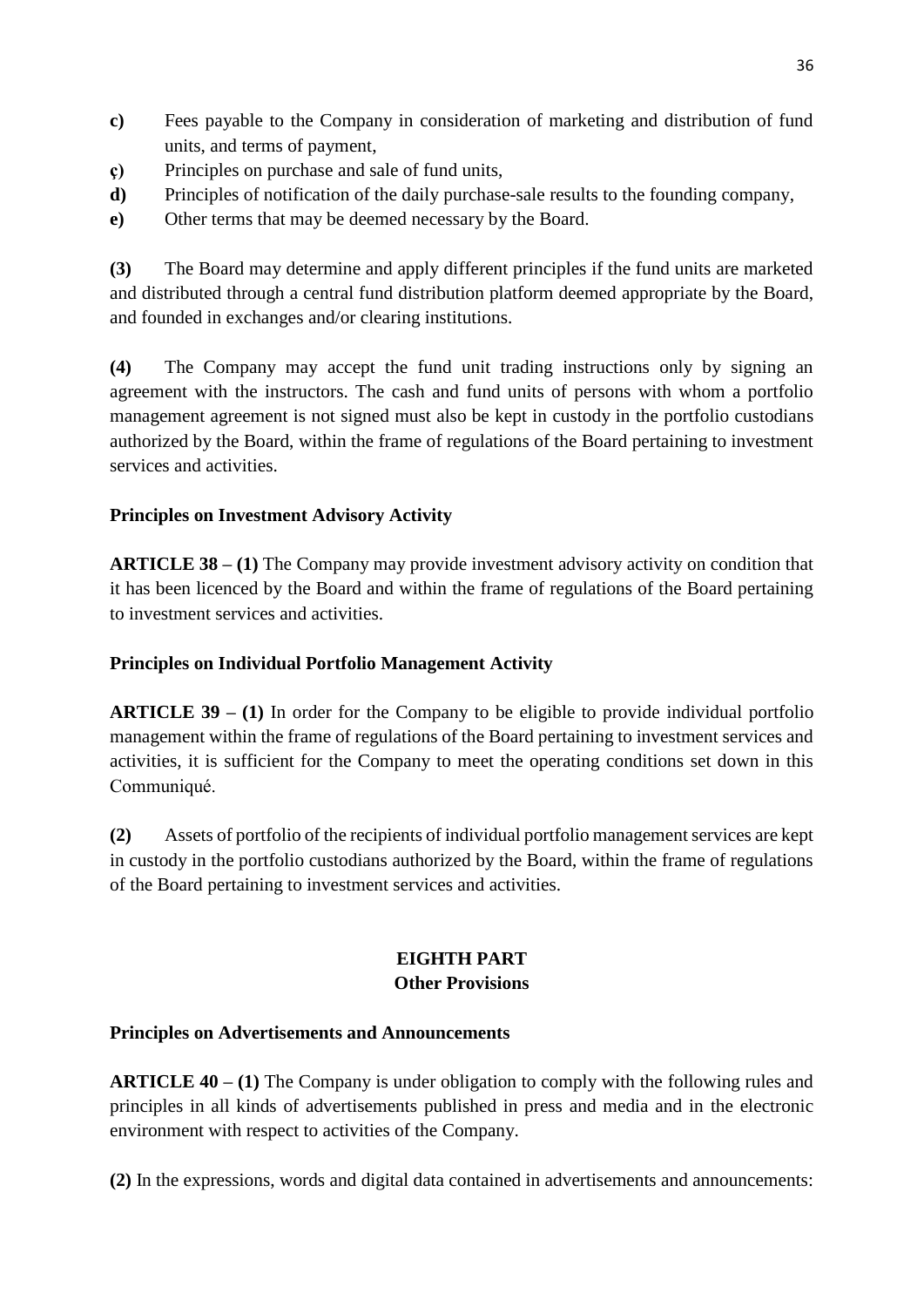- **a)** it is required not to use expressions or words that may deceive or mislead the service recipients, or may exploit their lack of knowledge and experience,
- **b**) it is required not to use graphics and figures visually misleading the customers by exaggeratedly changing the words, images, photos or scales,
- **c)** non-objective information must not be given,

**ç)** information which is determined by the Board or is required to be disclosed as per other Board regulations must not be concealed.

**(3)** Quantitative data about the financial situation of the Company, and data about "size of assets under management" and "number of customers", and similar other expressions which can be proven by official data may be used in advertisements and announcements only by making reference to sources relied upon. For such information, only the relevant publications of the public authorities and entities and the relevant sources of professional organizations in finance may be shown as reference.

**(4)** The Company is under obligation to keep a copy of all kinds of advertisements and announcements published in press and media and in the electronic environment with respect to activities of the Company, and the documents associated for a period of five years.

## **Redetermination of Amounts**

**ARTICLE 41 – (1)** The amounts specified in articles 5 and 28 of this communiqué may be redetermined by the Board every year. The Company is required to provide the re-determined capital as specified in sub-paragraph (ç) of first paragraph of article 5 and in fourth paragraph of article 28 of this Communiqué by no later than the end of sixth month of the relevant year.

#### **Repealed Communiqué**

**ARTICLE 42 – (1)** The Communiqué on Principles of Portfolio Management Activities and Providers of Portfolio Management Services (Serial V, No. 59), published in the Official Gazette dated 21/1/2003 and numbered 25000, is hereby repealed.

#### **Transition Provisions**

**TEMPORARY ARTICLE 1 – (1) The companies active and operating as of the date of** promulgation of this Communiqué are obliged to adapt their articles of association, structure and organization to the provisions of this Communiqué and other relevant regulations, and to comply with provisions of sub-paragraph (ç) of first paragraph of article 5 and first, second and fourth paragraphs of article 28 of this Communiqué within one year following the effective date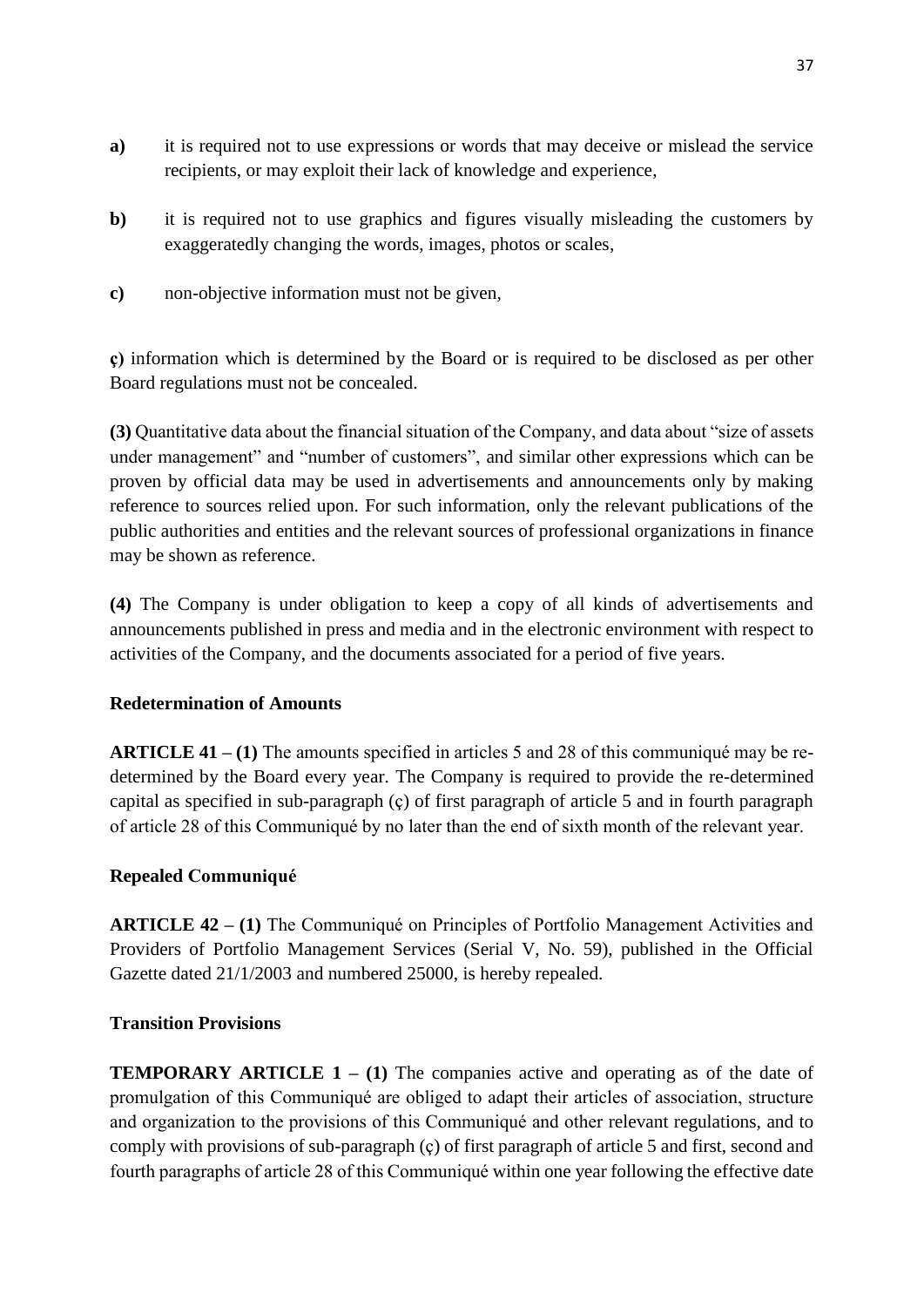of this Communiqué, or otherwise, they must apply to the Board in order to change their main fields of business and the portfolio management company phrase in their company name.

**(2)** If at least one of the directors, and general manager, deputy general managers, and fund manager of the said companies do not hold the licences stipulated in third paragraph of article 20 of this Communiqué, said persons shall continue their jobs until the date of declaration of results of the forth examination provided that they enter in the first four examinations to be opened as from the effective date of this Communiqué, while the director who is required to hold a Capital Market Activities Derivative Instruments Licence shall continue his job until the date of declaration of results of the sixth examination provided that he/she enters in the first six examinations to be opened as from the effective date of this Communiqué, provided, however, that they satisfy the past experience condition. Those who are not eligible for the required licences as a result of the aforementioned examinations will be deemed to have lost the required job qualifications as of the end of the month following the declaration of results of the last examination.

**(3)** If a person working as general manager as of the date of promulgation of this Communiqué is continuing this job since at least one year and has a past experience of 10 years or more in the local and foreign capital markets, the licence condition specified in sub-paragraph (a) of the third paragraph of article 20 of this Communiqué is not sought for.

## **Finalization of Current Applications**

**TEMPORARY ARTICLE**  $2 - (1)$  **In the applications for foundation not yet decided by the** Board as of the effective date of this Communiqué, the requirement of minimum initial capital is in the amount specified in sub-paragraph (ç) of the first paragraph of article 5 of this Communiqué.

**(2)** Applications not yet decided by the Board as of the effective date of this Communiqué are finalized and responded according to the provisions of this Communiqué.

## **Effective Date**

**ARTICLE 43 – (1)** Sub-paragraph (ç) of the first paragraph of article 5 of this Communiqué shall become effective as of the date of publishing, while other provisions shall become effective as of 01/07/2014.

## **Enforcement:**

**ARTICLE 44 – (1)** The provisions of this Communiqué shall be enforced by the Board.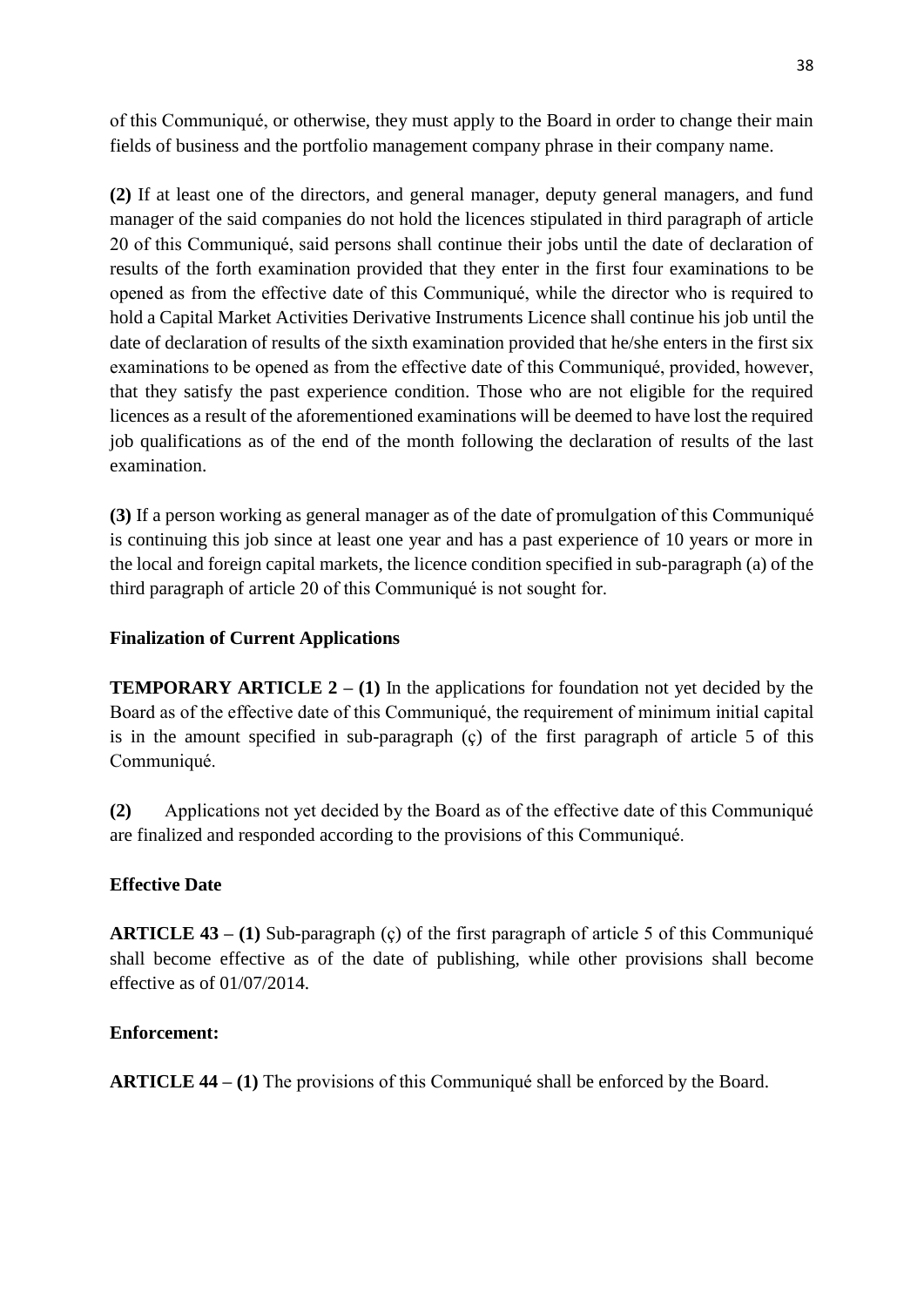# **ANNEX 1**

# **Statement on Founders / Transferees of Shares of Portfolio Management Company (For Legal Entities)**

| <b>Legal Entity's:</b>                        |                  |                       |                    |                                                           |           |         |                    |                     |  |  |
|-----------------------------------------------|------------------|-----------------------|--------------------|-----------------------------------------------------------|-----------|---------|--------------------|---------------------|--|--|
| Name:                                         |                  |                       |                    |                                                           |           |         |                    |                     |  |  |
| Tax Department and Account Number:            |                  |                       |                    |                                                           |           |         |                    |                     |  |  |
| Registered Offices and Trade Registry Number: |                  |                       |                    |                                                           |           |         |                    |                     |  |  |
| Date of Foundation:                           |                  |                       |                    |                                                           |           |         |                    |                     |  |  |
| <b>Ownership Structure:</b>                   |                  |                       |                    |                                                           |           |         |                    |                     |  |  |
| Paid / Issued and Nominal Capital:            |                  |                       |                    |                                                           |           |         |                    |                     |  |  |
| Address:                                      |                  |                       |                    |                                                           |           |         |                    |                     |  |  |
| <b>Fields of Business:</b>                    |                  |                       |                    |                                                           |           |         |                    |                     |  |  |
|                                               |                  |                       |                    | <b>Balance Sheet Figures For the Last Five Years (TL)</b> |           |         |                    |                     |  |  |
| Year                                          |                  | Net Profit (Loss) (1) |                    | Shareholders' Equity                                      |           |         |                    | <b>Total Assets</b> |  |  |
|                                               |                  |                       |                    |                                                           |           |         |                    |                     |  |  |
|                                               |                  |                       |                    |                                                           |           |         |                    |                     |  |  |
|                                               |                  |                       |                    |                                                           |           |         |                    |                     |  |  |
|                                               |                  |                       |                    |                                                           |           |         |                    |                     |  |  |
|                                               |                  |                       |                    |                                                           |           |         |                    |                     |  |  |
|                                               |                  |                       |                    |                                                           |           |         |                    |                     |  |  |
| Associates (2)                                |                  |                       |                    |                                                           |           |         |                    |                     |  |  |
|                                               | Company Name     |                       | Fields of Activity |                                                           |           | Capital | <b>Share Price</b> |                     |  |  |
|                                               |                  |                       |                    |                                                           |           |         |                    |                     |  |  |
|                                               |                  |                       |                    |                                                           |           |         |                    |                     |  |  |
|                                               |                  |                       |                    |                                                           |           |         |                    |                     |  |  |
|                                               |                  |                       |                    |                                                           |           |         |                    |                     |  |  |
| <b>Owned Real Properties (3)</b>              |                  |                       |                    |                                                           |           |         |                    |                     |  |  |
|                                               | Kind<br>Location |                       | Plot No.           |                                                           | Block No. |         | Parcel No.         | Encumbrances        |  |  |
|                                               |                  |                       |                    |                                                           |           |         |                    |                     |  |  |
|                                               |                  |                       |                    |                                                           |           |         |                    |                     |  |  |
|                                               |                  |                       |                    |                                                           |           |         |                    |                     |  |  |
|                                               |                  |                       |                    |                                                           |           |         |                    |                     |  |  |
|                                               |                  |                       |                    | Securities (Detailed) (4) (5)                             |           |         |                    |                     |  |  |
|                                               |                  |                       |                    |                                                           |           |         |                    |                     |  |  |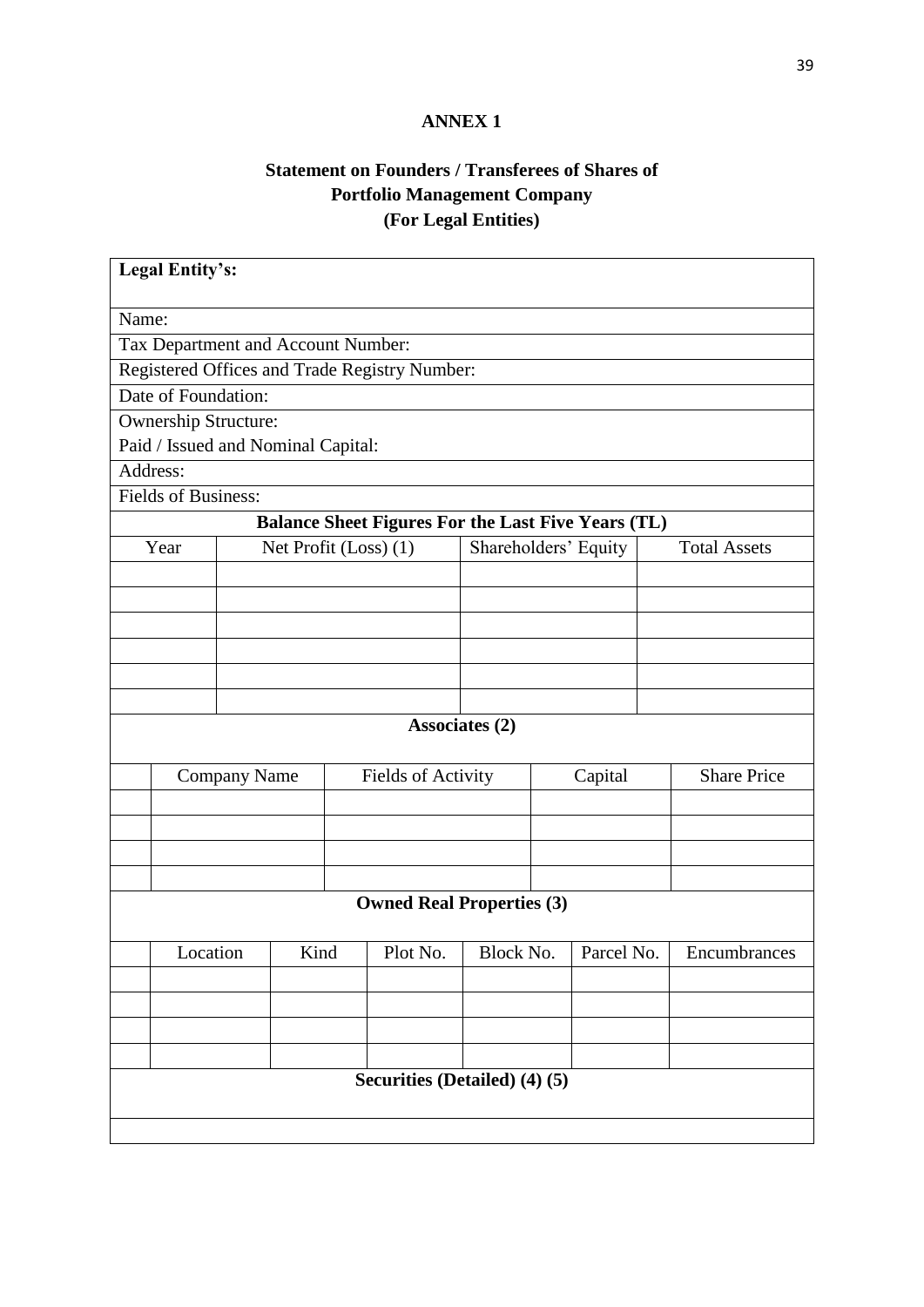| Detailed List of Sources of the Subscribed Capital                                                                                     |                                                                                         |              |             |                |               |   |                 |   |  |  |  |
|----------------------------------------------------------------------------------------------------------------------------------------|-----------------------------------------------------------------------------------------|--------------|-------------|----------------|---------------|---|-----------------|---|--|--|--|
|                                                                                                                                        |                                                                                         |              |             |                |               |   |                 |   |  |  |  |
|                                                                                                                                        |                                                                                         |              |             |                |               |   |                 |   |  |  |  |
|                                                                                                                                        |                                                                                         |              |             |                |               |   |                 |   |  |  |  |
|                                                                                                                                        |                                                                                         |              |             |                |               |   |                 |   |  |  |  |
|                                                                                                                                        |                                                                                         |              |             |                |               |   |                 |   |  |  |  |
|                                                                                                                                        |                                                                                         |              |             |                |               |   |                 |   |  |  |  |
|                                                                                                                                        |                                                                                         |              |             |                |               |   |                 |   |  |  |  |
| Banks $(6)$ $(7)$                                                                                                                      |                                                                                         | $\mathbf{1}$ |             | $\overline{2}$ | 3             | 4 |                 | 5 |  |  |  |
|                                                                                                                                        | Bank's Name                                                                             |              |             |                |               |   |                 |   |  |  |  |
|                                                                                                                                        | <b>Branch Name</b>                                                                      |              |             |                |               |   |                 |   |  |  |  |
| Deposits (TL)                                                                                                                          |                                                                                         |              |             |                |               |   |                 |   |  |  |  |
|                                                                                                                                        | <b>Time Deposits</b>                                                                    |              |             |                |               |   |                 |   |  |  |  |
|                                                                                                                                        | <b>Demand Deposits</b>                                                                  |              |             |                |               |   |                 |   |  |  |  |
| Credits (TL)                                                                                                                           |                                                                                         |              |             |                |               |   |                 |   |  |  |  |
| Amount                                                                                                                                 |                                                                                         |              |             |                |               |   |                 |   |  |  |  |
| Collaterals                                                                                                                            |                                                                                         |              |             |                |               |   |                 |   |  |  |  |
| <b>Types</b>                                                                                                                           |                                                                                         |              |             |                |               |   |                 |   |  |  |  |
| Maturity                                                                                                                               |                                                                                         |              |             |                |               |   |                 |   |  |  |  |
| <b>Debts Owed to Persons or Entities, Other Than Banks</b><br>(8)                                                                      |                                                                                         |              |             |                |               |   |                 |   |  |  |  |
|                                                                                                                                        | <b>Creditor's Name</b>                                                                  |              |             | Debt's         |               |   |                 |   |  |  |  |
|                                                                                                                                        |                                                                                         |              | <b>Type</b> |                | <b>Amount</b> |   | <b>Maturity</b> |   |  |  |  |
|                                                                                                                                        |                                                                                         |              |             |                |               |   |                 |   |  |  |  |
|                                                                                                                                        |                                                                                         |              |             |                |               |   |                 |   |  |  |  |
|                                                                                                                                        |                                                                                         |              |             |                |               |   |                 |   |  |  |  |
| Material Projects Previously Completed in Its Fields of Business                                                                       |                                                                                         |              |             |                |               |   |                 |   |  |  |  |
|                                                                                                                                        |                                                                                         |              |             |                |               |   |                 |   |  |  |  |
|                                                                                                                                        | Whether the credits utilized by the Company or by persons or entities holding more than |              |             |                |               |   |                 |   |  |  |  |
| 10% of capital of the Company from local or foreign banks during the last five years have<br>been subject to legal proceedings or not: |                                                                                         |              |             |                |               |   |                 |   |  |  |  |
| Detailed explanations about the current material legal disputes of the Company:                                                        |                                                                                         |              |             |                |               |   |                 |   |  |  |  |
|                                                                                                                                        | Exhibit: Copies of Corporate Tax Returns of the Company for the last three years        |              |             |                |               |   |                 |   |  |  |  |
|                                                                                                                                        |                                                                                         |              |             |                |               |   |                 |   |  |  |  |

Signature

Date: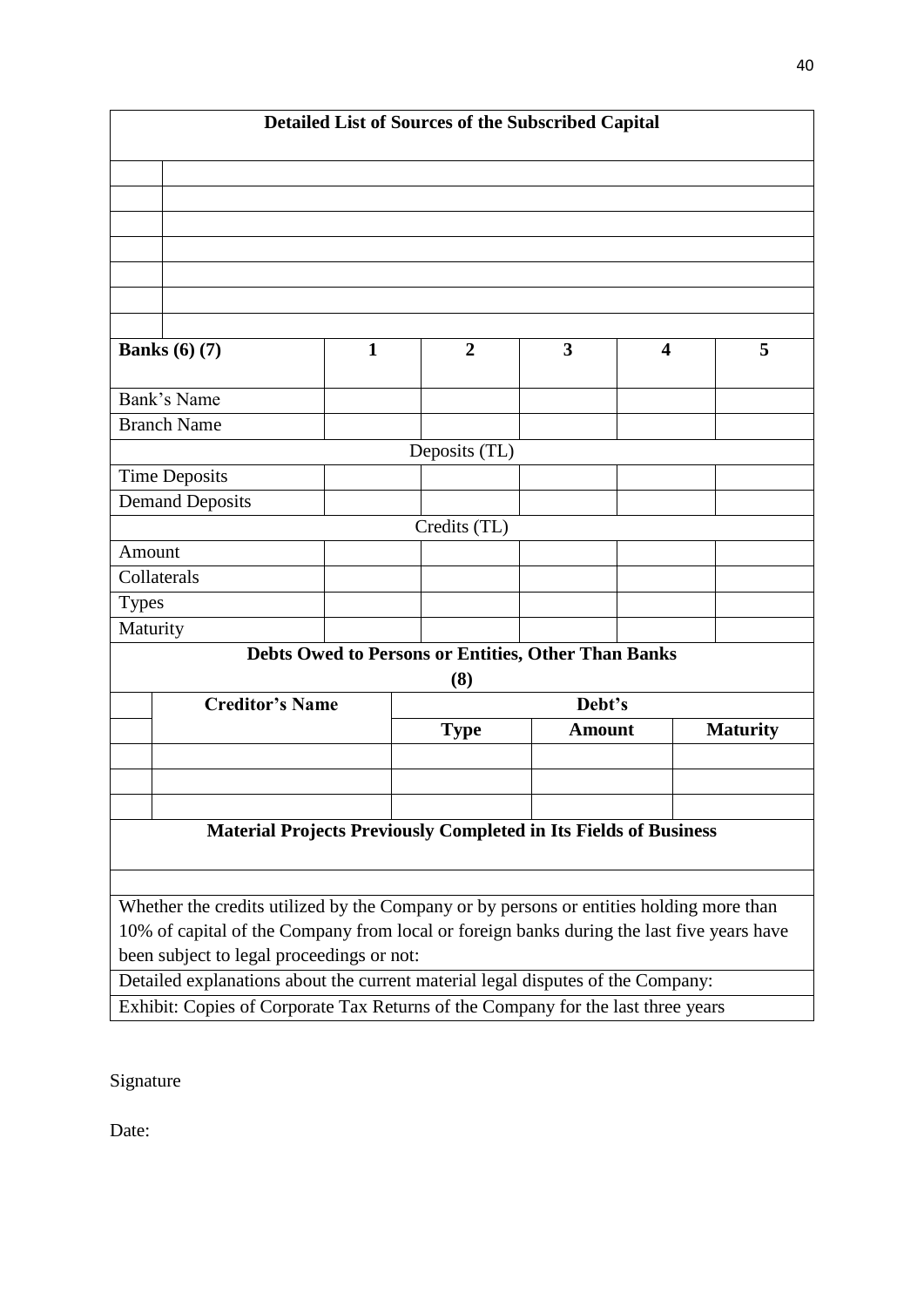#### **EXPLANATIONS**

- (1) Amount remaining after the tax provisions are set aside shall be inserted.
- (2) To be filled in if the rate of participation is equal to 5% or more of capital of the affiliate.
- (3) All owned real properties, together with encumbrances thereon, if any, shall be inserted.
- (4) Shares, bonds, debentures, gold, precious metals, etc., together with encumbrances thereon, if any, shall be inserted.
- (5) Shares of affiliates shall be excluded.
- (6) If more than one type of credits are used from the same bank, they shall be shown separately.
- (7) In the case of working with more than one branch of the same bank, they shall be shown separately.
- (8) Debts equal to 5% or more of the legal entity capital shall be inserted.

Sums insured of the insured assets shall be specified separately.

**Note:** An additional form may be used if the boxes of the form do not suffice.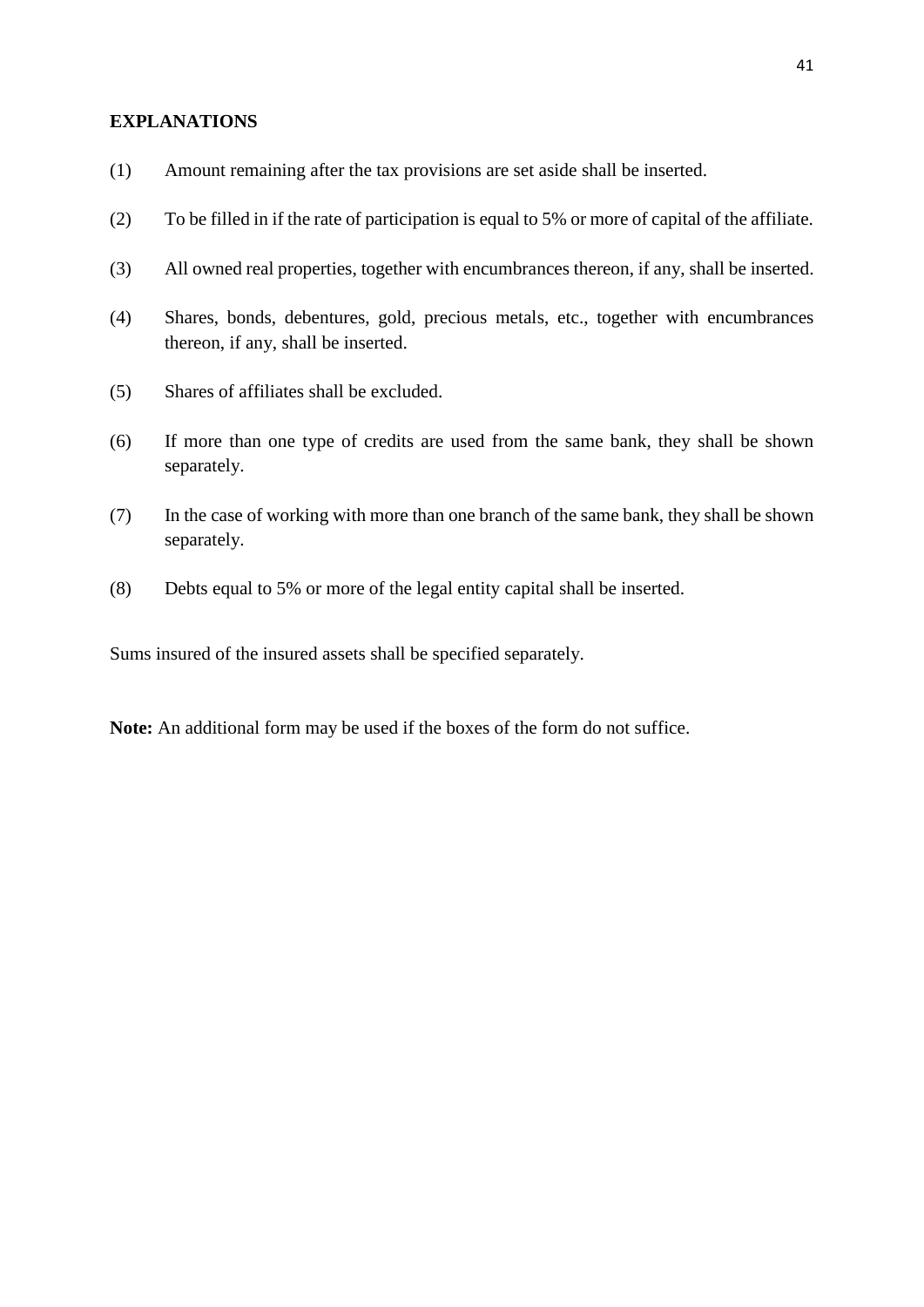# **ANNEX 2**

# **Statement on Founders / Transferees of Shares of Portfolio Management Company (For Natural Persons)**

| Name & Surname:                                                   |                                       |                  |          |                           |                      |  |              |                     |  |  |  |
|-------------------------------------------------------------------|---------------------------------------|------------------|----------|---------------------------|----------------------|--|--------------|---------------------|--|--|--|
|                                                                   | <b>Birth Place and Date:</b>          |                  |          |                           |                      |  |              |                     |  |  |  |
|                                                                   | Nationality:                          | Photograph       |          |                           |                      |  |              |                     |  |  |  |
| Mother's Name:                                                    |                                       |                  |          |                           |                      |  |              |                     |  |  |  |
|                                                                   | Father's Name:                        |                  |          |                           |                      |  |              |                     |  |  |  |
|                                                                   | <b>Residence Address:</b>             |                  |          |                           |                      |  |              |                     |  |  |  |
| <b>Education Status (Detailed):</b>                               |                                       |                  |          |                           |                      |  |              |                     |  |  |  |
| Name and Address of Present Premises:                             |                                       |                  |          |                           |                      |  |              |                     |  |  |  |
| Profession and Job Position:                                      |                                       |                  |          |                           |                      |  |              |                     |  |  |  |
| T.R. Identity Number:                                             |                                       |                  |          |                           |                      |  |              |                     |  |  |  |
|                                                                   | Tax Identity Number:                  |                  |          |                           |                      |  |              |                     |  |  |  |
| <b>Previous Premises and Employers</b>                            |                                       |                  |          |                           |                      |  |              |                     |  |  |  |
|                                                                   |                                       | Company Name (1) |          |                           | Dates of Recruitment |  |              | <b>Job Position</b> |  |  |  |
|                                                                   |                                       |                  |          |                           |                      |  | & Retirement |                     |  |  |  |
|                                                                   |                                       |                  |          |                           |                      |  |              |                     |  |  |  |
|                                                                   |                                       |                  |          |                           |                      |  |              |                     |  |  |  |
| Yearly Income Taxes and Paid Income Taxes of Last Five Years (TL) |                                       |                  |          |                           |                      |  |              |                     |  |  |  |
|                                                                   | Net Income<br>Paid Income Tax<br>Year |                  |          |                           |                      |  |              |                     |  |  |  |
|                                                                   |                                       |                  |          |                           |                      |  |              |                     |  |  |  |
|                                                                   |                                       |                  |          |                           |                      |  |              |                     |  |  |  |
|                                                                   |                                       |                  |          |                           |                      |  |              |                     |  |  |  |
|                                                                   |                                       |                  |          |                           |                      |  |              |                     |  |  |  |
| <b>Companies Shares of Which Are Held (2)</b>                     |                                       |                  |          |                           |                      |  |              |                     |  |  |  |
|                                                                   | <b>Company Name</b>                   |                  |          | <b>Fields of Activity</b> |                      |  | Capital      | <b>Share Price</b>  |  |  |  |
|                                                                   |                                       |                  |          |                           |                      |  |              |                     |  |  |  |
|                                                                   |                                       |                  |          |                           |                      |  |              |                     |  |  |  |
| <b>Owned Real Properties (3)</b>                                  |                                       |                  |          |                           |                      |  |              |                     |  |  |  |
|                                                                   | Location                              | Kind             | Plot No. |                           | <b>Block No.</b>     |  | Parcel No.   | Encumbrances        |  |  |  |
|                                                                   |                                       |                  |          |                           |                      |  |              |                     |  |  |  |
|                                                                   |                                       |                  |          |                           |                      |  |              |                     |  |  |  |
|                                                                   |                                       |                  |          |                           |                      |  |              |                     |  |  |  |
|                                                                   |                                       |                  |          |                           |                      |  |              |                     |  |  |  |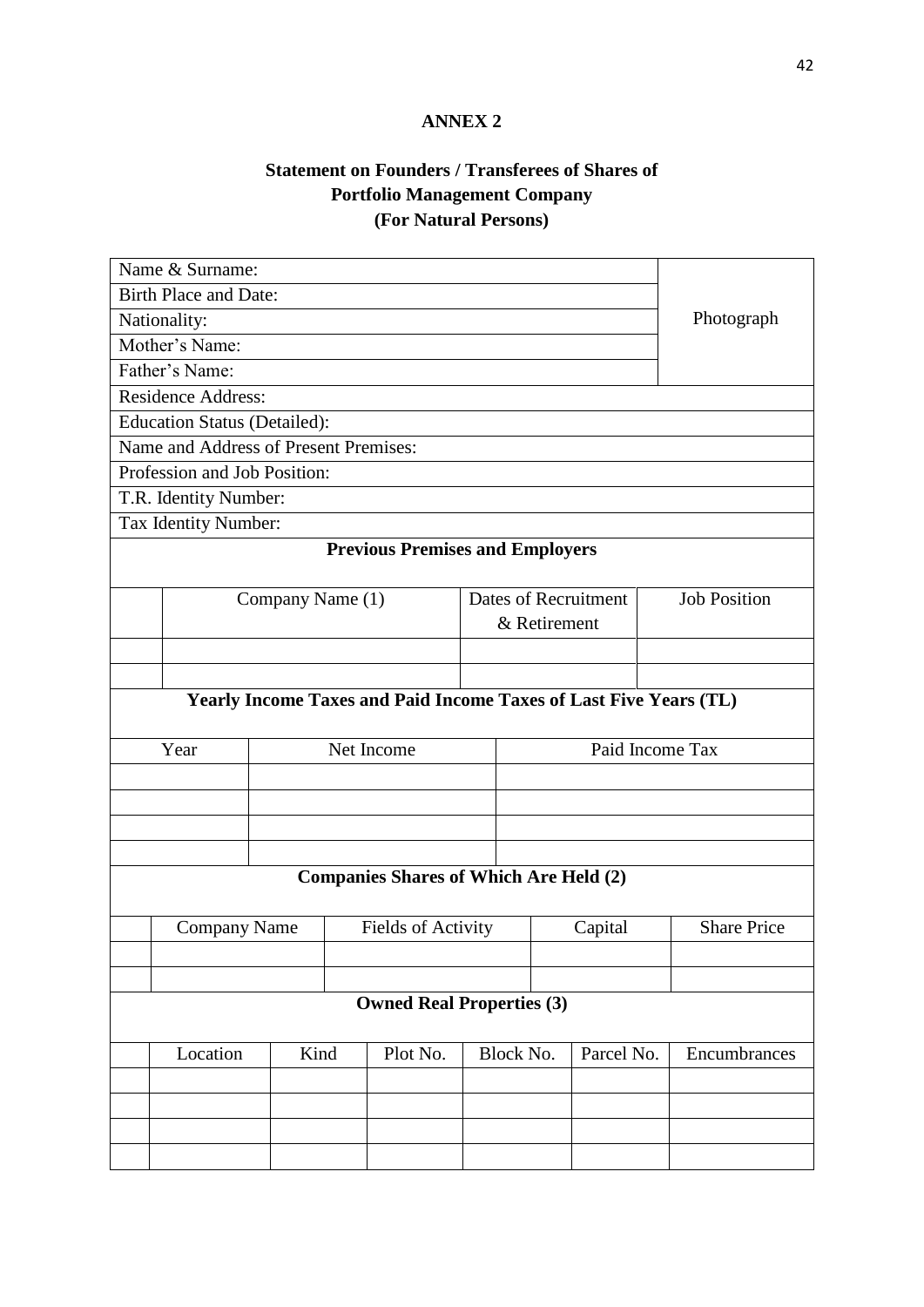| Capital Market Instruments (Detailed) (4) (5)                                                                                                                                                                        |                                                                                             |  |                |              |                                                    |               |   |                 |  |  |  |
|----------------------------------------------------------------------------------------------------------------------------------------------------------------------------------------------------------------------|---------------------------------------------------------------------------------------------|--|----------------|--------------|----------------------------------------------------|---------------|---|-----------------|--|--|--|
| <b>Detailed List of Sources of the Subscribed Capital</b>                                                                                                                                                            |                                                                                             |  |                |              |                                                    |               |   |                 |  |  |  |
|                                                                                                                                                                                                                      |                                                                                             |  |                |              |                                                    |               |   |                 |  |  |  |
|                                                                                                                                                                                                                      |                                                                                             |  |                |              |                                                    |               |   |                 |  |  |  |
| <b>Other Assets Owned</b>                                                                                                                                                                                            |                                                                                             |  |                |              |                                                    |               |   |                 |  |  |  |
| Banks $(6)$ $(7)$<br>$\mathbf{1}$                                                                                                                                                                                    |                                                                                             |  | $\overline{2}$ |              | $\overline{\mathbf{3}}$<br>$\overline{\mathbf{4}}$ |               | 5 |                 |  |  |  |
|                                                                                                                                                                                                                      | Bank's Name                                                                                 |  |                |              |                                                    |               |   |                 |  |  |  |
|                                                                                                                                                                                                                      | <b>Branch Name</b>                                                                          |  |                |              |                                                    |               |   |                 |  |  |  |
| Deposits (TL)                                                                                                                                                                                                        |                                                                                             |  |                |              |                                                    |               |   |                 |  |  |  |
|                                                                                                                                                                                                                      | <b>Time Deposits</b>                                                                        |  |                |              |                                                    |               |   |                 |  |  |  |
|                                                                                                                                                                                                                      | <b>Demand Deposits</b>                                                                      |  |                |              |                                                    |               |   |                 |  |  |  |
|                                                                                                                                                                                                                      |                                                                                             |  |                | Credits (TL) |                                                    |               |   |                 |  |  |  |
| Amount                                                                                                                                                                                                               |                                                                                             |  |                |              |                                                    |               |   |                 |  |  |  |
|                                                                                                                                                                                                                      | Collaterals                                                                                 |  |                |              |                                                    |               |   |                 |  |  |  |
| <b>Types</b>                                                                                                                                                                                                         |                                                                                             |  |                |              |                                                    |               |   |                 |  |  |  |
| Maturity<br>Debts Owed to Persons or Entities, Other Than Banks                                                                                                                                                      |                                                                                             |  |                |              |                                                    |               |   |                 |  |  |  |
|                                                                                                                                                                                                                      |                                                                                             |  |                |              |                                                    |               |   |                 |  |  |  |
|                                                                                                                                                                                                                      | <b>Creditor's Name</b>                                                                      |  |                |              | Debt's                                             |               |   |                 |  |  |  |
|                                                                                                                                                                                                                      |                                                                                             |  | <b>Type</b>    |              |                                                    | <b>Amount</b> |   | <b>Maturity</b> |  |  |  |
|                                                                                                                                                                                                                      |                                                                                             |  |                |              |                                                    |               |   |                 |  |  |  |
|                                                                                                                                                                                                                      |                                                                                             |  |                |              |                                                    |               |   |                 |  |  |  |
|                                                                                                                                                                                                                      |                                                                                             |  |                |              |                                                    |               |   |                 |  |  |  |
| For which financial sector has the applicant previously applied for an operating license in                                                                                                                          |                                                                                             |  |                |              |                                                    |               |   |                 |  |  |  |
| Turkey or in another country, and if the application has been refused, or the operating license                                                                                                                      |                                                                                             |  |                |              |                                                    |               |   |                 |  |  |  |
| has been cancelled, the reasons thereof (8):                                                                                                                                                                         |                                                                                             |  |                |              |                                                    |               |   |                 |  |  |  |
| Whether the credits or other financial sources utilized by the applicant from local or foreign<br>banks or other financial institutions during the last five years have been subject to legal<br>proceedings or not: |                                                                                             |  |                |              |                                                    |               |   |                 |  |  |  |
| Whether the credits utilized by companies, shares of which are held by the applicant, from                                                                                                                           |                                                                                             |  |                |              |                                                    |               |   |                 |  |  |  |
|                                                                                                                                                                                                                      | local or foreign banks or other financial institutions during the last five years have been |  |                |              |                                                    |               |   |                 |  |  |  |
| subject to legal proceedings or not:                                                                                                                                                                                 |                                                                                             |  |                |              |                                                    |               |   |                 |  |  |  |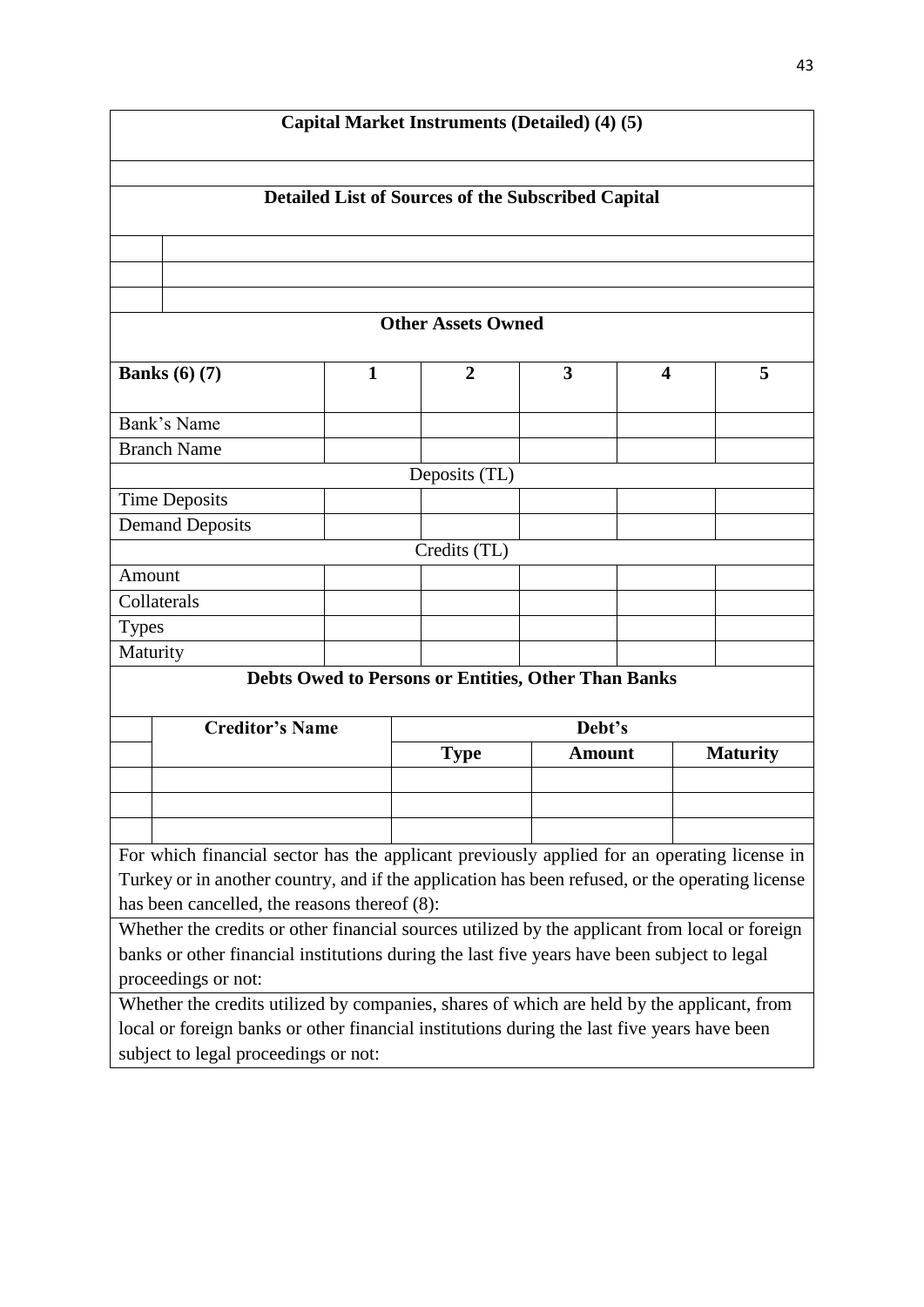Whether there is a pending public action brought forward against the applicant or not; if any, subject matter of the public action:

Whether there is a pending action, other than public actions, brought forward against the applicant or not; if any, subject matter of the action:

Name & surname, address and telephone numbers of two persons for reference purposes:

Detailed explanations about the current material legal disputes of the applicant:

Signature

Date:

## **EXPLANATIONS**

- (1) Name or trade title of the company, employer or legal entity shall be inserted.
- (2) To be filled in if the rate of participation is equal to 5% or more of capital of the affiliate.
- (3) All owned real properties, together with encumbrances thereon, if any, shall be inserted.
- (4) Shares, bonds, debentures, gold, precious metals, etc., together with encumbrances thereon, if any, shall be inserted.
- (5) Shares of the companies listed under the heading of "Companies Shares of Which Are Held" shall be excluded.
- (6) If more than one type of credits are used from the same bank, they shall be shown separately.
- (7) In the case of working with more than one branch of the same bank, they shall be shown separately.
- (8) Banks, insurance, financial leasing, factoring companies, authorized enterprises and institutions operating according to the Capital Markets Law, etc. shall be inserted. Sums insured of the insured assets shall be separately stated.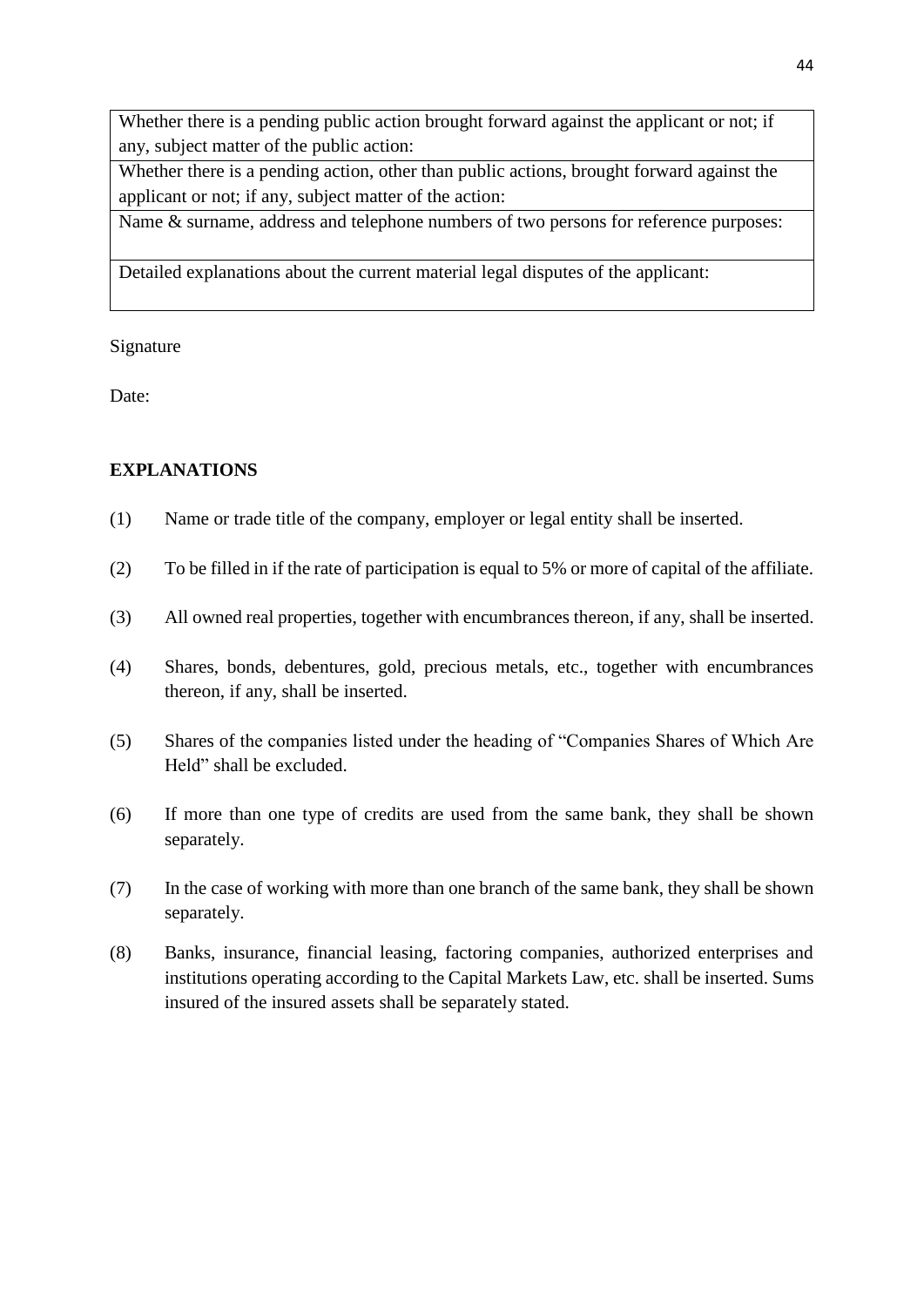#### **ANNEX 3**

# **Minimum Contents of Portfolio Management Agreement To Be Signed With Collective Investment Schemes and Pension Funds**

#### **I. Signature Date and Number of Agreement**

#### **II. Definitions and Abbreviations Used in Agreement**

#### **III. Parties**

- a) Name of Investment Fund / Pension Fund / Investment Company
- b) Title/name of portfolio management company
- c) Title, and if any, company name, trade registry number and contact data of pension company
- d) Information about authorized signatories of parties, and their representation powers, and change of authorized signatories or limits of representation powers (if any)

#### **IV. Subject and Scope of Agreement**

Clause stating that portfolio of Investment Fund / Pension Fund / Investment Company shall be managed in accordance with and within the frame of investment strategies determined pursuant to the capital markets laws, regulations pertaining to private pension system<sup>1</sup>, and fund rules/prospectus/articles of association.

## **V. Introductory Information on Portfolio Management Company**

- a) Date of foundation and past activities of the Portfolio Management Company,
- b) Title, address, telephone number and similar other information,
- c) Current issued capital and shareholding structure,
- d) Net profit of period of last three years,
- e) Names of members of the Board of Directors,
- f) Names of portfolio managers, and companies they worked in the last five years, and their job positions therein,
- g) Whether any indictment has been filed about partners, directors and specialized personnel of the Portfolio Management Company in accordance with the capital markets laws and other applicable legislation,
- h) Information about portfolio custodian,

**i)** Information on applicable portfolio management fee, brokerage commission and other commissions

**j)** Number of customers as individuals, legal entities and collective investment schemes

**k)** Size of assets under management

**.** 

 $<sup>1</sup>$  It is a must to use this phrase in the portfolio management agreement relating to pension funds.</sup>